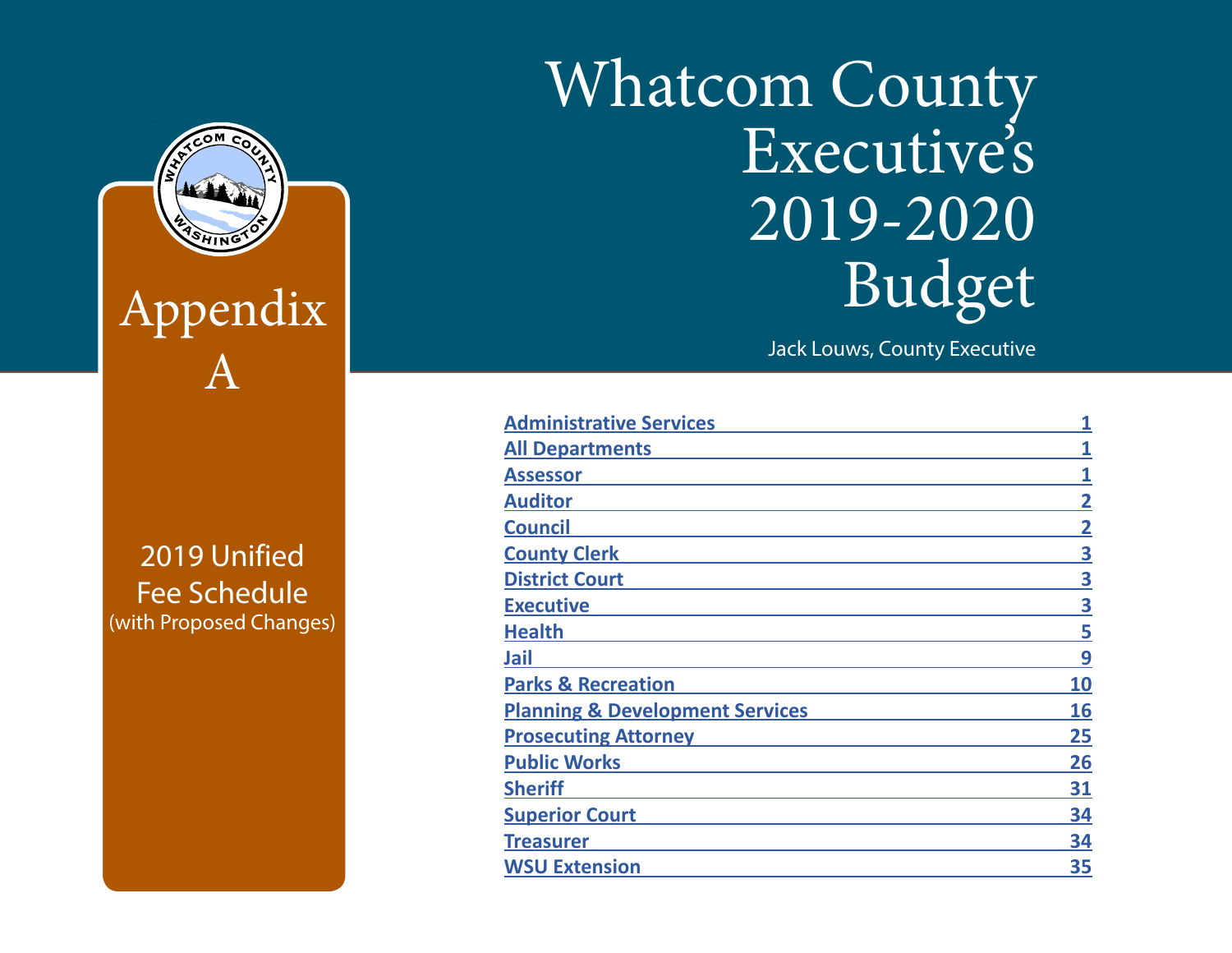<span id="page-1-0"></span>

| <b>Administrative Services</b> |  |
|--------------------------------|--|
|--------------------------------|--|

|  | Administration |  |
|--|----------------|--|
|  |                |  |

| <b>Administrative Services</b><br>Administration<br>8042<br>Application Processing - bypass of courthouse<br>\$75.00<br>No Change<br>\$75.00<br>Executive Order 2006-6<br>Per Application<br>Per Application<br>security screening<br><b>Facilities Management</b><br>$\Box$<br>1005<br>\$35.00<br>Per Month<br>No Change<br>\$35.00<br>Per Month<br><b>WCC 2.68</b><br>Long-Term Parking - Monthly<br>$\hfill \square$<br>1007<br><b>WCC 2.68</b><br>\$4.00<br>Per Day<br>No Change<br>\$4.00<br>Per Day<br>Short-Term Parking - Daily<br><b>WCC 2.68</b><br>1009<br>\$2.00<br>Per each 4 Hours<br>\$2.00<br>Per each 4 Hours<br>Short-Term Parking - 4 Hours or less<br>No Change<br>7143<br>Employee and Public Parking Lots: Parking<br>No Change<br>\$10.00<br>Per Employee, or per Registered<br><b>WCC 2.68</b><br>\$10.00<br>Per Employee, or per<br>Registered Owner if not an<br>Owner if not an employee<br>Violation - 1st<br>employee<br>7144<br>Employee and Public Parking Lots: Parking<br>\$20.00<br>No Change<br>\$20.00<br>Per Employee, or per Registered<br><b>WCC 2.68</b><br>Per Employee, or per<br>Violation - 2nd<br>Registered Owner if not an<br>Owner if not an employee<br>employee<br>$\Box$<br>7162<br>Employee and Public Parking Lots: Parking<br>\$40.00<br>Per Employee, or per<br>No Change<br>\$40.00<br>Per Employee, or per Registered<br>Registered Owner if not an<br>Owner if not an employee<br>Violation - 3rd<br>employee<br>$\Box$<br>7163<br>\$60.00<br>Employee and Public Parking Lots: Parking Violation \$60.00<br>Per Restraint applied<br>No Change<br>Per Restraint applied<br>(4 or more violations) Vehicle Restraint<br>Finance<br><b>District Payroll</b><br>2826<br>\$10.00<br>Per Payroll Per Employee<br>No Change<br>\$10.00<br>Per Payroll Per Employee<br><b>Human Resources</b><br>1000<br>Application Copy & Transfer<br>\$5.00<br>Per Application<br>No Change<br>\$5.00<br>Unfd Fee Schdl Ordinance<br>Per Application<br><b>All Departments</b><br>2878<br>EHB1594 EHB1595<br>Scanning fee for records scanned in response to<br>\$0.10<br>No Change<br>\$0.10<br>per page New fee resulting from<br>per page<br>request for Public Records<br>ESHB1594 and EHB1595<br>$\Box$<br>7130<br>\$30.00<br>Returned Payment Fee (Former title - NSF Check<br>No Change<br>\$30.00<br>per transaction<br>per transaction<br>Fee)<br>$\Box$<br>7131<br>per page (8 1/2" x 11") Non-certified,<br>Photocopy, excludes recorded docs<br>\$0.15<br>per page (8 1/2" x 11")<br>No Change<br>\$0.15<br>(budget pgs, cnty code, maps, etc.)<br><b>Assessor</b><br>$\Box$<br>1050<br><b>Computer Disks</b><br>\$1.00<br>Per Disk<br>No Change<br>\$1.00<br>Per Disk<br>Unfd Fee Schdl Ordinance<br>$\Box$<br>1051<br><b>Computer Print-outs</b><br>\$0.15<br>Per Page<br>No Change<br>\$0.15<br>Per Page<br>Unfd Fee Schdl Ordinance<br>$\Box$<br>\$50.00<br>1052<br><b>Computer Time</b><br>\$50.00<br>Per Hour<br>No Change<br>Per Hour<br>Unfd Fee Schdl Ordinance<br>1054<br>Copies 18 x 22 Maps<br>\$1.00<br>Per Copy<br>No Change<br>\$1.00<br>Per Copy<br>Unfd Fee Schdl Ordinance | <b>UFS# Description</b> | 2018 Rate Rate Basis | Change<br>or New | <b>2019 Rate</b> | <b>Rate Basis</b> | <b>Authorization</b> | $\star$ |
|-------------------------------------------------------------------------------------------------------------------------------------------------------------------------------------------------------------------------------------------------------------------------------------------------------------------------------------------------------------------------------------------------------------------------------------------------------------------------------------------------------------------------------------------------------------------------------------------------------------------------------------------------------------------------------------------------------------------------------------------------------------------------------------------------------------------------------------------------------------------------------------------------------------------------------------------------------------------------------------------------------------------------------------------------------------------------------------------------------------------------------------------------------------------------------------------------------------------------------------------------------------------------------------------------------------------------------------------------------------------------------------------------------------------------------------------------------------------------------------------------------------------------------------------------------------------------------------------------------------------------------------------------------------------------------------------------------------------------------------------------------------------------------------------------------------------------------------------------------------------------------------------------------------------------------------------------------------------------------------------------------------------------------------------------------------------------------------------------------------------------------------------------------------------------------------------------------------------------------------------------------------------------------------------------------------------------------------------------------------------------------------------------------------------------------------------------------------------------------------------------------------------------------------------------------------------------------------------------------------------------------------------------------------------------------------------------------------------------------------------------------------------------------------------------------------------------------------------------------------------------------------------------------------------------------------------------------------------------------------------------------------------------------------------------------------------------------------------------------------------------------------------------|-------------------------|----------------------|------------------|------------------|-------------------|----------------------|---------|
|                                                                                                                                                                                                                                                                                                                                                                                                                                                                                                                                                                                                                                                                                                                                                                                                                                                                                                                                                                                                                                                                                                                                                                                                                                                                                                                                                                                                                                                                                                                                                                                                                                                                                                                                                                                                                                                                                                                                                                                                                                                                                                                                                                                                                                                                                                                                                                                                                                                                                                                                                                                                                                                                                                                                                                                                                                                                                                                                                                                                                                                                                                                                                 |                         |                      |                  |                  |                   |                      |         |
|                                                                                                                                                                                                                                                                                                                                                                                                                                                                                                                                                                                                                                                                                                                                                                                                                                                                                                                                                                                                                                                                                                                                                                                                                                                                                                                                                                                                                                                                                                                                                                                                                                                                                                                                                                                                                                                                                                                                                                                                                                                                                                                                                                                                                                                                                                                                                                                                                                                                                                                                                                                                                                                                                                                                                                                                                                                                                                                                                                                                                                                                                                                                                 |                         |                      |                  |                  |                   |                      |         |
|                                                                                                                                                                                                                                                                                                                                                                                                                                                                                                                                                                                                                                                                                                                                                                                                                                                                                                                                                                                                                                                                                                                                                                                                                                                                                                                                                                                                                                                                                                                                                                                                                                                                                                                                                                                                                                                                                                                                                                                                                                                                                                                                                                                                                                                                                                                                                                                                                                                                                                                                                                                                                                                                                                                                                                                                                                                                                                                                                                                                                                                                                                                                                 |                         |                      |                  |                  |                   |                      |         |
|                                                                                                                                                                                                                                                                                                                                                                                                                                                                                                                                                                                                                                                                                                                                                                                                                                                                                                                                                                                                                                                                                                                                                                                                                                                                                                                                                                                                                                                                                                                                                                                                                                                                                                                                                                                                                                                                                                                                                                                                                                                                                                                                                                                                                                                                                                                                                                                                                                                                                                                                                                                                                                                                                                                                                                                                                                                                                                                                                                                                                                                                                                                                                 |                         |                      |                  |                  |                   |                      |         |
|                                                                                                                                                                                                                                                                                                                                                                                                                                                                                                                                                                                                                                                                                                                                                                                                                                                                                                                                                                                                                                                                                                                                                                                                                                                                                                                                                                                                                                                                                                                                                                                                                                                                                                                                                                                                                                                                                                                                                                                                                                                                                                                                                                                                                                                                                                                                                                                                                                                                                                                                                                                                                                                                                                                                                                                                                                                                                                                                                                                                                                                                                                                                                 |                         |                      |                  |                  |                   |                      |         |
|                                                                                                                                                                                                                                                                                                                                                                                                                                                                                                                                                                                                                                                                                                                                                                                                                                                                                                                                                                                                                                                                                                                                                                                                                                                                                                                                                                                                                                                                                                                                                                                                                                                                                                                                                                                                                                                                                                                                                                                                                                                                                                                                                                                                                                                                                                                                                                                                                                                                                                                                                                                                                                                                                                                                                                                                                                                                                                                                                                                                                                                                                                                                                 |                         |                      |                  |                  |                   |                      |         |
|                                                                                                                                                                                                                                                                                                                                                                                                                                                                                                                                                                                                                                                                                                                                                                                                                                                                                                                                                                                                                                                                                                                                                                                                                                                                                                                                                                                                                                                                                                                                                                                                                                                                                                                                                                                                                                                                                                                                                                                                                                                                                                                                                                                                                                                                                                                                                                                                                                                                                                                                                                                                                                                                                                                                                                                                                                                                                                                                                                                                                                                                                                                                                 |                         |                      |                  |                  |                   |                      |         |
|                                                                                                                                                                                                                                                                                                                                                                                                                                                                                                                                                                                                                                                                                                                                                                                                                                                                                                                                                                                                                                                                                                                                                                                                                                                                                                                                                                                                                                                                                                                                                                                                                                                                                                                                                                                                                                                                                                                                                                                                                                                                                                                                                                                                                                                                                                                                                                                                                                                                                                                                                                                                                                                                                                                                                                                                                                                                                                                                                                                                                                                                                                                                                 |                         |                      |                  |                  |                   |                      |         |
|                                                                                                                                                                                                                                                                                                                                                                                                                                                                                                                                                                                                                                                                                                                                                                                                                                                                                                                                                                                                                                                                                                                                                                                                                                                                                                                                                                                                                                                                                                                                                                                                                                                                                                                                                                                                                                                                                                                                                                                                                                                                                                                                                                                                                                                                                                                                                                                                                                                                                                                                                                                                                                                                                                                                                                                                                                                                                                                                                                                                                                                                                                                                                 |                         |                      |                  |                  |                   |                      |         |
|                                                                                                                                                                                                                                                                                                                                                                                                                                                                                                                                                                                                                                                                                                                                                                                                                                                                                                                                                                                                                                                                                                                                                                                                                                                                                                                                                                                                                                                                                                                                                                                                                                                                                                                                                                                                                                                                                                                                                                                                                                                                                                                                                                                                                                                                                                                                                                                                                                                                                                                                                                                                                                                                                                                                                                                                                                                                                                                                                                                                                                                                                                                                                 |                         |                      |                  |                  |                   |                      |         |
|                                                                                                                                                                                                                                                                                                                                                                                                                                                                                                                                                                                                                                                                                                                                                                                                                                                                                                                                                                                                                                                                                                                                                                                                                                                                                                                                                                                                                                                                                                                                                                                                                                                                                                                                                                                                                                                                                                                                                                                                                                                                                                                                                                                                                                                                                                                                                                                                                                                                                                                                                                                                                                                                                                                                                                                                                                                                                                                                                                                                                                                                                                                                                 |                         |                      |                  |                  |                   |                      |         |
|                                                                                                                                                                                                                                                                                                                                                                                                                                                                                                                                                                                                                                                                                                                                                                                                                                                                                                                                                                                                                                                                                                                                                                                                                                                                                                                                                                                                                                                                                                                                                                                                                                                                                                                                                                                                                                                                                                                                                                                                                                                                                                                                                                                                                                                                                                                                                                                                                                                                                                                                                                                                                                                                                                                                                                                                                                                                                                                                                                                                                                                                                                                                                 |                         |                      |                  |                  |                   |                      |         |
|                                                                                                                                                                                                                                                                                                                                                                                                                                                                                                                                                                                                                                                                                                                                                                                                                                                                                                                                                                                                                                                                                                                                                                                                                                                                                                                                                                                                                                                                                                                                                                                                                                                                                                                                                                                                                                                                                                                                                                                                                                                                                                                                                                                                                                                                                                                                                                                                                                                                                                                                                                                                                                                                                                                                                                                                                                                                                                                                                                                                                                                                                                                                                 |                         |                      |                  |                  |                   |                      |         |
|                                                                                                                                                                                                                                                                                                                                                                                                                                                                                                                                                                                                                                                                                                                                                                                                                                                                                                                                                                                                                                                                                                                                                                                                                                                                                                                                                                                                                                                                                                                                                                                                                                                                                                                                                                                                                                                                                                                                                                                                                                                                                                                                                                                                                                                                                                                                                                                                                                                                                                                                                                                                                                                                                                                                                                                                                                                                                                                                                                                                                                                                                                                                                 |                         |                      |                  |                  |                   |                      |         |
|                                                                                                                                                                                                                                                                                                                                                                                                                                                                                                                                                                                                                                                                                                                                                                                                                                                                                                                                                                                                                                                                                                                                                                                                                                                                                                                                                                                                                                                                                                                                                                                                                                                                                                                                                                                                                                                                                                                                                                                                                                                                                                                                                                                                                                                                                                                                                                                                                                                                                                                                                                                                                                                                                                                                                                                                                                                                                                                                                                                                                                                                                                                                                 |                         |                      |                  |                  |                   |                      |         |
|                                                                                                                                                                                                                                                                                                                                                                                                                                                                                                                                                                                                                                                                                                                                                                                                                                                                                                                                                                                                                                                                                                                                                                                                                                                                                                                                                                                                                                                                                                                                                                                                                                                                                                                                                                                                                                                                                                                                                                                                                                                                                                                                                                                                                                                                                                                                                                                                                                                                                                                                                                                                                                                                                                                                                                                                                                                                                                                                                                                                                                                                                                                                                 |                         |                      |                  |                  |                   |                      |         |
|                                                                                                                                                                                                                                                                                                                                                                                                                                                                                                                                                                                                                                                                                                                                                                                                                                                                                                                                                                                                                                                                                                                                                                                                                                                                                                                                                                                                                                                                                                                                                                                                                                                                                                                                                                                                                                                                                                                                                                                                                                                                                                                                                                                                                                                                                                                                                                                                                                                                                                                                                                                                                                                                                                                                                                                                                                                                                                                                                                                                                                                                                                                                                 |                         |                      |                  |                  |                   |                      |         |
|                                                                                                                                                                                                                                                                                                                                                                                                                                                                                                                                                                                                                                                                                                                                                                                                                                                                                                                                                                                                                                                                                                                                                                                                                                                                                                                                                                                                                                                                                                                                                                                                                                                                                                                                                                                                                                                                                                                                                                                                                                                                                                                                                                                                                                                                                                                                                                                                                                                                                                                                                                                                                                                                                                                                                                                                                                                                                                                                                                                                                                                                                                                                                 |                         |                      |                  |                  |                   |                      |         |
|                                                                                                                                                                                                                                                                                                                                                                                                                                                                                                                                                                                                                                                                                                                                                                                                                                                                                                                                                                                                                                                                                                                                                                                                                                                                                                                                                                                                                                                                                                                                                                                                                                                                                                                                                                                                                                                                                                                                                                                                                                                                                                                                                                                                                                                                                                                                                                                                                                                                                                                                                                                                                                                                                                                                                                                                                                                                                                                                                                                                                                                                                                                                                 |                         |                      |                  |                  |                   |                      |         |
|                                                                                                                                                                                                                                                                                                                                                                                                                                                                                                                                                                                                                                                                                                                                                                                                                                                                                                                                                                                                                                                                                                                                                                                                                                                                                                                                                                                                                                                                                                                                                                                                                                                                                                                                                                                                                                                                                                                                                                                                                                                                                                                                                                                                                                                                                                                                                                                                                                                                                                                                                                                                                                                                                                                                                                                                                                                                                                                                                                                                                                                                                                                                                 |                         |                      |                  |                  |                   |                      |         |
|                                                                                                                                                                                                                                                                                                                                                                                                                                                                                                                                                                                                                                                                                                                                                                                                                                                                                                                                                                                                                                                                                                                                                                                                                                                                                                                                                                                                                                                                                                                                                                                                                                                                                                                                                                                                                                                                                                                                                                                                                                                                                                                                                                                                                                                                                                                                                                                                                                                                                                                                                                                                                                                                                                                                                                                                                                                                                                                                                                                                                                                                                                                                                 |                         |                      |                  |                  |                   |                      |         |
|                                                                                                                                                                                                                                                                                                                                                                                                                                                                                                                                                                                                                                                                                                                                                                                                                                                                                                                                                                                                                                                                                                                                                                                                                                                                                                                                                                                                                                                                                                                                                                                                                                                                                                                                                                                                                                                                                                                                                                                                                                                                                                                                                                                                                                                                                                                                                                                                                                                                                                                                                                                                                                                                                                                                                                                                                                                                                                                                                                                                                                                                                                                                                 |                         |                      |                  |                  |                   |                      |         |
|                                                                                                                                                                                                                                                                                                                                                                                                                                                                                                                                                                                                                                                                                                                                                                                                                                                                                                                                                                                                                                                                                                                                                                                                                                                                                                                                                                                                                                                                                                                                                                                                                                                                                                                                                                                                                                                                                                                                                                                                                                                                                                                                                                                                                                                                                                                                                                                                                                                                                                                                                                                                                                                                                                                                                                                                                                                                                                                                                                                                                                                                                                                                                 |                         |                      |                  |                  |                   |                      |         |
|                                                                                                                                                                                                                                                                                                                                                                                                                                                                                                                                                                                                                                                                                                                                                                                                                                                                                                                                                                                                                                                                                                                                                                                                                                                                                                                                                                                                                                                                                                                                                                                                                                                                                                                                                                                                                                                                                                                                                                                                                                                                                                                                                                                                                                                                                                                                                                                                                                                                                                                                                                                                                                                                                                                                                                                                                                                                                                                                                                                                                                                                                                                                                 |                         |                      |                  |                  |                   |                      |         |
|                                                                                                                                                                                                                                                                                                                                                                                                                                                                                                                                                                                                                                                                                                                                                                                                                                                                                                                                                                                                                                                                                                                                                                                                                                                                                                                                                                                                                                                                                                                                                                                                                                                                                                                                                                                                                                                                                                                                                                                                                                                                                                                                                                                                                                                                                                                                                                                                                                                                                                                                                                                                                                                                                                                                                                                                                                                                                                                                                                                                                                                                                                                                                 |                         |                      |                  |                  |                   |                      |         |
|                                                                                                                                                                                                                                                                                                                                                                                                                                                                                                                                                                                                                                                                                                                                                                                                                                                                                                                                                                                                                                                                                                                                                                                                                                                                                                                                                                                                                                                                                                                                                                                                                                                                                                                                                                                                                                                                                                                                                                                                                                                                                                                                                                                                                                                                                                                                                                                                                                                                                                                                                                                                                                                                                                                                                                                                                                                                                                                                                                                                                                                                                                                                                 |                         |                      |                  |                  |                   |                      |         |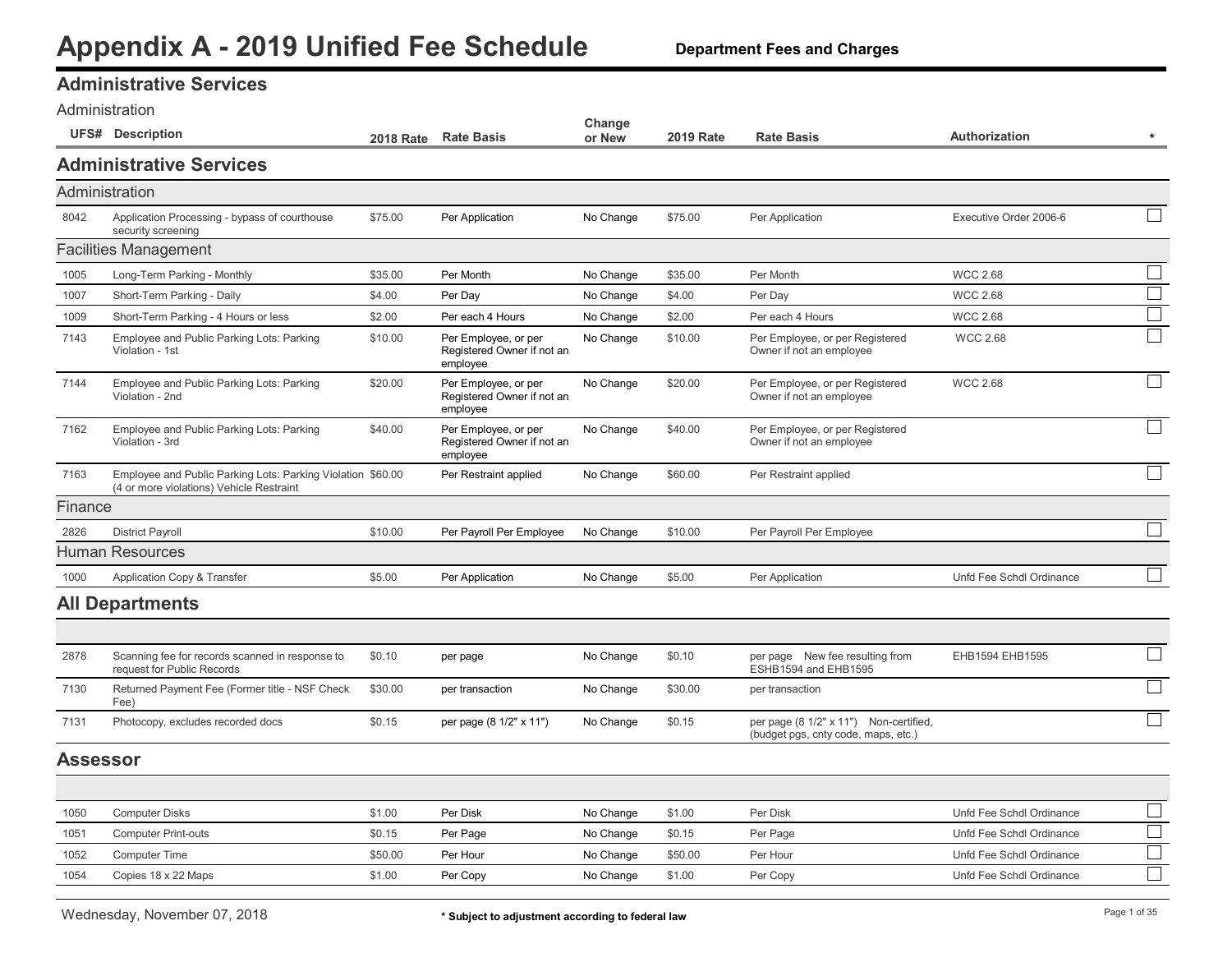#### <span id="page-2-0"></span>**Assessor**

|                | <b>UFS#</b> Description                                               |          | 2018 Rate Rate Basis                    | Change<br>or New | <b>2019 Rate</b> | <b>Rate Basis</b>                          | <b>Authorization</b>              | $\star$                     |
|----------------|-----------------------------------------------------------------------|----------|-----------------------------------------|------------------|------------------|--------------------------------------------|-----------------------------------|-----------------------------|
| 1055           | Current Use / Designated Forestland Classification                    | \$250.00 | Per Application                         | No Change        | \$250.00         | Per Application                            | RCW 84.34.030 - RCW 84.33.130     | $\Box$                      |
| 1056           | Fire Patrol Fee                                                       | \$0.25   | Per Parcel                              | No Change        | \$0.25           | Per Parcel                                 | RCW 76.04.610                     | $\Box$                      |
| 2783           | Real Property Assessment Roll - Short Master                          | \$35.00  | Each                                    | No Change        | \$35.00          | Each CPU processing plus digital<br>media. | Unfd Fee Schdl Ordinance          | $\Box$                      |
| 2785           | Assessment Roll PACS Full Summary                                     | \$150.00 | Each                                    | No Change        | \$150.00         | Each CPU Processing plus Digital<br>Media  | Unfd Fee Schdl Ordinance          |                             |
| 2787           | Subdivision - Section Real Property Assessment<br>Roll (Short Master) | \$15.00  | Each                                    | No Change        | \$15.00          | Each CPU Processing plus Digital<br>Media  | Unfd Fee Schdl Ordinance          |                             |
| <b>Auditor</b> |                                                                       |          |                                         |                  |                  |                                            |                                   |                             |
|                |                                                                       |          |                                         |                  |                  |                                            |                                   |                             |
| 1110           | Election Maps/By Precinct                                             | \$3.00   | Per Map                                 | No Change        | \$3.00           | Per Map                                    | Unified Fee Schedule              | $\Box$                      |
| 1113           | Image Service (Daily Links), (Document Images)                        | \$0.02   | \$.015 Per Image                        | No Change        | \$0.02           | \$.015 Per Image                           | Unfd Fee Schdl                    | $\mathcal{L}_{\mathcal{A}}$ |
| 1117           | Marriage License-Family Court                                         | \$8.00   | Per License-Sup Ct                      | No Change        | \$8.00           | Per License-Sup Ct                         | RCW 26.12.220; Council authorized |                             |
| 1118           | Marriage License-Family Services                                      | \$15.00  | Per License-Sup Ct.                     | No Change        | \$15.00          | Per License-Sup Ct.                        | RCW 26.04.160; Council authorized |                             |
| 1125           | Record of Survey (18 x 24)                                            | \$25.00  | First Page                              | No Change        | \$25.00          | First Page Plus other state fees           | RCW 58.09.100; Unfd Fee Schdl     |                             |
| 7135           | Email digital map image (Recording)                                   | \$1.00   | per image; same cost as<br>printed page | No Change        | \$1.00           | per image; same cost as printed page       | Unfd Fee Schdl                    |                             |
| 8073           | Marriage Search Prior to 1980 (certified)                             | \$8.00   | Each                                    | No Change        | \$8.00           | Each Plus copy costs                       | RCW 36.18.010(6); Unfd Fee Schdl  |                             |
| 8075           | Election Registration Data                                            | \$10.00  | Each CD or Electronic<br>Transfer       | No Change        | \$10.00          | Each CD or Electronic Transfer             | Unfd Fee Schdl                    |                             |
| 8143           | Daily Matchbacks (Elections)                                          | \$3.00   | Per daily match                         | No Change        | \$3.00           | Per daily match                            | Unfd Fee Schdl                    |                             |
| 8196           | Marriage Search Prior to 1980 (not certified)                         | \$8.00   | Each                                    | No Change        | \$8.00           | Each Plus copy costs                       | RCW 36.18.010(6), Unfd Fee Schdl  |                             |
| 8462           | Licensing Mail Fee (CND)                                              |          | <b>Actual Cost</b>                      | No Change        |                  | <b>Actual Cost</b>                         | Executive Order 2009-03           | $\overline{\phantom{a}}$    |
| 9019           | Assisted Record Search for Documents Prior to 1980 \$8.00             |          | Each                                    | No Change        | \$8.00           | Each Plus copy costs                       | RCW 36.18.010(6), Unfd Fee Schdl  | $\overline{\phantom{a}}$    |
| 9043           | Full Size Maps (Copies)                                               | \$5.00   | per First Page                          | No Change        | \$5.00           | per First Page Add'l pages \$3 ea          | Unfd Fee Schdl                    |                             |
| 9044           | Full Size Maps (Copies)-Additional Pages                              | \$3.00   | per additional page                     | No Change        | \$3.00           | per additional page                        | Unfd Fee Schdl                    |                             |
| <b>Council</b> |                                                                       |          |                                         |                  |                  |                                            |                                   |                             |
|                |                                                                       |          |                                         |                  |                  |                                            |                                   |                             |
| 1201           | Tapes, CD's, and DVD's                                                | \$8.00   | Per Tape, CD, or DVD                    | No Change        | \$8.00           | Per Tape, CD, or DVD                       | Unfd Fee Schdl Ordinance          | $\Box$                      |
| 1202           | Tapes, CD's, DVD's/Customer Supplied                                  | \$4.00   | Per Tape, CD, DVD                       | No Change        | \$4.00           | Per Tape, CD, DVD                          | Unfd Fee Schdl Ordinance          |                             |
| 1203           | <b>Certified Copies</b>                                               | \$1.00   | <b>Additional Pages</b>                 | No Change        | \$1.00           | <b>Additional Pages</b>                    | Unfd Fee Schdl Ordinance          | $\Box$                      |
| 1204           | <b>Certified Copies</b>                                               | \$3.00   | First Page Each Doc                     | No Change        | \$3.00           | First Page Each Doc                        | Unfd Fee Schdl Ordinance          | $\Box$                      |
| 1207           | <b>Council Packets</b>                                                | \$257.00 | Per Year                                | No Change        | \$257.00         | Per Year                                   | Unfd Fee Schdl Ordinance          |                             |

1210 Record Search School Search \$20.00 Per Hour No Change \$20.00 Per Hour No Change \$20.00 Per Hour Unfd Fee Schdl Ordinance

1211 Road Vacations Application \$300.00 Per Application No Change \$300.00 Per Application WCC 12.20 1212 Road Vacations Appraisal \$200.00 Per Application No Change \$200.00 Per Application WCC 12.20  $\Box$  $\Box$  $\Box$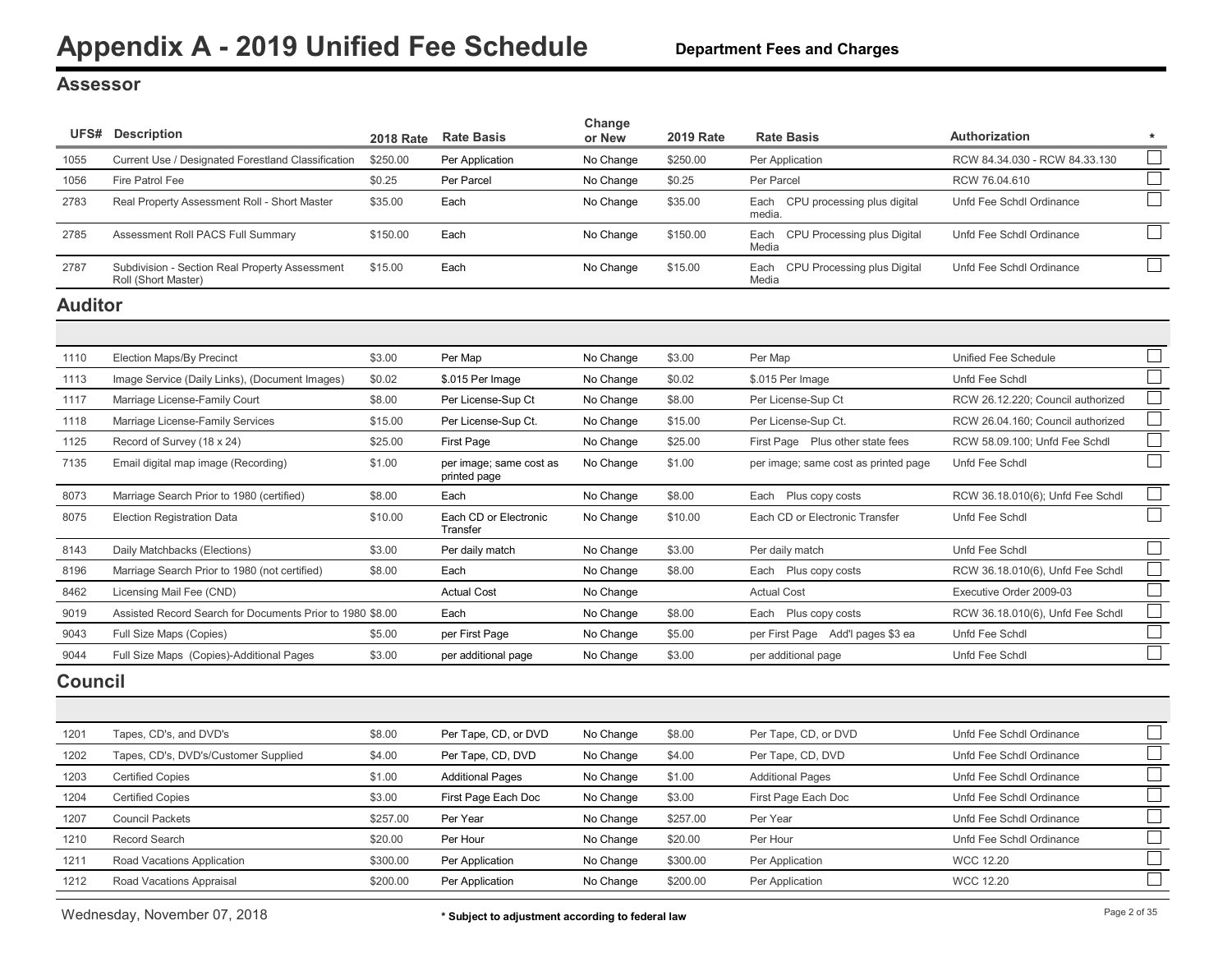### <span id="page-3-0"></span>**Council**

|                  | <b>UFS#</b> Description                      | <b>2018 Rate</b> | <b>Rate Basis</b>                                                                                         | Change<br>or New | <b>2019 Rate</b> | <b>Rate Basis</b>                                                                                                            | Authorization                 | $\star$ |
|------------------|----------------------------------------------|------------------|-----------------------------------------------------------------------------------------------------------|------------------|------------------|------------------------------------------------------------------------------------------------------------------------------|-------------------------------|---------|
| 1213             | Road Vacations Processing                    | \$162.00         | Per Application                                                                                           | No Change        | \$162.00         | Per Application                                                                                                              | <b>WCC 12.20</b>              |         |
| 1214             | Road Vacations Recording                     | \$128.00         | Per Application                                                                                           | No Change        | \$128.00         | Per Application                                                                                                              | <b>WCC 12.20</b>              |         |
| 1215             | Segregation of Sp Assmts                     | \$3.00           | Each Tract                                                                                                | No Change        | \$3.00           | Each Tract                                                                                                                   | <b>WCC 3.52</b>               |         |
| 1216             | Verbatim Transcripts                         | \$5.00           | Per Page                                                                                                  | No Change        | \$5.00           | Per Page                                                                                                                     | Unfd Fee Schdl Ordinance      |         |
| 1220             | Appeal to Council Fee                        | \$300.00         | Per Application                                                                                           | Change           | \$300.00         | Per Application                                                                                                              | WCC 15.04.060 & WCC 23.60.150 |         |
| 7138             | Franchise Application Fee                    | \$500.00         | per application                                                                                           | No Change        | \$500.00         | per application                                                                                                              | Unified Fee Schedule          |         |
| 8145             | Franchise transfer of ownership fee          | \$200.00         | per application                                                                                           | No Change        | \$200.00         | per application                                                                                                              | WCC 12.24.021                 |         |
| 8505             | Major Project Permit - Hearing Examiner Fee  | \$1,000.00       | per application, \$1,000<br>base rate plus actual costs                                                   | No Change        | \$1,000.00       | per application, \$1,000 base rate plus<br>actual costs                                                                      | Unified Fee Schedule          |         |
|                  | <b>County Clerk</b>                          |                  |                                                                                                           |                  |                  |                                                                                                                              |                               |         |
|                  |                                              |                  |                                                                                                           |                  |                  |                                                                                                                              |                               |         |
| 1751             | Sealing/ Destruction Pack                    | \$10.00          | Per Pack                                                                                                  | No Change        | \$10.00          | Per Pack                                                                                                                     | RCW 36.93.120                 |         |
| 2655             | Ex Parte Filing Fee                          | \$30.00          | Per Filing                                                                                                | No Change        | \$30.00          | Per Filing                                                                                                                   | RCW 36.18.016(12)             |         |
| 2662             | <b>Local Rules</b>                           | \$2.00           | Per Copy                                                                                                  | No Change        | \$2.00           | Per Copy                                                                                                                     | Unfd Fee Schdl Ordinance      |         |
| 2667             | Postage & Handling                           | \$1.00           | Each Piece                                                                                                | No Change        | \$1.00           | Each Piece                                                                                                                   | Unfd Fee Schdl Ordinance      |         |
| 9045             | <b>Collections Fee</b>                       | \$100.00         | Per year per account                                                                                      | No Change        | \$100.00         | Per year per account For Legal<br>Financial Obligation payment plan accts                                                    | RCW 36.18.15(29)              |         |
|                  | <b>District Court</b>                        |                  |                                                                                                           |                  |                  |                                                                                                                              |                               |         |
|                  |                                              |                  |                                                                                                           |                  |                  |                                                                                                                              |                               |         |
| 9053             | Ex Parte Fee                                 | \$15.00          | Per Ex Parte Order except<br>for Civil Anti-harrassment.<br>Domestic Violence Cases<br>& Dismissal Orders | No Change        | \$15.00          | Per Ex Parte Order except for Civil Anti- USF and RCW 3.62.060<br>harrassment, Domestic Violence Cases<br>& Dismissal Orders |                               |         |
| <b>Executive</b> |                                              |                  |                                                                                                           |                  |                  |                                                                                                                              |                               |         |
|                  |                                              |                  |                                                                                                           |                  |                  |                                                                                                                              |                               |         |
| 1300             | Board/Care-Large Livestock                   | \$40.00          | Per Day                                                                                                   | No Change        | \$40.00          | Per Day<br>-After 24 Hr                                                                                                      | Executive Order 2006-7        |         |
| 1301             | Board/Care-Not Large Livestock               | \$40.00          | Per Day                                                                                                   | No Change        | \$40.00          | Per Day - After 24 Hr                                                                                                        | Executive Order 2006-7        |         |
| 1302             | <b>Boarding Fee-Special Requirements</b>     | \$40.00          | Per Day                                                                                                   | No Change        | \$40.00          | Per Day                                                                                                                      | Executive Order 2006-7        |         |
| 1310             | License Fee-Unsterilized Dog, Male/Female    | \$41.00          | Per Animal                                                                                                | No Change        | \$41.00          | Per Animal                                                                                                                   | Executive Order 2007-6        |         |
| 1311             | License Fee-Sterilized Dog, Male/Female      | \$11.00          | Per Animal                                                                                                | No Change        | \$11.00          | Per Animal                                                                                                                   | Executive Order 2007-6        |         |
| 1312             | Initial License Fee, - Wild or Exotic Animal | \$500.00         | Per Animal Initially                                                                                      | No Change        | \$500.00         | Per Animal Initially \$100 Annual After                                                                                      | Unfd Fee Schdl Ordinance      |         |
| 1313             | Pickup/Disposition Fee                       | \$55.00          | Per Animal                                                                                                | No Change        | \$55.00          | Per Animal                                                                                                                   | Executive Order 2007-6        |         |
| 1314             | Pickup/Disposition Fee-Additional            | \$25.00          | Per Additional Animal                                                                                     | No Change        | \$25.00          | Per Additional Animal                                                                                                        | Unfd Fee Schdl Ordinance      |         |
| 1315             | Registration Fee, Dangerous Dog              | \$150.00         | Per Dog                                                                                                   | No Change        | \$150.00         | Per Dog                                                                                                                      | Executive Order 2006-7        |         |
| 8043             | Registration Fee - Potentially Dangerous Dog | \$100.00         | Per Animal                                                                                                | No Change        | \$100.00         | Per Animal                                                                                                                   | Executive Order 2006-7        |         |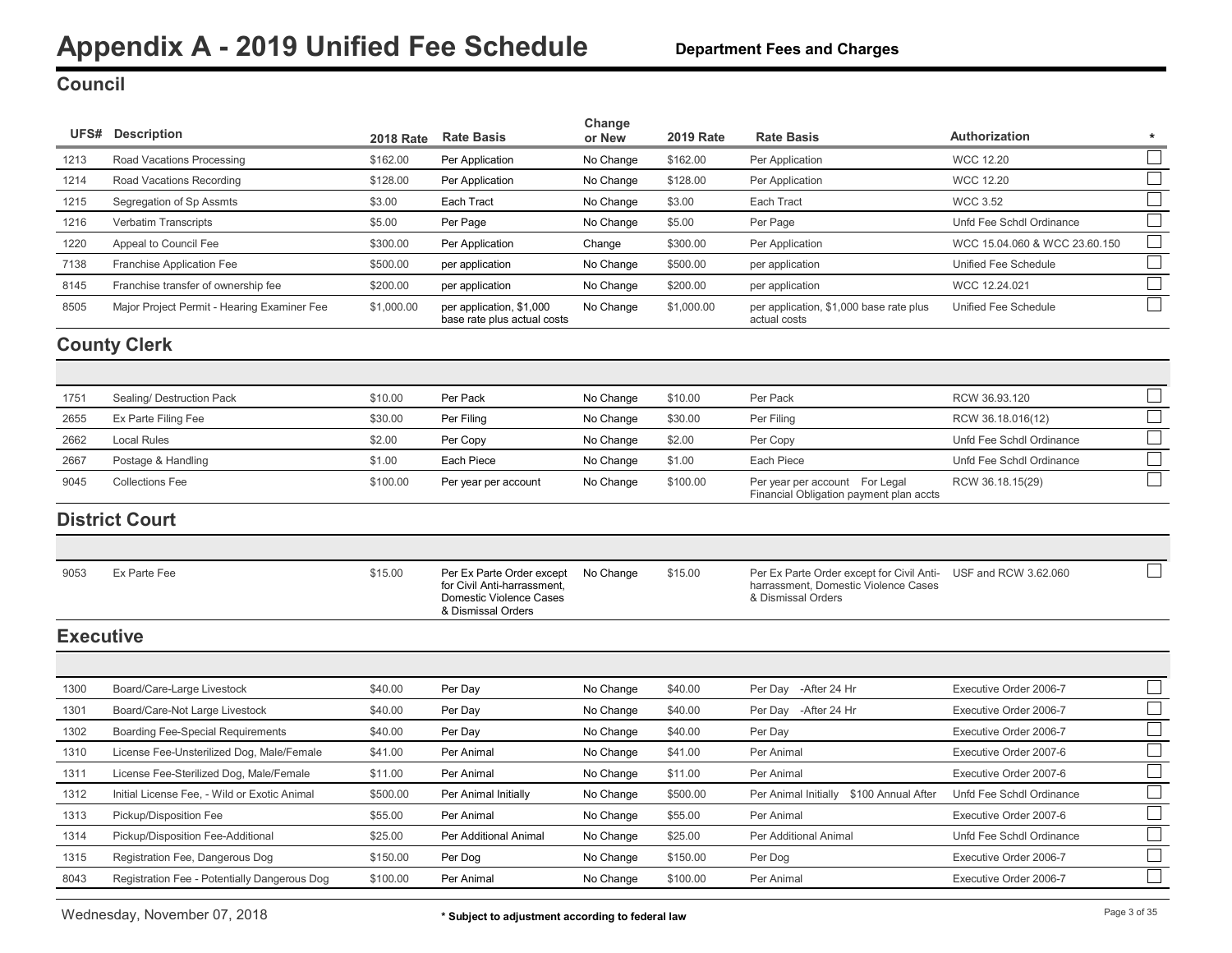### **Executive**

|      | <b>UFS# Description</b>                                                    | <b>2018 Rate</b> | <b>Rate Basis</b>    | Change<br>or New | <b>2019 Rate</b> | <b>Rate Basis</b>    | Authorization<br>$\star$                               |
|------|----------------------------------------------------------------------------|------------------|----------------------|------------------|------------------|----------------------|--------------------------------------------------------|
| 8149 | Board/Care - Domestic Animals                                              | \$15.00          | per day              | No Change        | \$15.00          | per day              | $\mathbb{R}^n$<br>Unified Fee Schedule                 |
| 8150 | Call Out Fee (Livestock at Large)                                          | \$50.00          | per call             | No Change        | \$50.00          | per call             | $\Box$<br>Executive Order 2007-06                      |
| 8151 | Cats and other small animals 1st - Altered and<br>wearing identification   | \$25.00          | per imp/12 mo period | No Change        | \$25.00          | per imp/12 mo period | $\Box$<br>Executive Order 2007-06                      |
| 8152 | Cats and other small animals 2nd - Altered and<br>wearing identification   | \$45.00          | per imp/12 mo period | No Change        | \$45.00          | per imp/12 mo period | $\Box$<br>Executive Order 2007-06                      |
| 8153 | Cats and other small animals 3rd - Altered and<br>wearing identification   | \$65.00          | per imp/12 mo period | No Change        | \$65.00          | per imp/12 mo period | $\Box$<br>Executive Order 2007-06                      |
| 8154 | Cats and other small animals 4th - Altered and<br>wearing identification   | \$100.00         | per imp/12 mo period | No Change        | \$100.00         | per imp/12 mo period | $\vert \ \ \vert$<br>Executive Order 2007-06           |
| 8155 | Cats and other small animals 1st - Altered and<br>without identification   | \$45.00          | per imp/12 mo period | No Change        | \$45.00          | per imp/12 mo period | $\Box$<br>Executive Order 2007-06                      |
| 8156 | Cats and other small animals 2nd - Altered and<br>without identification   | \$65.00          | per imp/12 mo period | No Change        | \$65.00          | per imp/12 mo period | $\Box$<br>Executive Order 2007-06                      |
| 8157 | Cats and other small animals 3rd - Altered and<br>without identification   | \$85.00          | per imp/12 mo period | No Change        | \$85.00          | per imp/12 mo period | Executive Order 2007-06                                |
| 8158 | Cats and other small animals 4th - Altered and<br>without identification   | \$120.00         | per imp/12 mo period | No Change        | \$120.00         | per imp/12 mo period | $\vert \ \ \vert$<br>Executive Order 2007-06           |
| 8159 | Cats and other small animals 1st - Unaltered and<br>wearing identification | \$45.00          | per imp/12 mo period | No Change        | \$45.00          | per imp/12 mo period | $\mathsf{L}$<br>Executive Order 2007-06                |
| 8160 | Cats and other small animals 2nd - Unaltered and<br>wearing identification | \$65.00          | per imp/12 mo period | No Change        | \$65.00          | per imp/12 mo period | $\mathcal{L}_{\mathcal{A}}$<br>Executive Order 2007-06 |
| 8161 | Cats and other small animals 3rd - Unaltered and<br>wearing identification | \$85.00          | per imp/12 mo period | No Change        | \$85.00          | per imp/12 mo period | $\mathcal{L}$<br>Executive Order 2007-06               |
| 8162 | Cats and other small animals 4th - Unaltered and<br>wearing identification | \$120.00         | per imp/12 mo period | No Change        | \$120.00         | per imp/12 mo period | $\sim$<br>Executive Order 2007-06                      |
| 8163 | Cats and other small animals 1st - Unaltered and<br>without identification | \$65.00          | per imp/12 mo period | No Change        | \$65.00          | per imp/12 mo period | $\Box$<br>Executive Order 2007-06                      |
| 8164 | Cats and other small animals 2nd - Unaltered and<br>without identification | \$85.00          | per imp/12 mo period | No Change        | \$85.00          | per imp/12 mo period | Executive Order 2007-06                                |
| 8165 | Cats and other small animals 3rd - Unaltered and<br>without identification | \$105.00         | per imp/12 mo period | No Change        | \$105.00         | per imp/12 mo period | $\Box$<br>Executive Order 2007-06                      |
| 8166 | Cats and other small animals 4th - Unaltered and<br>without identification | \$140.00         | per imp/12 mo period | No Change        | \$140.00         | per imp/12 mo period | $\Box$<br>Executive Order 2007-06                      |
| 8167 | Dogs 1st - Altered and wearing current license                             | \$40.00          | per imp/12 mo period | No Change        | \$40.00          | per imp/12 mo period | $\Box$<br>Executive Order 2007-06                      |
| 8168 | Dogs 2nd - Altered and wearing current license                             | \$60.00          | per imp/12 mo period | No Change        | \$60.00          | per imp/12 mo period | $\Box$<br>Executive Order 2007-06                      |
| 8169 | Dogs 3rd - Altered and wearing current license                             | \$80.00          | per imp/12 mo period | No Change        | \$80.00          | per imp/12 mo period | $\Box$<br>Executive Order 2007-06                      |
| 8170 | Dogs 4th + - Altered and wearing current license                           | \$150.00         | per imp/12 mo period | No Change        | \$150.00         | per imp/12 mo period | $\Box$<br>Executive Order 2007-06                      |
| 8171 | Dogs 1st - Altered and unlicensed or not wearing<br>license                | \$60.00          | per imp/12 mo period | No Change        | \$60.00          | per imp/12 mo period | $\Box$<br>Executive Order 2007-06                      |
| 8172 | Dogs 2nd - Altered and unlicensed or not wearing<br>license                | \$80.00          | per imp/12 mo period | No Change        | \$80.00          | per imp/12 mo period | $\mathcal{L}$<br>Executive Order 2007-06               |
| 8173 | Dogs 3rd - Altered and unlicensed or not wearing<br>license                | \$100.00         | per imp/12 mo period | No Change        | \$100.00         | per imp/12 mo period | $\Box$<br>Executive Order 2007-06                      |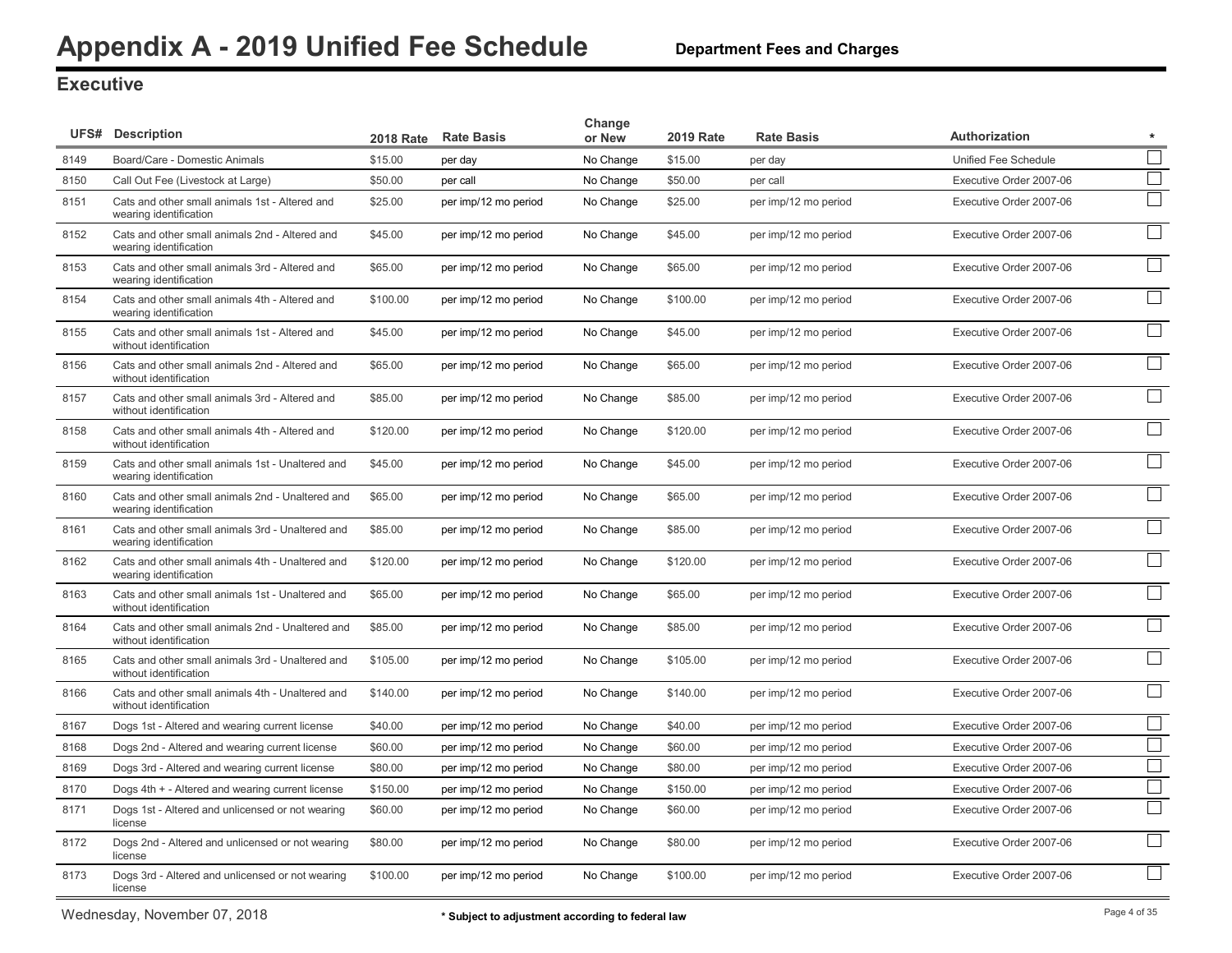### <span id="page-5-0"></span>**Executive**

|                | <b>UFS# Description</b>                                                      | <b>2018 Rate</b> | <b>Rate Basis</b>                              | Change<br>or New | <b>2019 Rate</b> | <b>Rate Basis</b>                              | Authorization            | $\star$ |
|----------------|------------------------------------------------------------------------------|------------------|------------------------------------------------|------------------|------------------|------------------------------------------------|--------------------------|---------|
| 8174           | Dogs 4th + - Altered and unlicensed or not wearing<br>license                | \$170.00         | per imp/12 mo period                           | No Change        | \$170.00         | per imp/12 mo period                           | Executive Order 2007-06  |         |
| 8175           | Dogs 1st - Unaltered and wearing current license                             | \$60.00          | per imp/12 mo period                           | No Change        | \$60.00          | per imp/12 mo period                           | Executive Order 2007-06  | $\Box$  |
| 8176           | Dogs 2nd - Unaltered and wearing current license                             | \$80.00          | per imp/12 mo period                           | No Change        | \$80.00          | per imp/12 mo period                           | Executive Order 2007-06  | $\Box$  |
| 8177           | Dogs 3rd - Unaltered and wearing current license                             | \$100.00         | per imp/12 mo period                           | No Change        | \$100.00         | per imp/12 mo period                           | Executive Order 2007-06  | $\Box$  |
| 8178           | Dogs 4th + - Unaltered and wearing current license                           | \$170.00         | per imp/12 mo period                           | No Change        | \$170.00         | per imp/12 mo period                           | Executive Order 2007-06  | $\Box$  |
| 8179           | Dogs 1st - Unaltered and unlicensed or not wearing<br>license                | \$80.00          | per imp/12 mo period                           | No Change        | \$80.00          | per imp/12 mo period                           | Executive Order 2007-06  | $\Box$  |
| 8180           | Dogs 2nd - Unaltered and unlicensed or not wearing \$100.00<br>license       |                  | per imp/12 mo period                           | No Change        | \$100.00         | per imp/12 mo period                           | Executive Order 2007-06  |         |
| 8181           | Dogs 3rd - Unaltered and unlicensed or not wearing \$120.00<br>license       |                  | per imp/12 mo period                           | No Change        | \$120.00         | per imp/12 mo period                           | Executive Order 2007-06  | $\Box$  |
| 8182           | Dogs 4th + - Unaltered and unlicensed or not<br>wearing license              | \$190.00         | per imp/12 mo period                           | No Change        | \$190.00         | per imp/12 mo period                           | Executive Order 2007-06  | $\Box$  |
| 8183           | Impoundment - Large Livestock 1st                                            | \$75.00          | per imp/12 mo period                           | No Change        | \$75.00          | per imp/12 mo period                           | Executive Order 2007-06  |         |
| 8184           | Impoundment - Large Livestock 2nd                                            | \$100.00         | per imp/12 mo period                           | No Change        | \$100.00         | per imp/12 mo period                           | Executive Order 2007-06  |         |
| 8185           | Impoundment - Large Livestock 3rd                                            | \$125.00         | per imp/12 mo period                           | No Change        | \$125.00         | per imp/12 mo period                           | Executive Order 2007-06  |         |
| 8186           | Impoundment - Large Livestock 4th +                                          | \$200.00         | per imp/12 mo period                           | No Change        | \$200.00         | per imp/12 mo period                           | Executive Order 2007-06  |         |
| 8187           | Impoundment - Small Livestock 1st                                            | \$60.00          | per imp/12 mo period                           | No Change        | \$60.00          | per imp/12 mo period                           | Executive Order 2007-06  |         |
| 8188           | Impoundment - Small Livestock 2nd                                            | \$80.00          | per imp/12 mo period                           | No Change        | \$80.00          | per imp/12 mo period                           | Executive Order 2007-06  | $\Box$  |
| 8189           | Impoundment - Small Livestock 3rd                                            | \$100.00         | per imp/12 mo period                           | No Change        | \$100.00         | per imp/12 mo period                           | Executive Order 2007-06  | $\Box$  |
| 8190           | Impoundment - Small Livestock 4th +                                          | \$150.00         | per imp/12 mo period                           | No Change        | \$150.00         | per imp/12 mo period                           | Executive Order 2007-06  | $\Box$  |
| 8191           | License Fee - Wild or Exotic Animal - Annual<br>Renewal                      | \$100.00         | per renewal                                    | No Change        | \$100.00         | per renewal                                    | Executive Order 2007-06  | $\Box$  |
| 8192           | License Fee - Past Due - Additional                                          | \$10.00          | Added to license fee                           | No Change        | \$10.00          | Added to license fee                           | Executive Order 2007-06  |         |
| 8193           | Owner Release Fee                                                            | \$50.00          | per release                                    | No Change        | \$50.00          | per release                                    | Executive Order 2007-06  |         |
| 8194           | Owner Release Fee - Additional for Litter w/Mother                           | \$10.00          | per release                                    | No Change        | \$10.00          | per release                                    | Executive Order 2007-06  |         |
| 8195           | Veterinarian Fees and Medications during<br>Boarding/Impoundment if required | \$0.00           | Cost - fees will be charged<br>at actual costs | No Change        | \$0.00           | Cost - fees will be charged at actual<br>costs | Executive Order 2007-06  | $\Box$  |
| 9046           | Multi Dog License                                                            | \$65.00          | Per license                                    | No Change        | \$65.00          | Per license                                    | WCC 6.04.050             | $\Box$  |
| <b>Health</b>  |                                                                              |                  |                                                |                  |                  |                                                |                          |         |
| Administration |                                                                              |                  |                                                |                  |                  |                                                |                          |         |
| 1353           | <b>FAX Machine Use</b>                                                       | \$2.00           | Per Page Received                              | No Change        | \$2.00           | Per Page Received                              | Unfd Fee Schdl Ordinance |         |
| 1354           | <b>FAX Machine Use</b>                                                       | \$2.00           | Per Page Transmitted (360)                     | No Change        | \$2.00           | Per Page Transmitted (360)                     | Unfd Fee Schdl Ordinance |         |
| 1355           | <b>FAX Machine Use</b>                                                       | \$3.00           | Per Page Transmitted (non- No Change<br>360)   |                  | \$3.00           | Per Page Transmitted (non-360)                 | Unfd Fee Schdl Ordinance |         |
| 1583           | <b>Notary Service</b>                                                        | \$10.00          | Each                                           | No Change        | \$10.00          | Each                                           | Unfd Fee Schdl Ordinance | $\Box$  |
|                | <b>Environmental Health</b>                                                  |                  |                                                |                  |                  |                                                |                          |         |

Wednesday, November 07, 2018 **Page 5 of 35 \*** Subject to adjustment according to federal law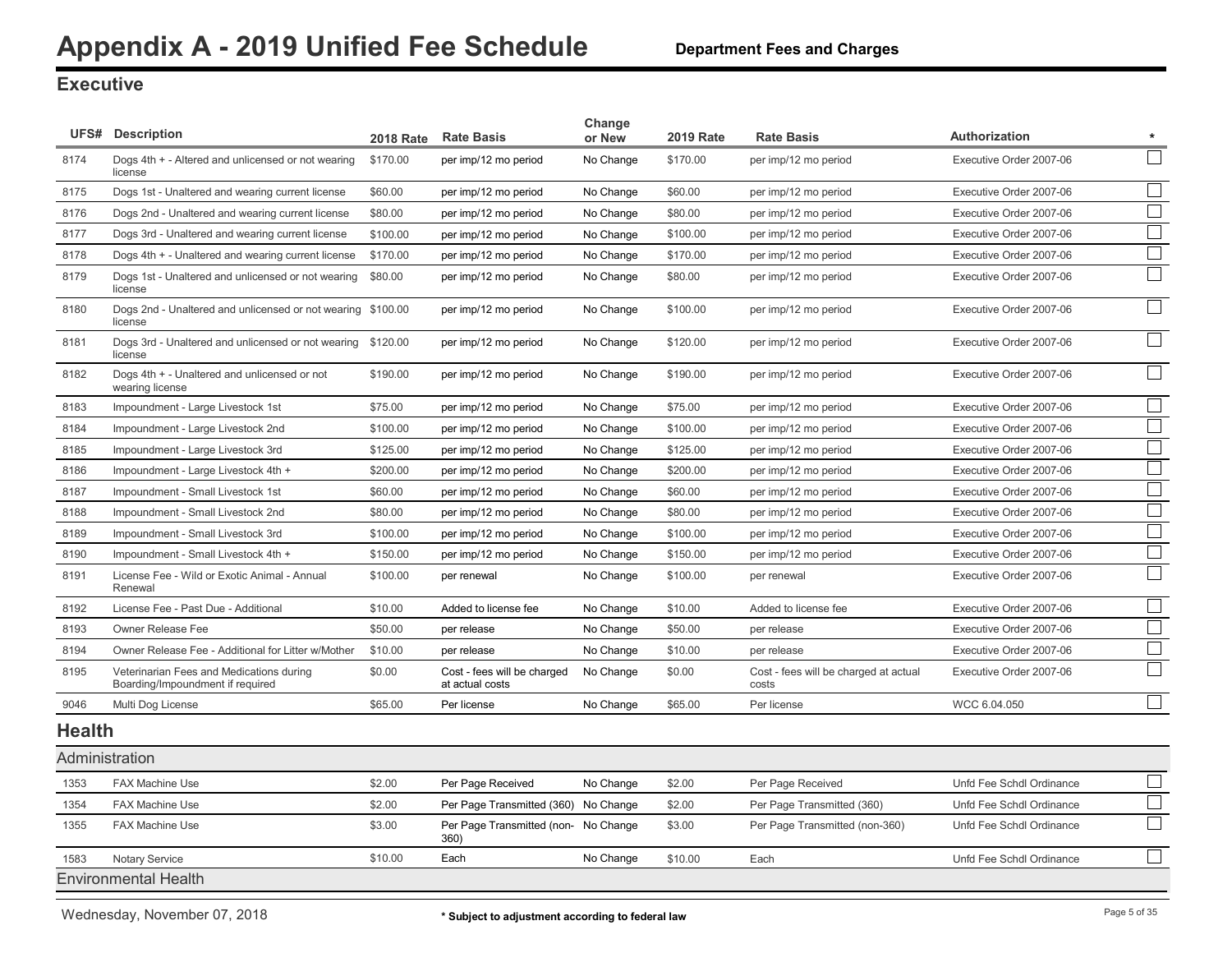### **Health**

#### Environmental Health

|      | <b>UFS# Description</b>                                                     | <b>2018 Rate</b> | <b>Rate Basis</b>               | Change<br>or New | <b>2019 Rate</b> | <b>Rate Basis</b>             | <b>Authorization</b><br>$\star$                         |
|------|-----------------------------------------------------------------------------|------------------|---------------------------------|------------------|------------------|-------------------------------|---------------------------------------------------------|
| 1462 | PDS Verfication - Water                                                     | \$130.00         | Per Water Supply                | Change           | \$135.00         | Per Water Supply              | Unfd Fee Schdl Ordinance<br>$\overline{\phantom{a}}$    |
| 1465 | Water Systems - additional hours                                            | \$126.00         | After base hour, Per Hour       | No Change        | \$126.00         | After base hour, Per Hour     | $\mathcal{L}_{\mathcal{A}}$<br>Unfd Fee Schdl Ordinance |
| 1466 | Water Systems, Public (4hour base)                                          | \$500.00         | <b>Base Charge</b>              | Change           | \$525.00         | <b>Base Charge</b>            | $\mathcal{L}_{\mathcal{A}}$<br>Unfd Fee Schdl Ordinance |
| 1467 | Water Status Letter/Gp                                                      | \$126.00         | Per Letter                      | No Change        | \$126.00         | Per Letter                    | $\mathcal{L}_{\mathcal{A}}$<br>Unfd Fee Schdl Ordinance |
| 1469 | Water, Public Well Site Approvals                                           | \$315.00         | Per Site                        | Change           | \$330.00         | Per Site                      | $\mathbb{R}^n$<br>Unfd Fee Schdl Ordinance              |
| 1470 | Water, Well Site Approvals/ 2 prty, plats                                   | \$315.00         | Per Site                        | Change           | \$330.00         | Per Site                      | Unfd Fee Schdl Ordinance                                |
| 1474 | SW - Registration Compost Product                                           | \$1,260.00       | Per Registration                | Change           | \$1,323.00       | Per Registration              | $\mathcal{L}^{\mathcal{A}}$<br>Unfd Fee Schdl Ordinance |
| 1475 | SW Application-Env Monitoring Reg'd, base - 15<br>hour base                 | \$1,890.00       | Per Application                 | Change           | \$1,985.00       | Per Application               | Unfd Fee Schdl Ordinance                                |
| 1477 | SW/Compost Application-Env Monitoring Not Reqd - \$1,260.00<br>10 hour base |                  | Per Application                 | Change           | \$1,323.00       | Per Application               | $\mathcal{L}$<br>Unfd Fee Schdl Ordinance               |
| 1478 | SW Add'l hours above base                                                   | \$126.00         | After base hrs, Per Hr          | No Change        | \$126.00         | After base hrs, Per Hr        | Unfd Fee Schdl Ordinance                                |
| 1479 | SW Biosolids Beneficials Use Facility Review - 15<br>hour base              | \$1,890.00       | Per Facility                    | Change           | \$1,985.00       | Per Facility                  | $\mathcal{L}_{\mathcal{A}}$<br>Unfd Fee Schdl Ordinance |
| 1481 | SW Permit - Env Monitoring Regd - 40 hour base                              | \$5,040.00       | Per Permit                      | Change           | \$5,292.00       | Per Permit                    | Unfd Fee Schdl Ordinance                                |
| 1483 | SW/Compost Permit - Env Monitoring Not Regd - 10 \$1,260.00<br>hour base    |                  | Per Permit                      | Change           | \$1,323.00       | Per Permit                    | Unfd Fee Schdl Ordinance                                |
| 1485 | SW Post Closure Env Monitoring Reg'd - 15 hour<br>base                      | \$1,890.00       | Annual                          | Change           | \$1,985.00       | Annual                        | Unfd Fee Schdl Ordinance                                |
| 1488 | SW Spill Response                                                           | \$126.00         | Each Additional Hour            | No Change        | \$126.00         | Each Additional Hour          | $\sim$<br>Unfd Fee Schdl Ordinance                      |
| 1489 | OSS, Application & Permit                                                   | \$950.00         | Per Application                 | No Change        | \$950.00         | Per Application appl & permit | Unfd Fee Schdl Ordinance                                |
| 1490 | Appeal, Admin - Other admin decision                                        | \$350.00         | Per Appeal                      | No Change        | \$350.00         | Per Appeal                    | Unfd Fee Schdl Ordinance                                |
| 1491 | PDS Verification - OSS                                                      | \$130.00         | On-Site Sewage System           | Change           | \$135.00         | On-Site Sewage System         | Unfd Fee Schdl Ordinance                                |
| 1492 | <b>Water Variance Request</b>                                               | \$315.00         | Var/Condtnl Use                 | Change           | \$330.00         | Var/Condtnl Use               | Unfd Fee Schdl Ordinance                                |
| 1502 | OSS Plat Approval Base Chg                                                  | \$330.00         | Base Chg + Lot                  | Change           | \$343.00         | Base Chg + Lot                | Unfd Fee Schdl Ordinance                                |
| 1503 | OSS PDS Plat Approval per lot Review                                        | \$110.00         | Per Lot                         | Change           | \$114.00         | Per Lot                       | Unfd Fee Schdl Ordinance                                |
| 1504 | OSS Re-inspect Disp. System                                                 | \$280.00         | Per Inspection                  | No Change        | \$291.00         | Per Inspection                | Unfd Fee Schdl Ordinance                                |
| 1505 | OSS - WS DOH On-site Guidelines                                             | \$1.50           | Per Booklet                     | Change           | \$2.00           | Per Booklet                   | Unfd Fee Schdl Ordinance                                |
| 1507 | OSS Disp. permit renewal                                                    | \$475.00         | Per Renewal Letter              | Change           | \$494.00         | Per Renewal Letter            | Unfd Fee Schdl Ordinance                                |
| 1508 | OSS O & M Specialist License (Initial & Renewal)                            | \$220.00         | Per License                     | Change           | \$230.00         | Per License                   | Unfd Fee Schdl Ordinance                                |
| 1510 | OSS Clean & Inst License (Initial and Renewal)                              | \$220.00         | Per License                     | Change           | \$230.00         | Per License                   | $\mathbb{R}^2$<br>Unfd Fee Schdl Ordinance              |
| 1513 | Late Fee 30 Days                                                            |                  | 10% of unpaid fee               | No Change        |                  | 10% of unpaid fee             | $\mathcal{L}_{\mathcal{A}}$<br>Unfd Fee Schdl Ordinance |
| 1514 | Late Fee 60 Days                                                            |                  | Additional 10% of unpaid<br>fee | No Change        |                  | Additional 10% of unpaid fee  | Unfd Fee Schdl Ordinance                                |
| 1518 | Food Conf. Outbreak-Follow-Up                                               | \$126.00         | Per Hour                        | No Change        | \$126.00         | Per Hour                      | Unfd Fee Schdl Ordinance                                |
| 1519 | Food Demo Permit                                                            | \$80.00          | Per Permit                      | Change           | \$84.00          | Per Permit                    | $\mathcal{L}^{\mathcal{L}}$<br>Unfd Fee Schdl Ordinance |
| 1522 | Food Worker Replacement Card                                                | \$5.00           | Per Card                        | No Change        | \$5.00           | Per Card                      | $\mathcal{L}_{\mathcal{A}}$<br>Unfd Fee Schdl Ordinance |
| 1528 | Grocery, low risk                                                           | \$201.00         | Per Permit                      | Change           | \$211.00         | Per Permit No food prep       | Unfd Fee Schdl Ordinance                                |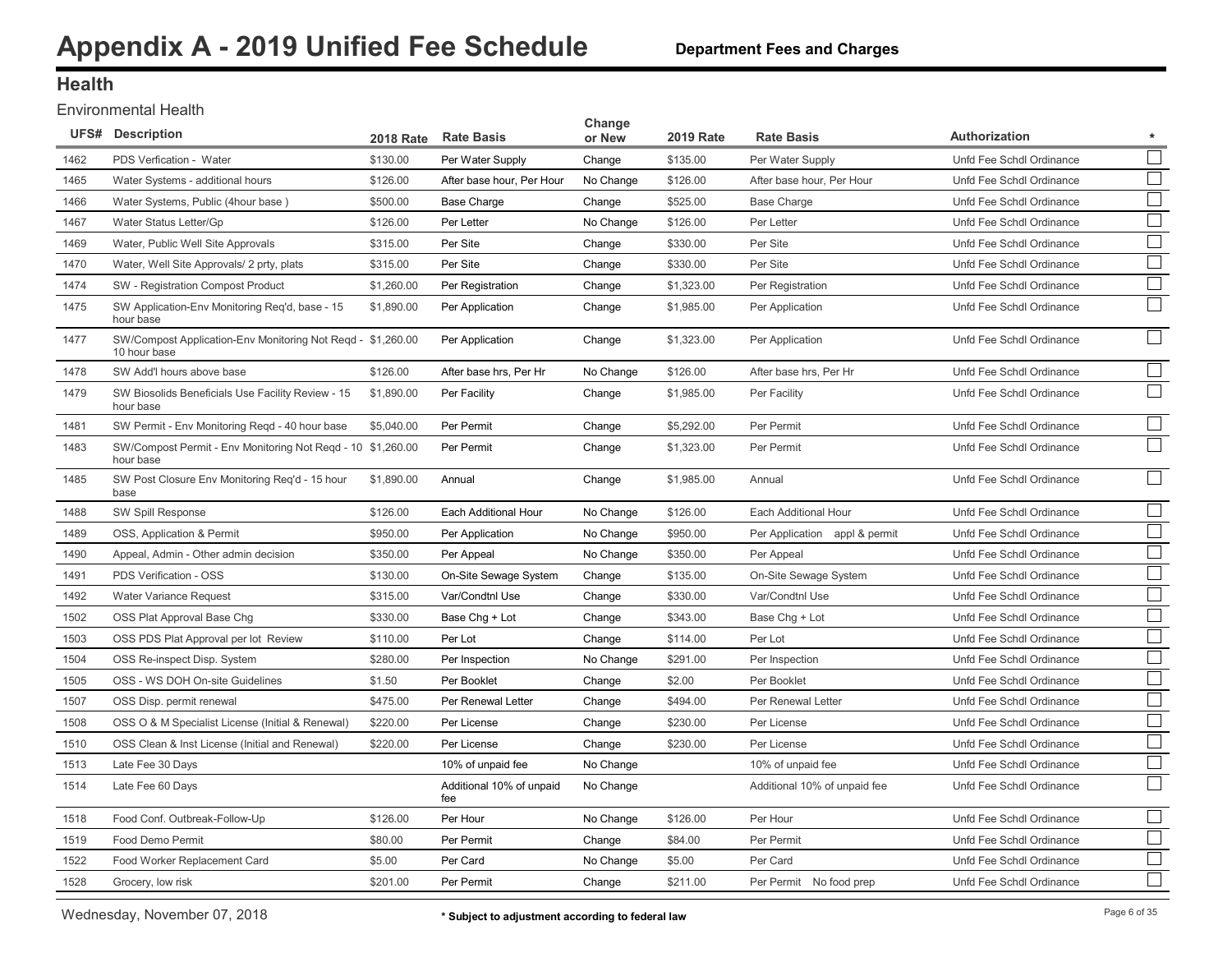#### **Department Fees and Charges**

#### **Health**

Environmental Health

|      | <b>UFS# Description</b>                                                                 | <b>2018 Rate</b> | <b>Rate Basis</b>                          | Change<br>or New | <b>2019 Rate</b> | <b>Rate Basis</b>                                          | Authorization<br>$\star$                                |
|------|-----------------------------------------------------------------------------------------|------------------|--------------------------------------------|------------------|------------------|------------------------------------------------------------|---------------------------------------------------------|
| 1530 | Food Supermarket + Add'l services                                                       | \$803.00         | <b>Base Permit</b>                         | Change           | \$843.00         | <b>Base Permit</b>                                         | Unfd Fee Schdl Ordinance                                |
| 1531 | LE School & Institutional Inspect on Request                                            | \$243.00         | Base Charge (\$126 add'l<br>hr) after 2hr) | Change           | \$255.00         | Base Charge (\$126 add'l hr) after 2hr)                    | Unfd Fee Schdl Ordinance                                |
| 1532 | LE School - Playground Plan Review                                                      | \$126.00         | Per Hour                                   | No Change        | \$126.00         | Per Hour                                                   | Unfd Fee Schdl Ordinance                                |
| 1536 | Plan Review Food, additional hours                                                      | \$126.00         | Per Hour                                   | No Change        | \$126.00         | Per Hour                                                   | $\mathcal{L}_{\mathcal{A}}$<br>Unfd Fee Schdl Ordinance |
| 1537 | Food Establishment (New or remodel) review & 1st \$331.00<br>Pre Operational inspection |                  | <b>Base Charge</b>                         | Change           | \$348.00         | Base Charge Incl. Farmer's mkt<br>complex menu plan review | Unfd Fee Schdl Ordinance                                |
| 1538 | Food Menu/Limited Food Serv Plan Review No<br>Inspecition (1 hour max)                  | \$126.00         | <b>Base Charge</b>                         | No Change        | \$126.00         | Base Charge (\$126/add'l hr) low risk<br>review            | Unfd Fee Schdl Ordinance                                |
| 1540 | Re-Inspection Food Program                                                              | \$321.00         | Per Re-Inspection                          | Change           | \$337.00         | Per Re-Inspection                                          | Unfd Fee Schdl Ordinance                                |
| 1546 | Food Tavern no food service                                                             | \$347.00         | Per Permit                                 | Change           | \$364.00         | Per Permit                                                 | Unfd Fee Schdl Ordinance                                |
| 1549 | Food Temp Food Srvc Cook-Off-participant                                                | \$19.00          | Per Participt                              | Change           | \$20.00          | Per Participt                                              | Unfd Fee Schdl Ordinance                                |
| 1550 | Food Temp Food Service Cook-Off                                                         | \$126.00         | <b>Base Permit</b>                         | No Change        | \$126.00         | <b>Base Permit</b>                                         | Unfd Fee Schdl Ordinance                                |
| 1551 | Food Temp Food Srvc Multi Evnt                                                          | \$275.00         | Per Permit                                 | Change           | \$289.00         | Per Permit                                                 | Unfd Fee Schdl Ordinance                                |
| 1552 | Food Temp Food Srvc Waiver                                                              | \$27.00          | Single Event                               | Change           | \$28.00          | Single Event                                               | Unfd Fee Schdl Ordinance                                |
| 1553 | Food Temp Srvc Waiver, Multiple                                                         | \$52.00          | Per Permit                                 | Change           | \$55.00          | Per Permit                                                 | $\mathbb{R}^2$<br>Unfd Fee Schdl Ordinance              |
| 1555 | LE Pet Shop Permit                                                                      | \$152.00         | Per Permit                                 | No Change        | \$152.00         | Per Permit                                                 | $\mathcal{L}$<br>Unfd Fee Schdl Ordinance               |
| 1556 | Plan Review Living Env. Add'l hours                                                     | \$126.00         | Per Hour                                   | No Change        | \$126.00         | Per Hour                                                   | $\mathbb{R}^2$<br>Unfd Fee Schdl Ordinance              |
| 1557 | Plan Review Living Env.                                                                 | \$311.00         | <b>Base Charge</b>                         | Change           | \$327.00         | <b>Base Charge</b>                                         | Unfd Fee Schdl Ordinance                                |
| 1560 | Private Camp Permit                                                                     | \$298.00         | Per Permit                                 | Change           | \$310.00         | Per Permit                                                 | $\mathcal{L}^{\mathcal{A}}$<br>Unfd Fee Schdl Ordinance |
| 1561 | RV Park Permit 1-49 Spcs                                                                | \$310.00         | Per Permit                                 | Change           | \$322.00         | Per Permit                                                 | Unfd Fee Schdl Ordinance                                |
| 1562 | RV Park Permit 50-99 Spcs                                                               | \$345.00         | Per Permit                                 | Change           | \$359.00         | Per Permit                                                 | Unfd Fee Schdl Ordinance                                |
| 1563 | RV Park Permit, Multi-Event Temporary                                                   | \$210.00         | Per Permit                                 | Change           | \$218.00         | Per Permit                                                 | Unfd Fee Schdl Ordinance                                |
| 1564 | RV Park Permit, Temporary                                                               | \$126.00         | Per Permit                                 | No Change        | \$126.00         | Per Permit                                                 | Unfd Fee Schdl Ordinance                                |
| 1565 | RV Park Prmt 100-149 Spcs                                                               | \$380.00         | Per Permit                                 | Change           | \$395.00         | Per Permit                                                 | Unfd Fee Schdl Ordinance                                |
| 1566 | RV Park Prmt 150+ Spcs                                                                  | \$450.00         | Per Permit                                 | Change           | \$468.00         | Per Permit                                                 | Unfd Fee Schdl Ordinance                                |
| 1567 | RV Parks - Opening Inspection Fee                                                       | \$160.00         | Per Inspection                             | Change           | \$166.00         | Per Inspection                                             | Unfd Fee Schdl Ordinance                                |
| 1568 | RV Parks - Opening Reinspection Fee                                                     | \$110.00         | Per Inspection                             | Change           | \$114.00         | Per Inspection                                             | Unfd Fee Schdl Ordinance                                |
| 1572 | Swimming Pool, Spa, Water Rec Base Permit                                               | \$380.00         | <b>Base Permit</b>                         | Change           | \$399.00         | <b>Base Permit</b>                                         | Unfd Fee Schdl Ordinance                                |
| 1573 | LE Swmng Pool, Spa, each water body                                                     | \$167.00         | Each Pool                                  | Change           | \$175.00         | Each Pool                                                  | Unfd Fee Schdl Ordinance                                |
| 1576 | LE Water Rec Pool/Spa - Application/Preopening<br>Inspection                            | \$222.00         | Per Inspection                             | Change           | \$233.00         | Per Inspection                                             | Unfd Fee Schdl Ordinance                                |
| 1577 | LE Water Rec Pool/Spa - Preopening Reinspection                                         | \$222.00         | Per Inspection                             | Change           | \$233.00         | Per Inspection                                             | Unfd Fee Schdl Ordinance                                |
| 1594 | LE Indoor Air Assessment                                                                | \$213.00         | <b>Base Charge</b>                         | Change           | \$224.00         | Base Charge + \$126 Per Hr                                 | $\mathcal{L}^{\mathcal{L}}$<br>Unfd Fee Schdl Ordinance |
| 2792 | O&M Fee                                                                                 | \$19.00          | Each OSS                                   | No Change        | \$19.00          | Each OSS                                                   | <b>UFS &amp; SSB 6116</b>                               |
| 2854 | LE School & Institutional Inspect each classroom                                        | \$20.00          | Each                                       | No Change        | \$20.00          | Each                                                       |                                                         |
| 2855 | Septage holding tank                                                                    | \$300.00         | each tank                                  | Change           | \$315.00         | each tank                                                  |                                                         |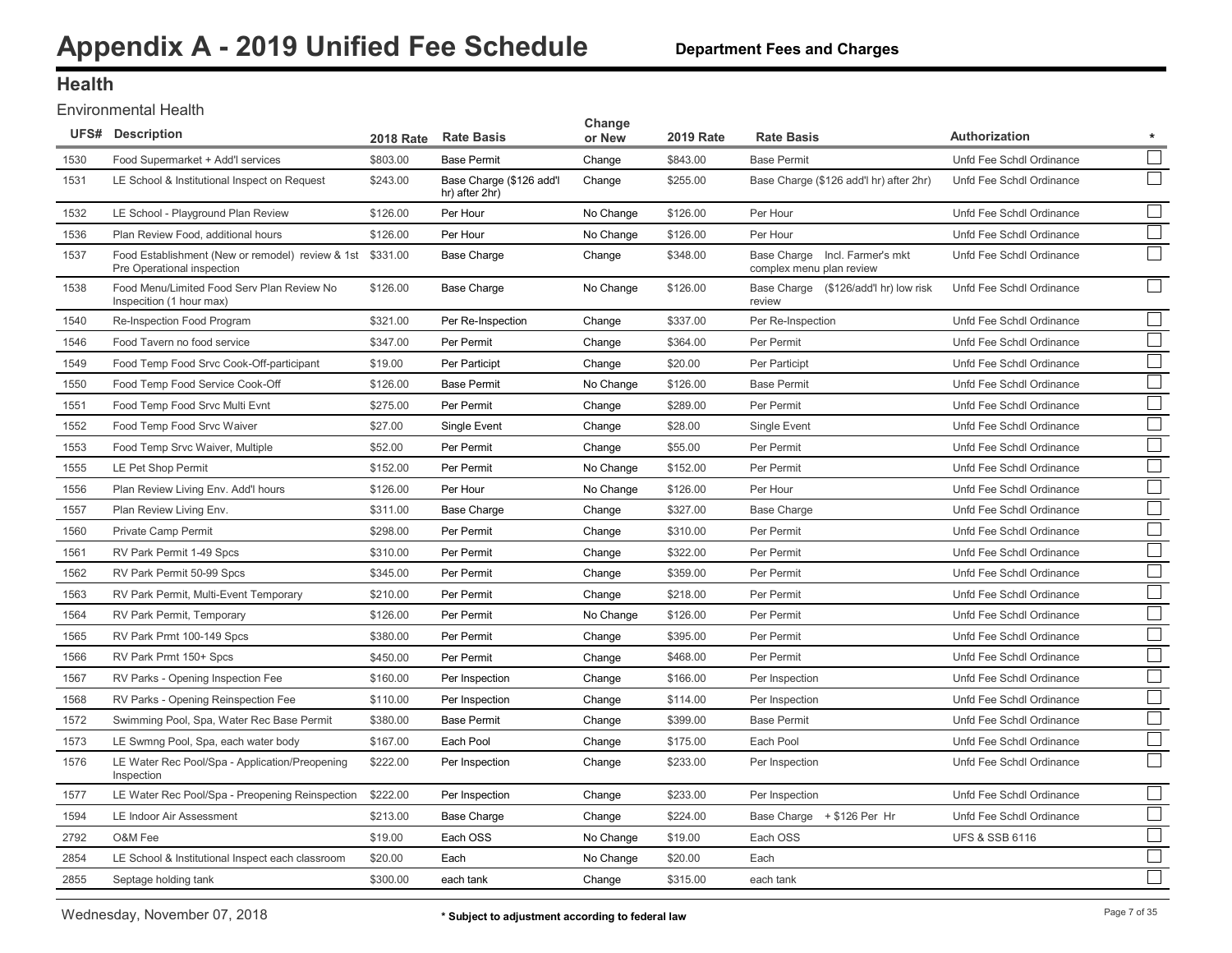### **Health**

Environmental Health

|      | <b>UFS#</b> Description                                          | 2018 Rate | <b>Rate Basis</b>                                                | Change<br>or New | <b>2019 Rate</b> | <b>Rate Basis</b>                                                                          | <b>Authorization</b>     |  |
|------|------------------------------------------------------------------|-----------|------------------------------------------------------------------|------------------|------------------|--------------------------------------------------------------------------------------------|--------------------------|--|
| 2908 | Secure Med Plan review up to 50 Hours                            |           |                                                                  | <b>New</b>       | \$6,300.00       | Up to 50 hours                                                                             |                          |  |
| 2909 | Secure Med Plan revision/petition review                         |           |                                                                  | <b>New</b>       | \$378.00         | per plan                                                                                   |                          |  |
| 2910 | SW monitoring /revisions additional hours                        |           |                                                                  | <b>New</b>       | \$126.00         | per hour                                                                                   |                          |  |
| 2911 | Secure Med Annual Operating Permit                               |           |                                                                  | <b>New</b>       | \$15,120.00      | each per year                                                                              |                          |  |
| 2913 | 3% Technology Fee                                                |           |                                                                  | <b>New</b>       |                  | Per permit/application 3% charged on Unified Fee Schedule<br>total permit/application cost |                          |  |
| 4971 | Food Community Food Service Waiver                               | \$0.00    | Per waiver                                                       | No Change        | \$0.00           | Per waiver                                                                                 | Unfd Fee Schdl Ordinance |  |
| 4984 | PDS water availability, plat, each lot                           | \$130.00  | Each lot                                                         | Change           | \$135.00         | Each lot                                                                                   | Unfd Fee Schdl Ordinance |  |
| 4986 | PDS - Env. Land use reviews (regular project)                    | \$126.00  | Each                                                             | No Change        | \$126.00         | Each                                                                                       | Unfd Fee Schdl Ordinance |  |
| 4987 | PDS - Env. Land use reviews (large project)                      | \$252.00  | Each                                                             | Change           | \$265.00         | Each                                                                                       | Unfd Fee Schdl Ordinance |  |
| 4988 | <b>OSS Installer's Packet</b>                                    | \$18.00   | Per Packet                                                       | Change           | \$19.00          | Per Packet                                                                                 | Unfd Fee Schdl Ordinance |  |
| 4989 | <b>OSS Pumper's Packet</b>                                       | \$7.00    | Per Packet                                                       | No Change        | \$7.00           | Per Packet                                                                                 | Unfd Fee Schdl Ordinance |  |
| 8034 | Test Administration (OSS, O&M, Pumper)                           | \$110.00  | per test                                                         | Change           | \$114.00         | per test                                                                                   | Unfd Fee Schdl Ordinance |  |
| 8077 | OSS Redesign Submittal Fee                                       | \$220.00  | Each                                                             | Change           | \$229.00         | Each                                                                                       | RCW 70.05.060            |  |
| 8461 | Food Service, Simple Menu, All Sizes                             | \$389.00  | Per permit                                                       | Change           | \$408.00         | Per permit                                                                                 | Unfd Fee Schdl Ordinance |  |
| 8466 | Food Service, Moderate Menu                                      | \$562.00  | per permit                                                       | Change           | \$565.00         | per permit                                                                                 | Unfd Fee Schdl Ordinance |  |
| 8468 | Food Service, Complex Menu, 0-25 Seats                           | \$547.00  | per permit                                                       | Change           | \$574.00         | per permit                                                                                 | Unfd Fee Schdl Ordinance |  |
| 8470 | Food Service, Complex Menu, 26 + seats                           | \$747.00  | per permit                                                       | Change           | \$784.00         | per permit                                                                                 | Unfd Fee Schdl Ordinance |  |
| 8471 | Food Establishment with more than one food service \$194.00      |           | per add'l service                                                | Change           | \$204.00         | per add'l service                                                                          | Unfd Fee Schdl Ordinance |  |
| 8472 | Temp Food Srvc, Single Event                                     | \$160.00  | per permit                                                       | Change           | \$168.00         | per permit                                                                                 | Unfd Fee Schdl Ordinance |  |
| 8473 | OSS Application & Permit - Tank Only                             | \$475.00  | Per Application                                                  | No Change        | \$475.00         | Per Application                                                                            | Unfd Fee Schdl Ordinance |  |
| 8474 | Pool Closure-Inspection or Reinspection                          | \$301.00  | Per Inspection                                                   | Change           | \$316.00         | Per Inspection                                                                             | Unfd Fee Schdl Ordinance |  |
| 9033 | Food Establishment Change of Owner                               | \$163.00  | Per permit                                                       | Change           | \$171.00         | Per permit                                                                                 | <b>UFS Ordinance</b>     |  |
| 9034 | Farmer's market low risk menu single location                    | \$209.00  | Per permit                                                       | Change           | \$219.00         | Per permit                                                                                 | <b>UFS Ordinance</b>     |  |
| 9035 | Farmer's market low risk multiple locations                      | \$278.00  | Per permit                                                       | Change           | \$292.00         | Per permit                                                                                 | <b>UFS Ordinance</b>     |  |
| 9036 | Farmer's Market Complex Menu - Single location                   | \$416.00  | Per permit                                                       | Change           | \$437.00         | Per permit                                                                                 | <b>UFS Ordinance</b>     |  |
| 9037 | Farmer's Market Complex Menu - Multiple locations                | \$557.00  | Per permit                                                       | Change           | \$585.00         | Per permit                                                                                 | <b>UFS Ordinance</b>     |  |
| 9038 | Admin review plus permit re-instatement inspection-<br>Food Prog | \$315.00  | Per admin review (includes<br>inspection for re-<br>instatement) | Change           | \$331.00         | Per admin review (includes inspection<br>for re-instatement)                               | <b>UFS Ordinance</b>     |  |
|      | <b>Human Services</b>                                            |           |                                                                  |                  |                  |                                                                                            |                          |  |
| 1595 | Victim Impact Panel                                              | \$50.00   | Per Attendence                                                   | No Change        | \$50.00          | Per Attendence                                                                             | RCW 46.61.5152           |  |
| 4996 | Youth Victim Impact Panel Fee                                    | \$20.00   | per session                                                      | No Change        | \$20.00          | per session                                                                                | Unfd Fee Schdl Ordinance |  |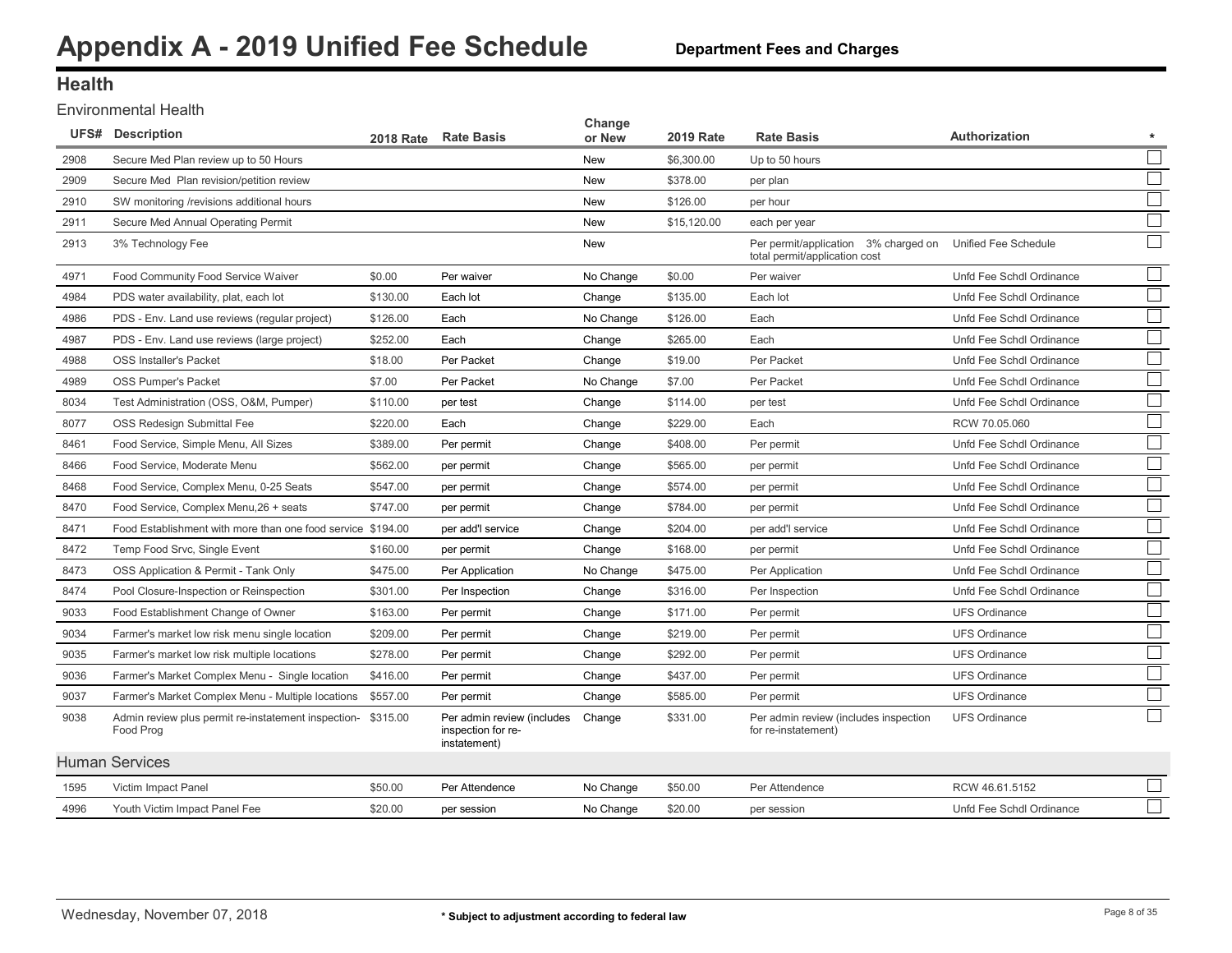**Department Fees and Charges**

<span id="page-9-0"></span>**Jail**

|      | <b>UFS# Description</b>                    |          | 2018 Rate Rate Basis                   | Change<br>or New | <b>2019 Rate</b> | <b>Rate Basis</b>                                             | Authorization                      |                             |
|------|--------------------------------------------|----------|----------------------------------------|------------------|------------------|---------------------------------------------------------------|------------------------------------|-----------------------------|
| Jail |                                            |          |                                        |                  |                  |                                                               |                                    |                             |
|      |                                            |          |                                        |                  |                  |                                                               |                                    |                             |
| 2547 | Home Monitoring UA                         | \$15.00  | per sample                             | No Change        | \$15.00          | Can be waived or sliding<br>per sample<br>fee applied         | Unfd Fee Schdl Ordinance           | $\mathbf{L}$                |
| 2548 | Inmate Elective Sick Call                  | \$5.00   | Per Call                               | No Change        | \$5.00           | Per Call                                                      | Unfd Fee Schdl Ordinance           |                             |
| 2550 | Jail Commissary                            |          | Varies/Cost                            | No Change        |                  | Varies/Cost                                                   | Unfd Fee Schdl Ordinance           | $\Box$                      |
| 2551 | Jail Per Diem Full Custody                 | \$116.00 | per day                                | No Change        | \$116.00         | per day                                                       | Executive Order 2018-05            | $\Box$                      |
| 2552 | Jail Booking Fee                           | \$116.00 | Each                                   | No Change        | \$116.00         | Each effective July 1, 2018                                   | Executive Order 2018-06            | $\Box$                      |
| 2553 | <b>Mileage Fees</b>                        |          | Per Federal Mileage Rate<br>Per Mile   | No Change        |                  | Per Federal Mileage Rate Per Mile                             | RCW 36.18.040(1)(i)                |                             |
| 2554 | <b>Notarizing Documents</b>                | \$5.00   | Each                                   | No Change        | \$5.00           | Each                                                          | RCW 36.18.040(1)(p)                | $\overline{\phantom{a}}$    |
| 2556 | Other Papers/Documents                     | \$12.00  | Each + Mileage                         | No Change        | \$12.00          | Each + Mileage                                                | RCW 36.18.040(1)(l)                |                             |
| 2557 | Postage                                    |          | <b>Actual Cost</b>                     | No Change        |                  | <b>Actual Cost</b>                                            | RCW 36.18.040(1)(r)                | $\Box$                      |
| 2568 | Urinalysis, Initial                        | \$15.00  | Each, Initial                          | No Change        | \$15.00          | Each, Initial<br>Can be waived or sliding<br>fee applied      | Unfd Fee Schdl Ordinance           | $\mathcal{L}_{\mathcal{A}}$ |
| 2572 | Work Release, Offender fee                 |          | 1% of gross income during<br>WR period | No Change        |                  | 1% of gross income during WR<br>period Can be waived          | Unfd Fee Schdl Ordinance           |                             |
| 2573 | Work Release UA                            | \$15.00  | per sample                             | No Change        | \$15.00          | per sample Can be waived or sliding<br>fee applied            | Unfd Fee Schdl Ordinance           |                             |
| 2769 | Baseline UA fee                            | \$15.00  | per sample                             | No Change        | \$15.00          | per sample May be waived                                      | Unfd fee Schdl Ordinance           |                             |
| 2772 | EHM/EHD program fee, Offender fee          | \$20.00  | Per Day                                | No Change        | \$20.00          | Per Day Sheriff may charge sliding<br>scale or waive fee      | Unfd fee Schdl Ordinance           |                             |
| 2789 | Jail Medical Records                       | \$0.15   | Each page copied + actual<br>shipping  | No Change        | \$0.15           | Each page copied + actual shipping<br>Plus shipping           | Unfd Fee Schdl Ordinance           |                             |
| 2790 | Urinalysis, Additional                     | \$10.00  | Each, after initial                    | No Change        | \$10.00          | Each, after initial<br>May be waived                          | Unfd Fee Schdl Ordinance           |                             |
| 2791 | Jail Work Crew fee., Offender fee          |          | Per day worked                         | No Change        |                  | Per day worked set by contract                                | Unified fee schedule               | $\overline{\phantom{a}}$    |
| 2856 | Out of Custody Work Crew fee, agency       | \$50.00  | per day                                | No Change        | \$50.00          | per day                                                       | Executive Order 2018-05            | $\overline{\phantom{a}}$    |
| 2857 | Electronic Monitoring Fee, Agency          | \$73.00  | Per day                                | No Change        | \$73.00          | Per day                                                       | Executive Order 2018-05            |                             |
| 2858 | <b>Extraordinary Medical Costs</b>         |          | Actual discounted cost                 | No Change        |                  | Actual discounted cost Reimbursed to<br>County upon invoicing | Unifired Fee Schedule/per contract | $\Box$                      |
| 2859 | Public Records Documents, Paper            | \$0.15   | per page + actual shipping<br>costs    | No Change        | \$0.15           | per page + actual shipping costs                              | Unified Fee Schedule               |                             |
| 2860 | Public Documents, other media              |          | Actual cost to reproduce<br>record(s)  | No Change        |                  | Actual cost to reproduce record(s)                            | Unified Fee Schedule               |                             |
| 2877 | Jail Capital Replacement                   | \$13.00  | Per Day                                | No Change        | \$13.00          | Per Day                                                       | Executive Order 2018-06            | $\Box$                      |
| 5037 | Offender elects to change program schedule | \$10.00  | Per schedule change                    | No Change        | \$10.00          | Per schedule change                                           | Unif Fee Schdl Ordinance           | $\Box$                      |
| 5038 | Inmate Work Crew UA                        | \$15.00  | per sample                             | No Change        | \$15.00          | per sample Can be waived or sliding<br>fee applied            | Unfd Fee Schdl Ordinance           | $\Box$                      |
| 7192 | School release, resident, Offender fee     | \$5.00   | per day                                | No Change        | \$5.00           | per day Can be waived or sliding fee<br>applied               | Unified Fee Schedule Ordinance     |                             |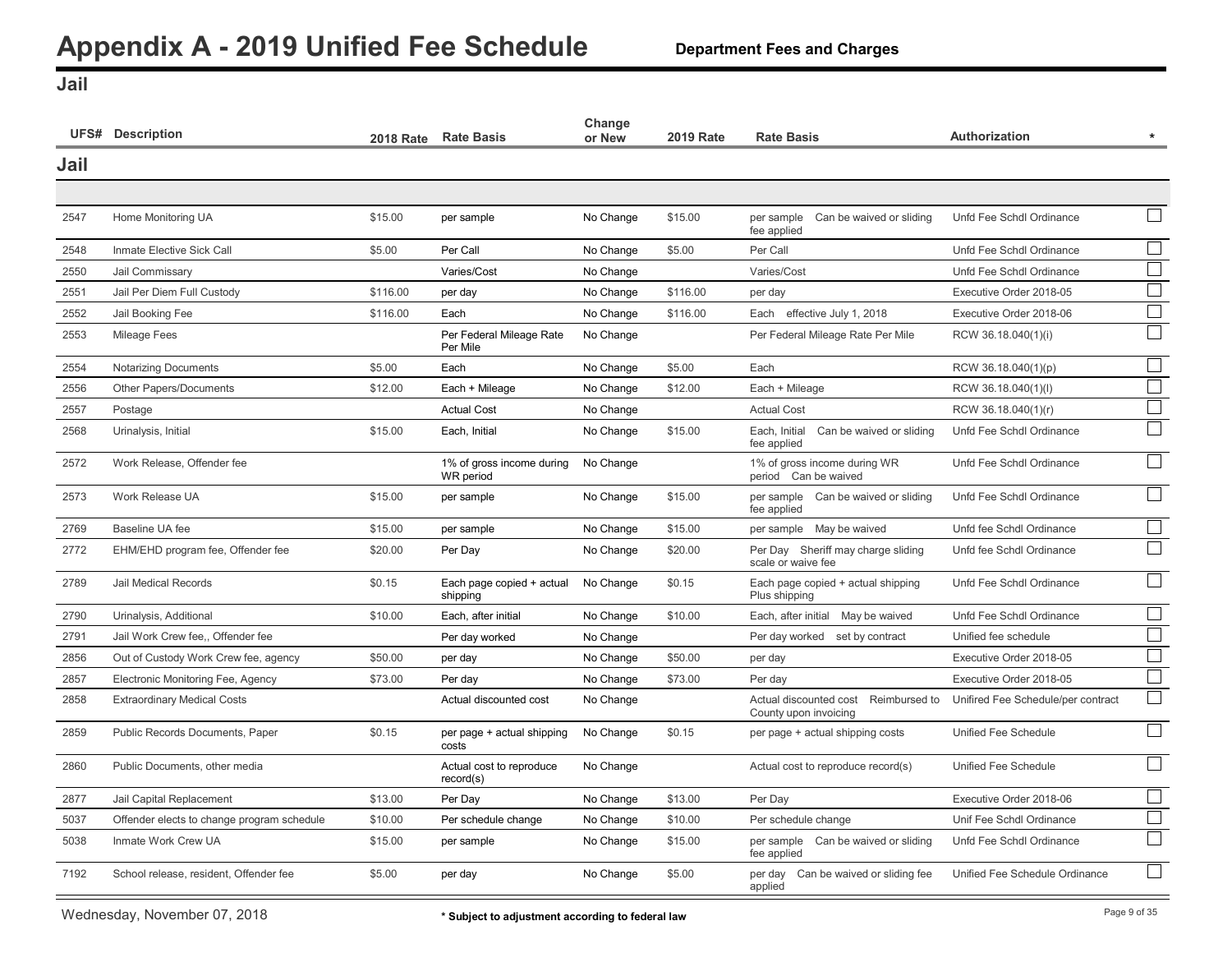<span id="page-10-0"></span>**Jail**

|      | UFS# Description                                         | <b>2018 Rate</b> | <b>Rate Basis</b>                 | Change<br>or New | <b>2019 Rate</b> | <b>Rate Basis</b>                                         | Authorization                               | $\star$ |
|------|----------------------------------------------------------|------------------|-----------------------------------|------------------|------------------|-----------------------------------------------------------|---------------------------------------------|---------|
| 7193 | Non-resident OC Work crew                                | \$66.00          | per day                           | Change           | \$50.00          | per day Current yr. per diem                              | Unified Fee Schedule Ordinance.<br>contract |         |
| 7194 | Non-resident IC work crew                                | \$108.00         | Per day                           | Change           | \$116.00         | Per diem rate for each day in<br>Per day<br>facility      | Unified fee schedule Ordinance,<br>contract |         |
| 7195 | Non-resident School Release                              | \$108.00         | per day in facility               | Change           | \$116.00         | per day in facility<br>Current year per<br>diem           | Unified fee schedule Ordinance.<br>Contract |         |
| 7196 | Non-resident Work Release                                | \$108.00         | per day in facility               | Change           | \$116.00         | per day in facility<br>current per diem rate              | Unified fee schedule ordinance,<br>contract |         |
| 7197 | Non-resident EHD/EHM                                     | \$53.00          | Current year per diem, per<br>day | Change           | \$73.00          | Current year per diem, per day Per<br>day on the program  | Unified fee schedule Ordinance,<br>contract |         |
| 8502 | Corrections Deputy Overtime Reimbursement Rate           | \$57.00          | Per hour                          | No Change        | \$57.00          | Per hour Average overtime hourly<br>wage & benefits       | Unified Fee Schedule                        |         |
| 8504 | Corrections Sergeant Overtime Reimbursement Rate \$74.00 |                  | Per hour                          | No Change        | \$74.00          | Average hourly overtime cost<br>Per hour                  | Unified Fee Schedule                        |         |
| 9039 | Out of custody work crew meals, jail time only.          | \$5.00           | Per Day Worked                    | No Change        | \$5.00           | Per Day Worked<br>Can be waived or<br>sliding fee applied | Unfd Fee Schdl Ordinance                    |         |
| 9040 | Replacement cost of jail issued property                 |                  | Actual cost                       | No Change        |                  | Will vary depending on<br>Actual cost<br>the <i>item</i>  | Unfd Fee Schld Ordinance                    |         |
| 9041 | Indigent kits                                            |                  | Per item, actual cost             | No Change        |                  | Per item, actual cost<br>Upon inmate<br>request           | Unfd fee Schdl Ordinance.                   |         |

| 1800 | Special Events Miscellaneous                                             |          | Actual Cost based on<br>impact to facility                                     | No Change |          | Actual Cost based on impact to<br>facility                                                      | Unified Fee Schedule     |
|------|--------------------------------------------------------------------------|----------|--------------------------------------------------------------------------------|-----------|----------|-------------------------------------------------------------------------------------------------|--------------------------|
| 1809 | Silver Lake Cabins Larabee, Kulshan Max. 6<br>persons per cabin, Non-Res | \$78.00  | Per Day                                                                        | No Change | \$78.00  | Per Day Includes sales tax                                                                      | Unified Fee Schedule     |
| 1811 | Silver Lake Cabins Sumas, Shuksan, Non-Res                               | \$99.00  | Per Day                                                                        | No Change | \$99.00  | Per Day Includes sales tax                                                                      | Unified Fee Schedule     |
| 1813 | Silver Lake Baker Cabin, Non-Res                                         | \$120.00 | Per Day                                                                        | No Change | \$120.00 | Per Day Includes sales tax                                                                      | Unified Fee Schedule     |
| 1815 | Silver Lake Cabins Larabee, Kulshan, Res                                 | \$68.00  | Per Day                                                                        | No Change | \$68.00  | Per Day Includes sales tax                                                                      | Unified Fee Schedule     |
| 1817 | Silver Lake Cabins Tomyhoi, Sumas, Shuksan, Res                          | \$89.00  | Per Day                                                                        | No Change | \$89.00  | Per Day Includes sales tax                                                                      | Unified Fee Schedule     |
| 1819 | Silver Lake Baker Cabin, Res                                             | \$110.00 | Per Day Per Family                                                             | No Change | \$110.00 | Per Day Per Family Includes sales tax                                                           | Unified Fee Schedule     |
| 1822 | <b>Reservation Fee</b>                                                   | \$13.00  | Per Reservation / Site /<br><b>Consecutive Days</b>                            | No Change | \$13.00  | Per Reservation / Site / Consecutive<br>Days                                                    | Unified Fee Schedule     |
| 1827 | Comp Park & Rec Open Spc Plan                                            | \$20.00  | Per Copy                                                                       | No Change | \$20.00  | Does not include sales tax<br>Per Copy                                                          | Unfd Fee Schdl Ordinance |
| 1828 | Concessions                                                              |          | Varies based on Cost                                                           | No Change |          | Varies based on Cost                                                                            | Unfd Fee Schdl Ordinance |
| 1831 | Silver Lake Day Lodge, Res                                               | \$195.00 | Per Day                                                                        | No Change | \$195.00 | Per Day Sales Tax Exempt                                                                        | Unified Fee Schedule     |
| 1835 | Filming - Parks Facilities Use                                           |          | Per Day (\$100 - \$2,000<br>based on impact to the<br>facility and staff time) | No Change |          | Per Day (\$100 - \$2,000 based on<br>impact to the facility and staff time)<br>Sales Tax Exempt | Unified Fee Schedule     |
| 1836 | Hovander Main Picnic Area, Res                                           | \$295.00 | Per group; \$200 additional<br>for 151 - 250 people                            | No Change | \$295.00 | Per group; \$200 additional for 151 - 250<br>Sales tax exempt<br>people                         | Unified Fee Schedule     |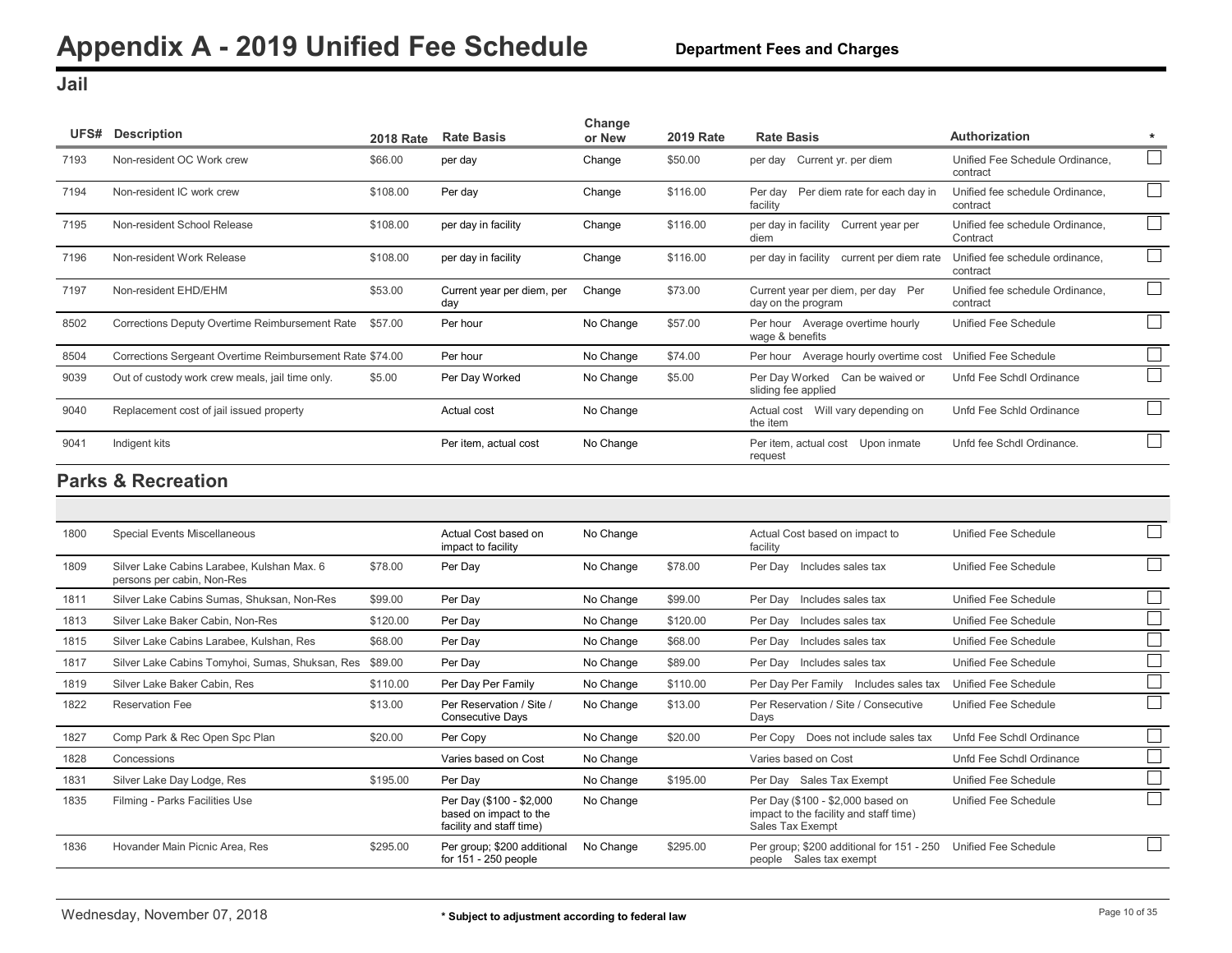|      | <b>UFS# Description</b>                                    | <b>2018 Rate</b> | <b>Rate Basis</b>                                               | Change<br>or New | <b>2019 Rate</b> | <b>Rate Basis</b>                                                                | <b>Authorization</b>     | $\star$                     |
|------|------------------------------------------------------------|------------------|-----------------------------------------------------------------|------------------|------------------|----------------------------------------------------------------------------------|--------------------------|-----------------------------|
| 1838 | Hovander Water Tower Area, Non-Res                         | \$100.00         | Per group; \$50 additional<br>for 51 to 100 people              | No Change        | \$100.00         | Per group; \$50 additional for 51 to 100<br>people Sales tax exempt              | Executive Order 2006-1   |                             |
| 1839 | Hovander Water Tower Area, Res                             | \$80.00          | Per group; \$50 additional<br>for 51 to 100 people              | No Change        | \$80.00          | Per group; \$50 additional for 51 to 100<br>people Sales Tax Exempt              | Executive Order 2006-1   | $\mathbb{R}^2$              |
| 1843 | Hovander Main Picnic Area, Non-Res                         | \$315.00         | Per group; \$200 additional<br>for 151 - 250 people             | No Change        | \$315.00         | Per group; \$200 additional for 151 - 250<br>people Sales tax exempt             | Unified Fee Schedule     |                             |
| 1864 | Lighthouse Marine Park Camper, Non-Res                     | \$25.00          | Per Night-1 family unit or 6 No Change<br>people max            |                  | \$25.00          | Per Night-1 family unit or 6 people<br>max Includes sales tax                    | Unified Fee Schedule     |                             |
| 1865 | Lighthouse Marine Park Camper, Resident                    | \$18.00          | Per Night-1 family unit or 6<br>people max                      | No Change        | \$18.00          | Per Night-1 family unit or 6 people<br>max Includes sales tax                    | Unified Fee Schedule     |                             |
| 1867 | Other Miscellaneous Revenue                                |                  | Varies                                                          | No Change        |                  | Varies                                                                           | Unfd Fee Schdl Ordinance |                             |
| 1872 | Program Instruction                                        |                  | Varies                                                          | No Change        |                  | Varies Sales tax exempt                                                          | Unfd Fee Schdl Ordinance | $\mathcal{L}_{\mathcal{A}}$ |
| 1877 | Range Fees Day Use, General, Res                           | \$10.00          | Per Person, Per Range,<br>Per Visit                             | Change           | \$11.00          | Per Person, Per Range, Per Visit<br>Includes sales tax                           | Unified Fee Schedule     | $\mathcal{L}$               |
| 1883 | Range Fees Spotting Scope Rental                           | \$2.00           | Per Day                                                         | No Change        | \$2.00           | Per Day Includes sales tax                                                       | Executive Order 2006-1   |                             |
| 1884 | Range Fees Season Ticket, Res                              | \$170.00         | Per Person                                                      | No Change        | \$180.00         | Per Person<br>Includes sales tax                                                 | Unfd Fee Schdl Ordinance | $\mathbb{R}^2$              |
| 1885 | Range Fees Targets (High Power Range)                      | \$1.00           | Each                                                            | No Change        | \$1.00           | Includes sales tax<br>Each                                                       | Executive Order 2006-1   | $\mathcal{L}_{\mathcal{A}}$ |
| 1888 | Range Fees Trap Range, Res                                 | \$6.00           | One Round (25 targets)                                          | Change           | \$7.00           | One Round (25 targets) Includes sale<br>tax                                      | Unified Fee Schedule     |                             |
| 1891 | Range Fees Trap Range, Non-Res                             | \$7.00           | Per Round (25 targets)                                          | Change           | \$8.00           | Per Round (25 targets) Includes sales<br>tax                                     | Unified Fee Schedule     |                             |
| 1894 | Range Fees Day Use, General, Non-Res                       | \$11.00          | Per Person, Per Range,<br>Per Visit                             | Change           | \$12.00          | Per Person, Per Range, Per Visit<br>Includes sales tax                           | Unified Fee Schedule     |                             |
| 1895 | Range Fees Season Ticket, Non Res                          | \$190.00         | Per Person                                                      | Change           | \$200.00         | Per Person Includes sales tax                                                    | Unfd Fee Schdl Ordinance | $\mathcal{L}_{\mathcal{A}}$ |
| 1896 | Range Adult Firearm Rental                                 | \$7.00           | <b>First Firearm Rental</b><br>(ammo additional)                | No Change        | \$7.00           | First Firearm Rental (ammo<br>additional)<br>Includes sales tax                  | Executive Order 2006-1   | $\mathcal{L}$               |
| 1901 | Roeder Home Main Floor - Wednesday                         | \$25.00          | Per Hour, 2 hour Minimum,<br>approved HMS community<br>concerts | No Change        | \$25.00          | Per Hour, 2 hour Minimum, approved<br>HMS community concerts Sales tax<br>exempt | Unfd Fee Schdl Ordinance |                             |
| 1903 | Canoe / Single Kayak / 2 Seat Pedal Boat / Rowboat \$10.00 |                  | Per Hour                                                        | No Change        | \$10.00          | Includes sales tax<br>Per Hour                                                   | Executive Order 2006-1   | $\sim$                      |
| 1904 | Canoe / Single Kayak / 2 Seat Pedal Boat / Rowboat \$30.00 |                  | Per 4 Hours                                                     | No Change        | \$30.00          | Per 4 Hours<br>Includes sales tax                                                | Executive Order 2006-1   |                             |
| 1911 | Samish Day Lodge, Res                                      | \$255.00         | Per Day                                                         | No Change        | \$255.00         | Sales tax exempt<br>Per Day                                                      | Unified Fee Schedule     |                             |
| 1926 | Paddle Board / 2 Seat Kayak / 4 Seat Pedal Boat            | \$15.00          | Per Hour                                                        | No Change        | \$15.00          | Includes sales tax<br>Per Hour                                                   | Unified Fee Schedule     | $\mathcal{L}_{\mathcal{A}}$ |
| 1927 | Paddle Board / 2 Seat Kayak / 4 Seat Pedal Boat            | \$45.00          | Per 4 Hours                                                     | No Change        | \$45.00          | Per 4 Hours Includes sales tax                                                   | Unified Fee Schedule     | $\mathcal{L}$               |
| 1929 | Silver Lake Dump Station                                   | \$6.00           | (Free Dump with camping<br>fee receipt)                         | No Change        | \$6.00           | (Free Dump with camping fee receipt)<br>Sales tax exempt                         | Unfd Fee Schdl Ordinance |                             |
| 1930 | Silver Lake Cascade Camping Cabin, Non-Res                 | \$47.00          | Per Night-Max 8 people per No Change<br>campsite                |                  | \$47.00          | Per Night-Max 8 people per campsite<br>Includes sales tax                        | Unified Fee Schedule     | $\mathcal{L}$               |
| 1931 | Silver Lake Cascade Camping Cabin, Res                     | \$42.00          | Per Night- Max 8 people<br>per campsite                         | No Change        | \$42.00          | Per Night- Max 8 people per campsite<br>Includes sales tax                       | Unified Fee Schedule     |                             |
| 1932 | Silver Lake Camp site, Non-Res                             | \$25.00          | Per Night-1 family unit or 6 No Change<br>people max            |                  | \$25.00          | Per Night-1 family unit or 6 people<br>max Includes sales tax                    | Unified Fee Schedule     |                             |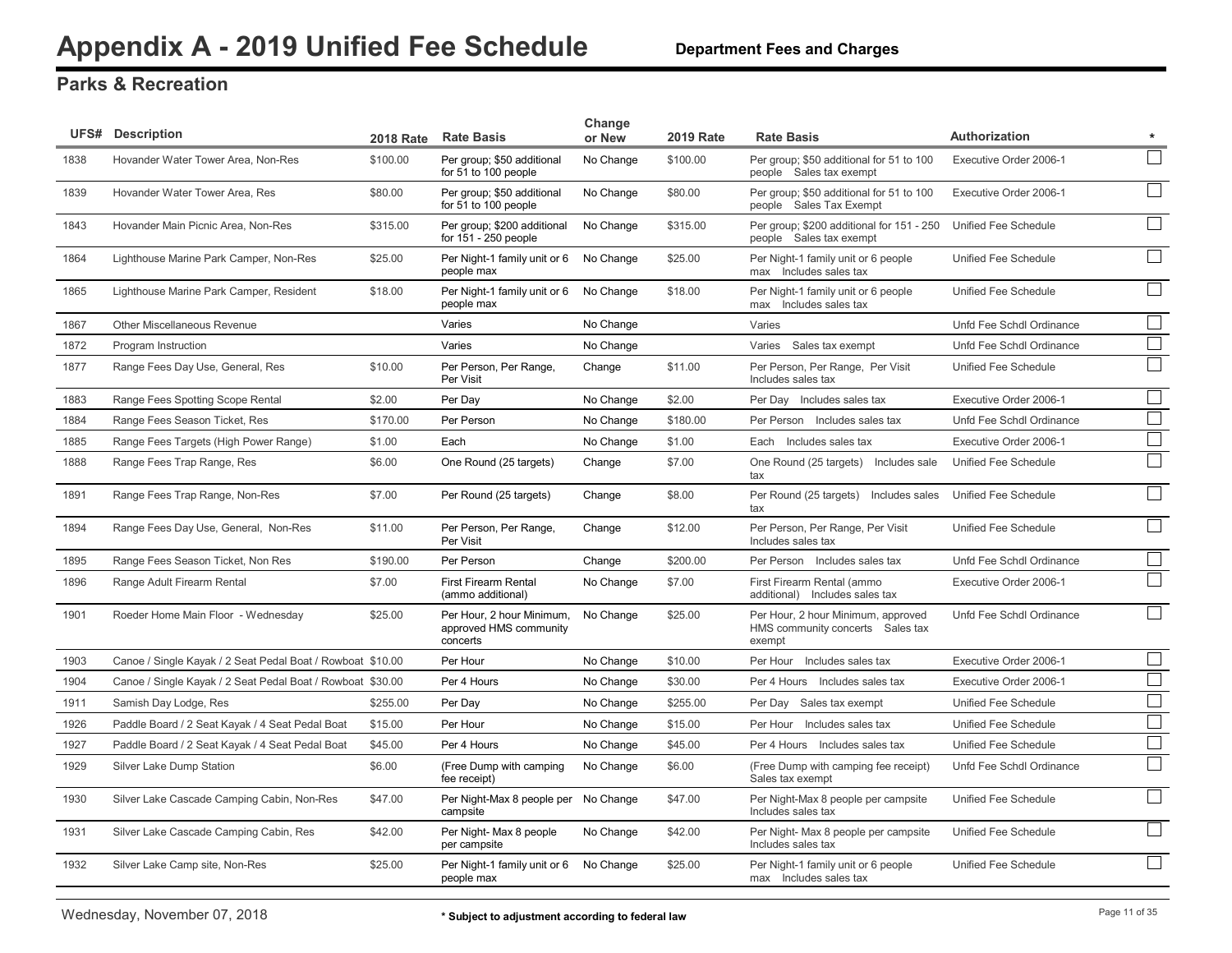|      | <b>UFS# Description</b>                                                                        | <b>2018 Rate</b> | <b>Rate Basis</b>                                                                              | Change<br>or New | <b>2019 Rate</b> | <b>Rate Basis</b>                                                                                           | Authorization            | $\star$        |
|------|------------------------------------------------------------------------------------------------|------------------|------------------------------------------------------------------------------------------------|------------------|------------------|-------------------------------------------------------------------------------------------------------------|--------------------------|----------------|
| 1933 | Silver Lake Camp site w/electricity, Non-Res                                                   | \$31.00          | Per Night-1 family unit or 6<br>people max                                                     | No Change        | \$31.00          | Per Night-1 family unit or 6 people<br>max Includes sales tax                                               | Unified Fee Schedule     |                |
| 1934 | Silver Lake Camp site w/electricity, Res                                                       | \$24.00          | Per Night-1 family unit or 6<br>people max                                                     | No Change        | \$24.00          | Per Night-1 family unit or 6 people<br>max Includes sales tax                                               | Unified Fee Schedule     |                |
| 1935 | Silver Lake Camp site, Res                                                                     | \$18.00          | Per Night-1 family unit or 6<br>people max                                                     | No Change        | \$18.00          | Per Night-1 family unit or 6 people<br>max Includes sales tax                                               | Unified Fee Schedule     |                |
| 1936 | Silver Lake Campsite, Extra Vehicle                                                            | \$11.00          | Per Vehicle, Per Night                                                                         | No Change        | \$11.00          | Per Vehicle, Per Night Includes sales<br>tax                                                                | Unified Fee Schedule     | $\sim$         |
| 1938 | Silver Lake Group Camp, Res                                                                    | \$300.00         | Per Night                                                                                      | No Change        | \$300.00         | Per Night Includes sales tax                                                                                | Unified Fee Schedule     | $\mathcal{L}$  |
| 1939 | Silver Lake Group Camp, Non-Res                                                                | \$320.00         | Per Night                                                                                      | No Change        | \$320.00         | Includes sales tax<br>Per Night                                                                             | Unified Fee Schedule     | $\Box$         |
| 1940 | Silver Lake Red Mtn. Camp Shelter - Res                                                        | \$40.00          | Per Day (Capacity 30), may No Change<br>only be rented when<br>camping in Red Mtn.<br>Campsite |                  | \$40.00          | Per Day (Capacity 30), may only be<br>rented when camping in Red Mtn.<br>Campsite Sales tax exempt          | Unified Fee Schedule     |                |
| 1942 | Silver Lake Night Lodge, Res                                                                   | \$168.00         | Per Night (Max. Cap. 8)<br>persons)                                                            | No Change        | \$168.00         | Per Night (Max. Cap. 8 persons)<br>Includes sales tax                                                       | Unified Fee Schedule     | $\Box$         |
| 1944 | Silver Lake Night Lodge, Non-Res                                                               | \$188.00         | Per Night (Max. Cap. 8<br>persons)                                                             | No Change        | \$188.00         | Per Night (Max. Cap. 8 persons)<br>Includes sales tax                                                       | Unified Fee Schedule     |                |
| 1954 | Horse Fee                                                                                      | \$5.00           | Per horse, per overnight<br>campground / stable stay                                           | No Change        | \$5.00           | Per horse, per overnight campground /<br>stable stay Sales tax exempt                                       | Unified Fee Schedule     |                |
| 2724 | Hovander Orchard, Non-Res                                                                      | \$155.00         | Per Day, only in<br>conjunction with rental of<br>the Group Picnic Area                        | No Change        | \$155.00         | Per Day, only in conjunction with rental<br>of the Group Picnic Area Sales tax<br>exempt                    | Unfd Fee Schdl Ordinance |                |
| 2729 | Hovander Red or Blue Picnic Site, Non-Res                                                      | \$95.00          | Per Day, Per Site; \$25<br>additional for 51 to 100<br>people                                  | No Change        | \$95.00          | Per Day, Per Site; \$25 additional for 51<br>to 100 people Sales tax exempt                                 | Unfd Fee Schdl Ordinance | $\sim$         |
| 2733 | Silver Lake Maple Creek Picnic Shelter, Res                                                    | \$125.00         | Per Group                                                                                      | No Change        | \$125.00         | Per Group<br>Sales tax exempt                                                                               | Unified Fee Schedule     | $\Box$         |
| 2734 | Silver Lake Maple Creek Picnic Shelter, Non-Res                                                | \$145.00         | Per Group                                                                                      | No Change        | \$145.00         | Per Group<br>Sales tax exempt                                                                               | Unified Fee Schedule     | $\Box$         |
| 2737 | Day Use Boat Launch Lighthouse Marine Park                                                     | \$10.00          | Per Day                                                                                        | No Change        | \$10.00          | Per Day<br>Sales Tax Exempt                                                                                 | Unified Fee Schedule     |                |
| 2746 | Ferndale Senior Activity Center Fri 5 pm - 11 pm,<br>Sat - Sun & Holidays 8 am - 11pm, Non-Res | \$220.00         | Per Day                                                                                        | No Change        | \$220.00         | Sales Tax Exempt<br>Per Day                                                                                 | Unified Fee Schedule     | $\mathbb{R}^2$ |
| 2747 | Ferndale Senior Activity Center Large Group Use<br>Fee                                         | \$50.00          | Per Day                                                                                        | No Change        | \$50.00          | Per Day Sales Tax Exempt                                                                                    | Unified Fee Schedule     |                |
| 2748 | Vendor Day Fee (Special Events)                                                                |                  | Varies per day/ per hour<br>(Negotiated based on<br>impact to the facility and<br>staff time)  | No Change        |                  | Varies per day/ per hour (Negotiated<br>based on impact to the facility and staff<br>time) Sales tax exempt | Unified Fee Schedule     |                |
| 2749 | Roeder Home Main and Second Floor, Non-Res                                                     | \$275.00         | Per Day                                                                                        | No Change        | \$275.00         | Per Dav<br>Sales Tax Exempt                                                                                 | Unified Fee Schedule     | $\sim$         |
| 2750 | Roeder Home Main and Second Floor, Res                                                         | \$250.00         | Per Day                                                                                        | No Change        | \$250.00         | Per Day<br>Sales Tax Exempt                                                                                 | Unified Fee Schedule     | $\Box$         |
| 2784 | GIS Shapefile and Assessment Roll Data (Short<br>Master)                                       | \$75.00          | Each                                                                                           | No Change        | \$75.00          | Each CPU Processing plus Digital<br>Media                                                                   | Unfd Fee Schdl Ordinance |                |
| 2801 | Silver Lake Day Lodge, Non-Res                                                                 | \$215.00         | Per Day                                                                                        | No Change        | \$215.00         | Per Day Sales tax exempt                                                                                    | Unified Fee Schedule     | $\Box$         |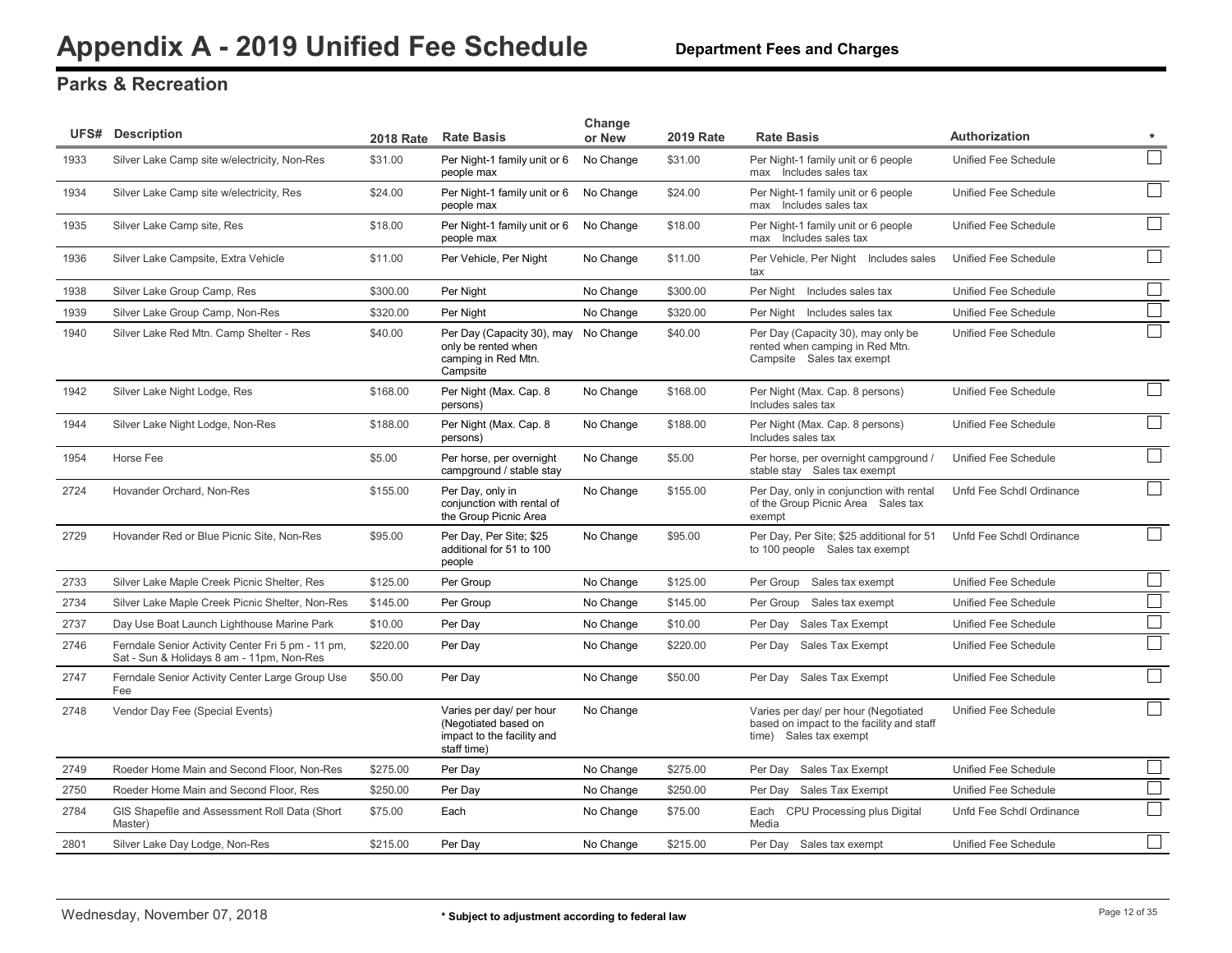|      | <b>UFS# Description</b>                                                                                                     | <b>2018 Rate</b> | <b>Rate Basis</b>                                                                                                                                                                                                                                      | Change<br>or New | <b>2019 Rate</b> | <b>Rate Basis</b>                                                                                                                                                                                                                   | <b>Authorization</b>    | $\star$                     |
|------|-----------------------------------------------------------------------------------------------------------------------------|------------------|--------------------------------------------------------------------------------------------------------------------------------------------------------------------------------------------------------------------------------------------------------|------------------|------------------|-------------------------------------------------------------------------------------------------------------------------------------------------------------------------------------------------------------------------------------|-------------------------|-----------------------------|
| 2805 | Silver Lake Red Mtn. Camp Shelter, Non-Res                                                                                  | \$60.00          | Per Day (Capacity 30), may No Change<br>only be rented when<br>camping in Red Mtn.<br>Campsite                                                                                                                                                         |                  | \$60.00          | Per Day (Capacity 30), may only be<br>rented when camping in Red Mtn.<br>Campsite Sales tax exempt                                                                                                                                  | Executive Order 2006-1  |                             |
| 2827 | <b>Camping Discount</b>                                                                                                     |                  | 50% Discount for WA<br>residents with a WA State<br>Parks Disability Pass,<br>Disabled Vet Lifetime<br>Pass, or a WA State<br><b>Permanent Disability</b><br>Parking Permit and<br>matching ID. Does not<br>apply to group camping,<br>cabins, lodges. | No Change        |                  | 50% Discount for WA residents with a<br>WA State Parks Disability Pass.<br>Disabled Vet Lifetime Pass, or a WA<br>State Permanent Disability Parking<br>Permit and matching ID. Does not apply<br>to group camping, cabins, lodges. |                         |                             |
| 2828 | Special Event application review fee - Up to 3 Hours \$50.00<br>of Administrative Review                                    |                  | per event, up to 3 hours of<br><b>Administrative Review</b>                                                                                                                                                                                            | Change           | \$100.00         | per event, up to 3 hours of<br>Administrative Review Non-<br>Refundable                                                                                                                                                             | Executive Order 2013-06 |                             |
| 2830 | Facility / Event Staffing Fee                                                                                               | \$20.00          | Per Hour                                                                                                                                                                                                                                               | No Change        | \$20.00          | Per Hour                                                                                                                                                                                                                            | Executive Order 2013-06 |                             |
| 2834 | Cabin Pet Fee                                                                                                               | \$28.00          | 2 pets maximum                                                                                                                                                                                                                                         | No Change        | \$28.00          | 2 pets maximum                                                                                                                                                                                                                      | Unified Fee Schedule    |                             |
| 2880 | Special Event - Additional Electrical Panel                                                                                 |                  |                                                                                                                                                                                                                                                        | New              | \$200.00         | per panel                                                                                                                                                                                                                           | Unified Fee Schedule    |                             |
| 2881 | Special Event - WIFI access                                                                                                 |                  |                                                                                                                                                                                                                                                        | <b>New</b>       | \$100.00         | per day                                                                                                                                                                                                                             | Unfied Fee Schedule     |                             |
| 2899 | Field Mowing Fee                                                                                                            |                  |                                                                                                                                                                                                                                                        | New              | \$55.00          | per hour of mowing                                                                                                                                                                                                                  | Unified Fee Schedule    | $\mathcal{L}_{\mathcal{A}}$ |
| 2900 | Facility Rental - WIFI Access                                                                                               |                  |                                                                                                                                                                                                                                                        | <b>New</b>       | \$25.00          | per day                                                                                                                                                                                                                             |                         | $\mathcal{L}$               |
| 5001 | Samish Day Lodge, Non-Res                                                                                                   | \$275.00         | Per Day                                                                                                                                                                                                                                                | No Change        | \$275.00         | Sales tax exempt<br>Per Day                                                                                                                                                                                                         | Unified Fee Schedule    |                             |
| 5020 | Bellingham Senior Activity Center Great Room,<br>Room 15 or 16 Fri 5 pm - 11 pm, Sat - Sun &<br>Holidays 8 am to 11 pm, Res | \$132.00         | Per Day                                                                                                                                                                                                                                                | No Change        | \$132.00         | Per Day Sales tax exempt                                                                                                                                                                                                            | Unified Fee Schedule    |                             |
| 5021 | Bellingham Senior Activity Center Great Room,<br>Room 15 or 16 Fri 5 pm - 11 pm, Sat - Sun 8 am -<br>11 pm, Non-Res         | \$157.00         | Per Day                                                                                                                                                                                                                                                | No Change        | \$157.00         | Per Day Sales tax exempt                                                                                                                                                                                                            | Unified Fee Schedule    |                             |
| 5027 | Bellingham Senior Activity Center Small Classrooms \$105.00<br>Fri 5 pm - 11 pm, Sat - Sun 8 am - 11 pm, Res                |                  | Per Day                                                                                                                                                                                                                                                | No Change        | \$105.00         | Per Day Sales tax exempt                                                                                                                                                                                                            | Unified Fee Schedule    |                             |
| 5028 | Bellingham Senior Activity Center Small Classrooms \$125.00<br>Fri 5 pm - 11 pm, Sat - Sun 8 am - 11 pm, Non-Res            |                  | Per Day                                                                                                                                                                                                                                                | No Change        | \$125.00         | Per Day Sales tax exempt                                                                                                                                                                                                            | Unified Fee Schedule    |                             |
| 8004 | Paddle Board / 2 Seat Kayak / 4 Seat Pedal Boat                                                                             | \$55.00          | Per Day                                                                                                                                                                                                                                                | No Change        | \$55.00          | Includes sales tax<br>Per Day                                                                                                                                                                                                       | Unified Fee Schedule    |                             |
| 8005 | Canoe / Single Kayak / 2 Seat Pedal Boat / Rowboat \$40.00                                                                  |                  | Per Day                                                                                                                                                                                                                                                | No Change        | \$40.00          | Per Day Includes Sales Tax                                                                                                                                                                                                          | Executive Order 2006-1  |                             |
| 8006 | Hovander Camping Fee                                                                                                        | \$12.00          | Per Unit, Per Night (only in<br>conjunction with approved<br>special event. Special<br>Event application required.)                                                                                                                                    | Change           | \$18.00          | Per Unit, Per Night (only in conjunction<br>with approved special event. Special<br>Event application required.) Includes<br>Sales Tax                                                                                              | Unified Fee Schedule    |                             |
| 8008 | Alcohol Use Fee                                                                                                             | \$60.00          | Per Event                                                                                                                                                                                                                                              | No Change        | \$60.00          | Per Event                                                                                                                                                                                                                           | Unified Fee Schedule    |                             |
| 8012 | Daily admission to Commercial Event at Hovander<br>Complex                                                                  | \$1.00           | per person                                                                                                                                                                                                                                             | No Change        | \$1.00           | per person                                                                                                                                                                                                                          | Executive Order 2005-01 |                             |
| 8015 | Commercial Event use of Main Picnic shelter at<br>Hovander                                                                  | \$590.00         | per day                                                                                                                                                                                                                                                | No Change        | \$590.00         | per day                                                                                                                                                                                                                             | Executive Order 2005-01 |                             |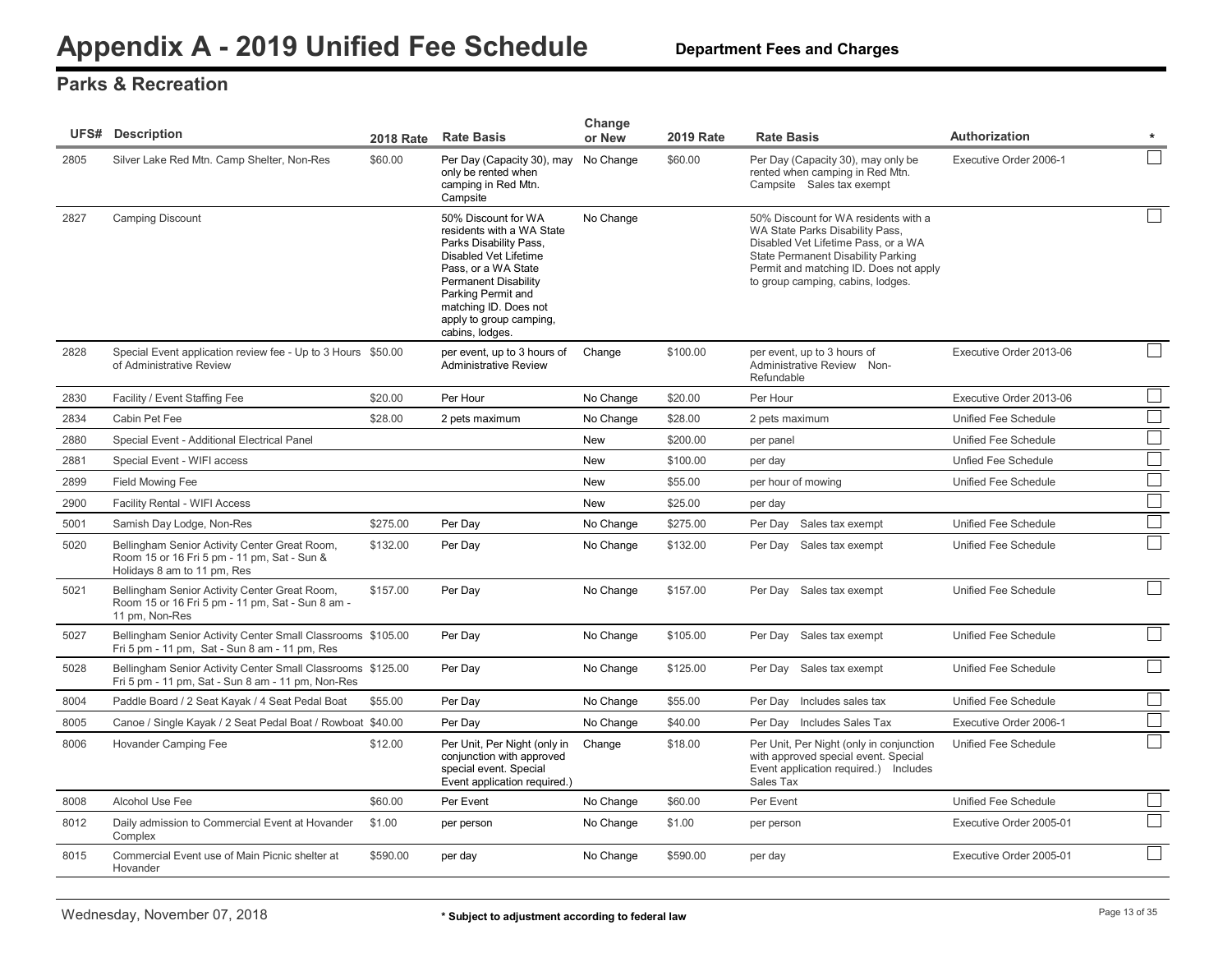|      | <b>UFS# Description</b>                                                                                                                     | <b>2018 Rate</b> | <b>Rate Basis</b>                                                                                                                                       | Change<br>or New | <b>2019 Rate</b> | <b>Rate Basis</b>                                                                                                                                 | <b>Authorization</b>     | $\star$        |
|------|---------------------------------------------------------------------------------------------------------------------------------------------|------------------|---------------------------------------------------------------------------------------------------------------------------------------------------------|------------------|------------------|---------------------------------------------------------------------------------------------------------------------------------------------------|--------------------------|----------------|
| 8018 | Commercial Event use of all picnic areas in<br>Hovander Complex (includes Main Picnic Shelter,<br>Orchard, Water Tower, Red and Blue areas) | \$1,500.00       | per day                                                                                                                                                 | No Change        | \$1,500.00       | per day Only in conjuction with<br>approved Special Event                                                                                         | Executive Order 2005-01  |                |
| 8020 | Commercial use of fields Hovander Homestead Park \$400.00                                                                                   |                  | per day, per field                                                                                                                                      | No Change        | \$400.00         | per day, per field Only in conjunction<br>with approved Special Event                                                                             | Executive Order 2005-01  |                |
| 8022 | Period Reenactment and Youth Based Camping<br>Activities                                                                                    | \$1.00           | Per person, per night (only<br>in conjunction with<br>approved special event.<br><b>Special Event Application</b><br>required).                         | Change           | \$2.00           | Per person, per night (only in<br>conjunction with approved special<br>event. Special Event Application<br>required). Includes Sales Tax          | Executive Order 2005-01  |                |
| 8023 | Special Event Alcohol Beverage Fee                                                                                                          | \$120.00         | Per Event                                                                                                                                               | No Change        | \$120.00         | Per Event                                                                                                                                         | Executive Order 2005-01  |                |
| 8024 | Fields                                                                                                                                      | \$200.00         | Per day, per field, with<br>approved Special Event<br>Application                                                                                       | No Change        | \$200.00         | Per day, per field Plus fees for impact<br>of garbage, utility, staffing                                                                          | Executive Order 2005-01  |                |
| 8026 | Lighthouse Marine Park Event Fee                                                                                                            |                  | \$240 - \$1,500 based on<br>facility use and impact to<br>the park                                                                                      | No Change        |                  | \$240 - \$1,500 based on facility use and<br>impact to the park Associated with<br><b>Special Event Permit</b>                                    | Executive Order 2005-01  |                |
| 8047 | Firewood                                                                                                                                    | \$5.00           | Per Bundle                                                                                                                                              | No Change        | \$5.00           | Per Bundle                                                                                                                                        | Unified Fee Schedule     |                |
| 8048 | Minor Sport Equipment Rental                                                                                                                | \$10.00          | Per Item, Per Set                                                                                                                                       | Change           |                  | Varies per item Council delegates to<br>Dept auth to set rates                                                                                    | Unified Fee Schedule     |                |
| 8049 | Lighthouse Mrn Pk, Large Tenting Site, (25 person<br>max) Res                                                                               | \$60.00          | Per Night                                                                                                                                               | No Change        | \$60.00          | Per Night includes sales tax                                                                                                                      | Unfd Fee Schdl Ordinance |                |
| 8050 | Lighthouse Mrn Pk, Large Tenting Site, (25 person<br>max) Non-Res                                                                           | \$80.00          | Per Night                                                                                                                                               | No Change        | \$80.00          | Per Night includes sales tax                                                                                                                      | Unfd Fee Schdl Ordinance |                |
| 8051 | Corn Feeder - Hovander                                                                                                                      | \$0.25           | Each                                                                                                                                                    | No Change        | \$0.25           | Each Includes sales tax                                                                                                                           | Executive Order 2006-1   |                |
| 8054 | Accounting Fee - Programs                                                                                                                   |                  | per class per participant;<br>rate varies on cost of the<br>program / class (charged if<br>a participant cancels a<br>program and a refund is<br>given) | No Change        |                  | per class per participant; rate varies on<br>cost of the program / class (charged if a<br>participant cancels a program and a<br>refund is given) | Unified Fee Schedule     |                |
| 8065 | Semiahmoo Day Lodge, Res                                                                                                                    | \$290.00         | Per Day                                                                                                                                                 | No Change        | \$290.00         | Per Day<br>Sales tax exempt                                                                                                                       | Unified Fee Schedule     |                |
| 8066 | Semiahmoo Day Lodge, Non-Res                                                                                                                | \$310.00         | Per Day                                                                                                                                                 | No Change        | \$310.00         | Per Day<br>Sales tax exempt                                                                                                                       | Unified Fee Schedule     |                |
| 8069 | Inflatable or Bounce House Fee                                                                                                              | \$75.00          | Per Day                                                                                                                                                 | No Change        | \$75.00          | Per Day<br>Sales Tax Exempt                                                                                                                       | Unified Fee Schedule     | $\mathbb{R}^2$ |
| 8071 | Hovander Portable BBQ Grill                                                                                                                 | \$85.00          | Per Day                                                                                                                                                 | No Change        | \$85.00          | Includes Sales Tax<br>Per Day                                                                                                                     |                          | $\Box$         |
| 8125 | Roeder Home Kitchen Package (Dishes, flatware,<br>coffee servers)                                                                           | \$50.00          | Per Day                                                                                                                                                 | No Change        | \$50.00          | Per Day Includes sales tax                                                                                                                        | Unfd Fee Schdl Ordinance |                |
| 8128 | Lighthouse Marine Park, Group Site, Res                                                                                                     | \$110.00         | Per Night                                                                                                                                               | No Change        | \$110.00         | Includes sales tax<br>Per Night                                                                                                                   | Unfd Fee Schdl Ordinance |                |
| 8130 | Roeder Home Commercial Outdoor Pkg. (Tables,<br>chairs)                                                                                     | \$200.00         | Per day                                                                                                                                                 | No Change        | \$200.00         | Per day includes sales tax                                                                                                                        | Unfd Fee Schdl Ordinance |                |
| 8141 | Lighthouse Marine Park Day Use Picnic Shelter (25 \$40.00<br>person maximum), Res                                                           |                  | Per Day                                                                                                                                                 | No Change        | \$40.00          | Per Day sales tax exempt                                                                                                                          | Unfd Fee Schdl Ordinance |                |
| 8142 | Lighthouse Marine Park Day Use Picnic Shelter (25 \$60.00<br>person maximum), Non Res                                                       |                  | Per Day                                                                                                                                                 | No Change        | \$60.00          | Per Day sales tax exempt                                                                                                                          | Unfd Fee Schdl Ordinance |                |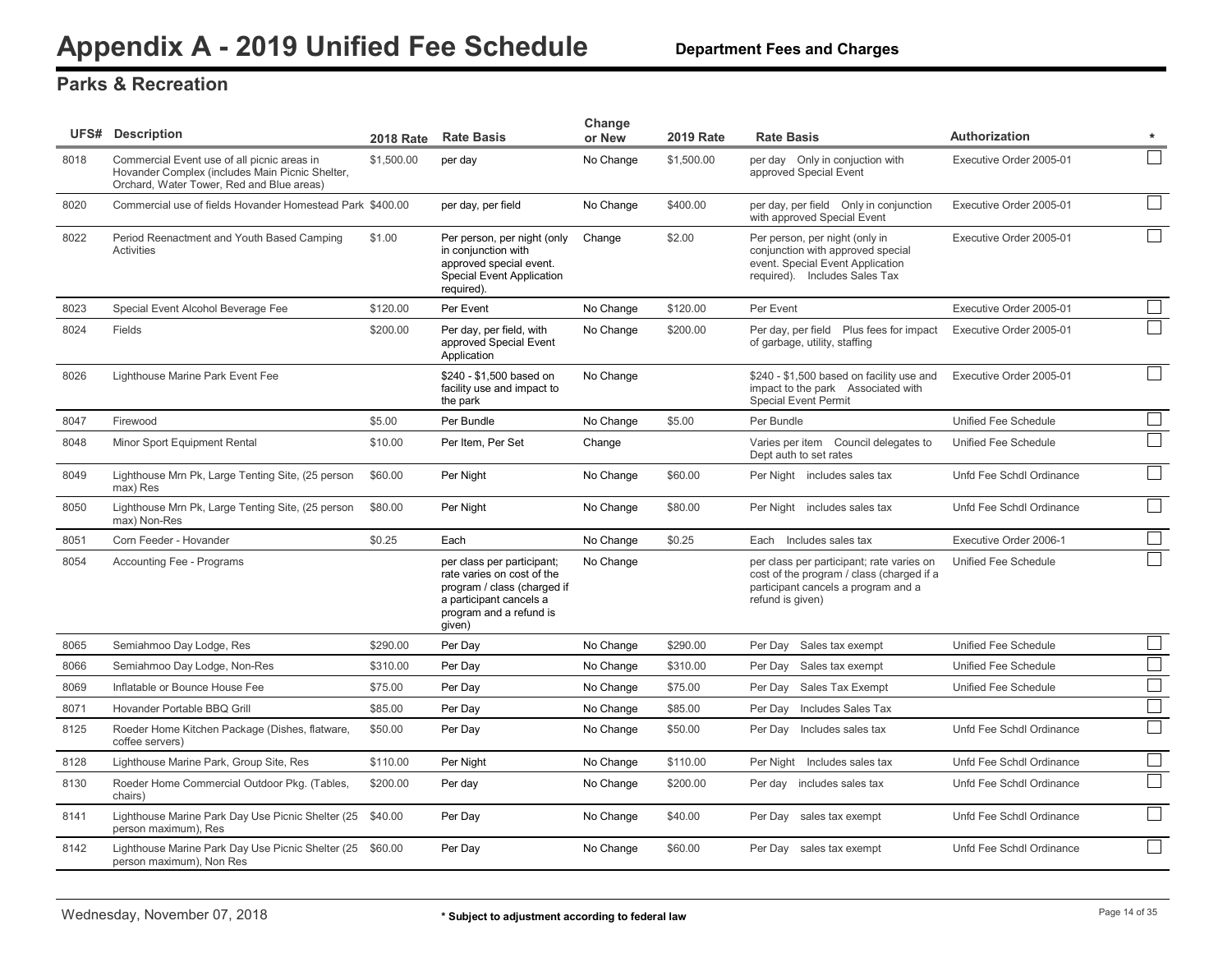|      | <b>UFS# Description</b>                                                                                                                 | <b>2018 Rate</b> | <b>Rate Basis</b>                                                   | Change<br>or New | <b>2019 Rate</b> | <b>Rate Basis</b>                                                                    | Authorization            | $\star$                     |
|------|-----------------------------------------------------------------------------------------------------------------------------------------|------------------|---------------------------------------------------------------------|------------------|------------------|--------------------------------------------------------------------------------------|--------------------------|-----------------------------|
| 8217 | Roeder Home Outdoor Equip. Package (tables,<br>chairs, gas grill)                                                                       | \$65.00          | Per Day                                                             | No Change        | \$65.00          | Per Day Includes Sales Tax                                                           | Unfd Fee Schdl Ordinance |                             |
| 8227 | Range Fee Junior Firearm Rental (Rifle)                                                                                                 | \$3.00           | per day                                                             | No Change        | \$3.00           | Does not include ammo<br>per day                                                     | Unfd Fee Schdl Ordinance |                             |
| 8230 | Range Fees Chronograph                                                                                                                  | \$2.00           | Per Hour                                                            | Change           | \$5.00           | Per Visit<br>Includes sales tax                                                      | Unified Fee Schedule     |                             |
| 8326 | Commercial Event Use of Bellingham Senior Activity \$420.00<br>Center Auditorium Fri 5 pm - 11 pm, Sat, Sun 8 am -<br>$11 \text{ pm}$   |                  | Per Day                                                             | No Change        | \$420.00         | Per Day Sales tax exempt                                                             | Unified Fee Schedule     |                             |
| 8341 | Commercial Event Use of the Bellingham Senior<br>Activity Center Great Room, Room 15 or 16, Fri 5<br>pm - 11 pm, Sat - Sun 8 am - 11 pm | \$264.00         | Per Day                                                             | No Change        | \$264.00         | Per Day Sales tax exempt                                                             | Unified Fee Schedule     |                             |
| 8371 | Commercial Event, Bellingham Senior Activity<br>Center Small Classrooms Fri 5 pm - 11 pm, Sat -<br>Sun 8 am - 11 pm                     | \$210.00         | Per day                                                             | No Change        | \$210.00         | Per day Sales Tax Exempt                                                             | Unified Fee Schedule     |                             |
| 8450 | Commercial Event, Roeder Home                                                                                                           | \$600.00         | Per Day                                                             | No Change        | \$600.00         | Per Day Sales tax exempt                                                             | Unified Fee Schedule     |                             |
| 8455 | Spinning Wheel                                                                                                                          | \$4.00           | per session                                                         | No Change        | \$4.00           | per session                                                                          | Unified Fee Schedule     | $\mathcal{L}^{\mathcal{A}}$ |
| 8456 | Looms                                                                                                                                   | \$4.00           | per session                                                         | No Change        | \$4.00           | per session                                                                          | Unified Fee Schedule     | $\mathcal{L}^{\mathcal{L}}$ |
| 8457 | Easels                                                                                                                                  | \$2.00           | per session                                                         | No Change        | \$2.00           | per session                                                                          | Unified Fee Schedule     | $\mathbb{R}^2$              |
| 8458 | Bellingham Senior Activity Center, Auditorium, Fri 5<br>pm - 11 pm, Sat - Sun 8 am - 11 pm, Res                                         | \$260.00         | Per Day                                                             | No Change        | \$260.00         | Per Day Sales tax exempt                                                             | Unified Fee Schedule     |                             |
| 8459 | Bellingham Senior Activity Center Auditorium, Fri 5<br>pm - 11 pm, Sat - Sunday 8 am - 11 pm, Non-Res                                   | \$280.00         | Per Day                                                             | No Change        | \$280.00         | Per Day Sales tax exempt                                                             | Unified Fee Schedule     |                             |
| 8460 | Text Only Youth Range Fees 10-16 years old                                                                                              | \$5.00           | per child                                                           | Change           | \$5.00           | per child Adult Presence Required                                                    | Unified Fee Schedule     |                             |
| 8478 | Silver Lake Cedar & Fir Picnic Shelters, Res                                                                                            | \$40.00          | Per Group                                                           | No Change        | \$40.00          | Per Group<br>Sales Tax Exempt                                                        | Unified Fee Schedule     | $\mathbb{R}^2$              |
| 8479 | Silver Lake Cedar & Fir Picnic Shelters, Non-Res                                                                                        | \$60.00          | Per Group                                                           | No Change        | \$60.00          | Per Group Sales tax exempt                                                           | Unified Fee Schedule     |                             |
| 8480 | Range Special Event / Program                                                                                                           |                  | \$50 - \$2,000 (Negotiated<br>based on impact to Range<br>facility) | No Change        |                  | \$50 - \$2,000 (Negotiated based on<br>impact to Range facility)                     | Unified Fee Schedule     | $\sim$                      |
| 8481 | Special Event Water Use Fee                                                                                                             | \$150.00         | Per Event, Per Day with<br>approved Special Event<br>Permit         | No Change        | \$150.00         | Per Event, Per Day with approved<br><b>Special Event Permit</b>                      | Unified Fee Schedule     |                             |
| 8482 | <b>Special Event Electricity Fee</b>                                                                                                    | \$150.00         | Per event, per day with<br>approved Special Event<br>Permit         | No Change        | \$150.00         | Per event, per day with approved<br><b>Special Event Permit</b>                      | Unified Fee Schedule     |                             |
| 8483 | Refuse Removal Fee                                                                                                                      | \$20.00          | Per facility, picnic rental                                         | No Change        | \$20.00          | Per facility, picnic rental                                                          | Unified Fee Schedule     |                             |
| 8484 | Special Event Application Review Fee - Over 3<br>Hours of Review                                                                        | \$50.00          | per event                                                           | Change           |                  | Rate per hour equals current<br>Operations Manager's billing rate Non-<br>Refundable | Unified Fee Schedule     |                             |
| 8485 | <b>Special Event Site Visit</b>                                                                                                         | \$150.00         | Per Required Site Visit                                             | No Change        | \$150.00         | Per Required Site Visit                                                              | Unified Fee Schedule     |                             |
| 9029 | Tennant Lake House Main Floor, Res                                                                                                      | \$150.00         | Per Day                                                             | No Change        | \$150.00         | Sales tax exempt<br>Per Day                                                          | Unified Fee Schedule     | $\mathbb{R}^2$              |
| 9030 | Tennant Lake House Main Floor, Non-Res                                                                                                  | \$170.00         | Per Day                                                             | No Change        | \$170.00         | Per Day<br>Sales tax exempt                                                          | Unified Fee Schedule     |                             |
| 9031 | Tennant Lake House Front Lawn                                                                                                           | \$100.00         | Per Day                                                             | No Change        | \$100.00         | Per Day<br>Sales tax exempt                                                          | Unified Fee Schedule     |                             |
| 9032 | Expense for Rental Application Background Check - \$25.00<br><b>Actual Cost</b>                                                         |                  | Per Application                                                     | Change           |                  | Rate established by vendor Pass<br>thru - actual cost charged by vendor              | Unfd Fee Schdl Ordinance |                             |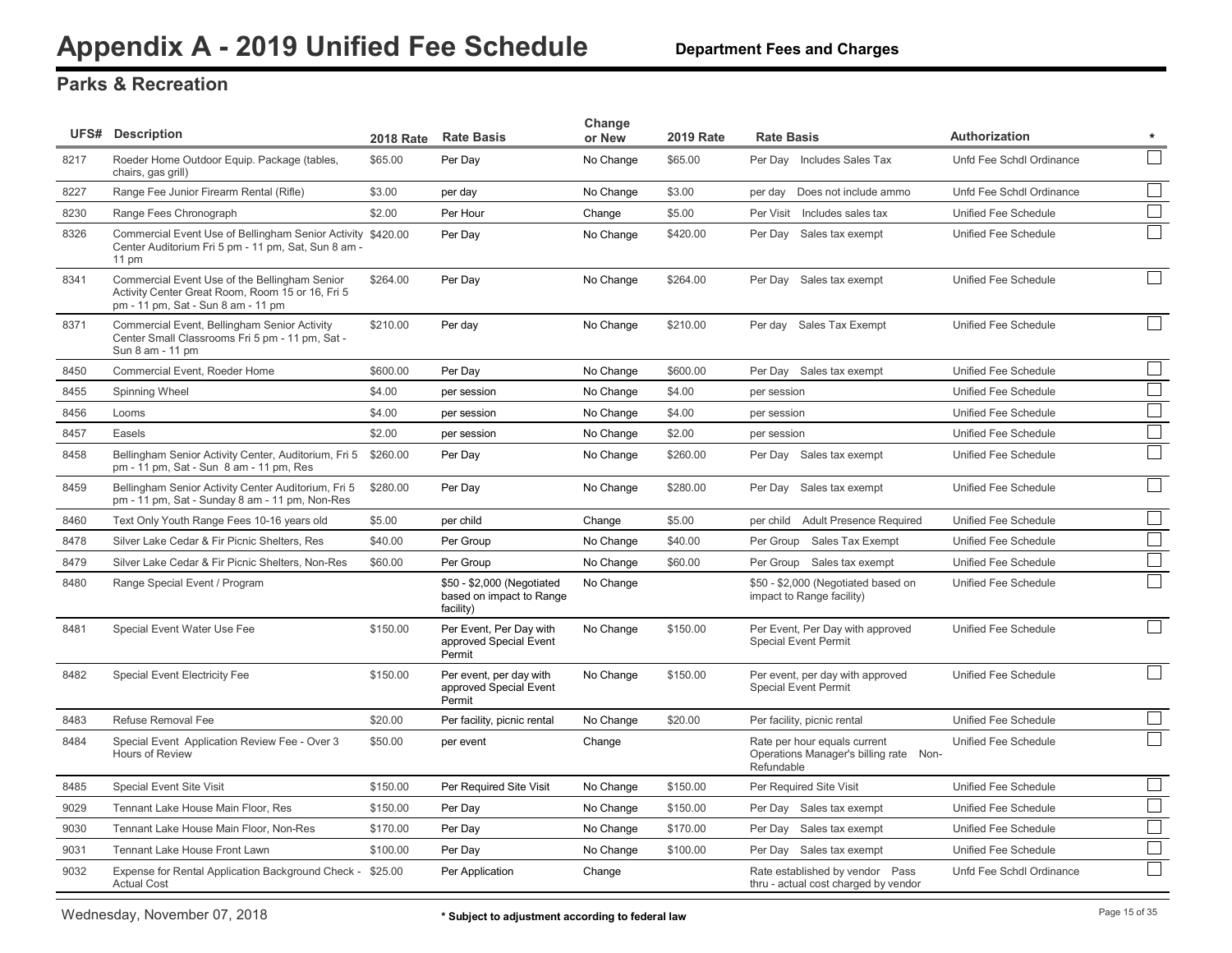<span id="page-16-0"></span>

|      | <b>UFS# Description</b>                                                                                                          | <b>2018 Rate</b> | <b>Rate Basis</b>                                                                                                   | Change<br>or New | <b>2019 Rate</b> | <b>Rate Basis</b>                                                                                                           | Authorization                             | $\star$        |
|------|----------------------------------------------------------------------------------------------------------------------------------|------------------|---------------------------------------------------------------------------------------------------------------------|------------------|------------------|-----------------------------------------------------------------------------------------------------------------------------|-------------------------------------------|----------------|
| 9049 | Ferndale Senior Activity Center Fri 5 pm - 11 pm,<br>Sat - Sun 8 am - 11pm, Res                                                  | \$200.00         | Per Day                                                                                                             | No Change        | \$200.00         | Per Day Sales Tax Exempt                                                                                                    | Unified Fee Schedule                      |                |
|      | <b>Planning &amp; Development Services</b>                                                                                       |                  |                                                                                                                     |                  |                  |                                                                                                                             |                                           |                |
|      | Administration                                                                                                                   |                  |                                                                                                                     |                  |                  |                                                                                                                             |                                           |                |
| 2054 | Custom Mapping or Data                                                                                                           | \$150.00         | Per Hour + actual cost<br>materials, 1/2 hour<br>minimum                                                            | No Change        | \$150.00         | Per Hour + actual cost materials, 1/2<br>hour minimum                                                                       | Unified Fee Schedule                      | $\mathcal{L}$  |
| 2074 | Hearing Examiner: Appeal - Other Admin Decisions \$500.00<br>to Hearing Examiner                                                 |                  | Per application                                                                                                     | Change           | \$500.00         | Per application                                                                                                             | WCC 15,16, 20, 21, 22, 23                 |                |
| 2083 | <b>Standard Maps &amp; Publications</b>                                                                                          |                  | <b>Actual Cost</b>                                                                                                  | No Change        |                  | <b>Actual Cost</b>                                                                                                          | Unified Fee Schedule                      | $\Box$         |
| 2757 | Staff fee beyond standard services                                                                                               | \$220.00         | \$220 base up to 2 hours,<br>then \$110/hour                                                                        | Change           | \$240.00         | \$240 base up to 2 hours, then<br>\$120/hour                                                                                | Unified Fee Schedule                      |                |
| 2760 | Copies/Printing - black/white - 8 1/2" x 11", 8 1/2" x<br>17", 11" x 17"                                                         | \$0.15           | Per Page                                                                                                            | No Change        | \$0.15           | Per Page                                                                                                                    | RCW 42.56.070(8), 42.56.120               |                |
| 2761 | Copies/Printing - color - 8 1/2" x 11", 8 1/2" x 17",<br>$11" \times 17"$                                                        | \$0.25           | Per Page                                                                                                            | No Change        | \$0.25           | Per Page                                                                                                                    | RCW 42.56.070(7)(a)                       |                |
| 2762 | Copies/Printing of Maps - black/white                                                                                            | \$0.15           | Per Linear Inch                                                                                                     | No Change        | \$0.15           | Per Linear Inch                                                                                                             | <b>Actual Cost</b>                        | $\Box$         |
| 2763 | Copies/Printing of Maps - color                                                                                                  | \$0.35           | Per Linear Inch                                                                                                     | No Change        | \$0.35           | Per Linear Inch                                                                                                             | <b>Actual Cost</b>                        | $\Box$         |
| 2764 | Staff time for scanning paper documents into<br>electronic format (applies when an electronic copy<br>does not already exist)    | \$110.00         | Per Hour, 1/2 hour<br>minimum                                                                                       | Change           | \$120.00         | Per Hour, 1/2 hour minimum                                                                                                  | WAC 44-14-07003, 44-14-05002(2)(c)<br>(i) | $\blacksquare$ |
| 2765 | <b>Code Enforcement Penalties</b>                                                                                                | \$1,000.00       | Per Day Per Violation                                                                                               | Change           | \$1,000.00       | Up to \$1,000 per day per violation                                                                                         | WCC 15, 16.16, 20, 22, 23                 |                |
| 2766 | Code Enforcement Inspection for inspections<br>necessary to check status or confirm completion of<br>required compliance action. | \$110.00         | Per Inspection                                                                                                      | Change           | \$120.00         | Per Inspection                                                                                                              | WCC 15, 16.16, 20, 22, 23                 |                |
| 2811 | Publishing                                                                                                                       |                  | <b>Actual Cost</b>                                                                                                  | No Change        |                  | <b>Actual Cost</b>                                                                                                          | Unified Fee Schedule                      |                |
| 2843 | 3% Technology Fee--Permit System                                                                                                 |                  | 3% Technology Fee<br>charged on total<br>permit/application cost                                                    | Change           |                  | 3% Technology Fee charged on total<br>permit/application fees due Per<br>Permit/Application                                 | Unified Fee Schedule                      |                |
| 8430 | <b>Special Reports</b>                                                                                                           | \$110.00         | Per Hour                                                                                                            | Change           | \$120.00         | Per Hour                                                                                                                    | Unified Fee Schedule                      |                |
| 9005 | CD's / DVD's/USB Storage                                                                                                         |                  | <b>Actual Cost</b>                                                                                                  | Change           |                  | <b>Actual Cost</b>                                                                                                          | Unified Fee Schedule Ordinance            |                |
| 9006 | Postage                                                                                                                          |                  | <b>Actual Cost</b>                                                                                                  | No Change        |                  | <b>Actual Cost</b>                                                                                                          | Unified Fee Schedule Ordinance            |                |
| 9013 | <b>Notary Service</b>                                                                                                            | \$8.00           | Per Notary Signature and<br>Seal                                                                                    | No Change        | \$8.00           | Per Notary Signature and Seal                                                                                               | Unified Fee Schedule                      |                |
|      | <b>Building Services</b>                                                                                                         |                  |                                                                                                                     |                  |                  |                                                                                                                             |                                           |                |
| 2767 | Building Permit Appointment No-Show (without a<br>cancellation notice)                                                           | \$50.00          | \$50 when appointment<br>cancellation is not made by<br>the end of business day<br>(4:30 pm) on day prior.          | No Change        | \$50.00          | \$50 when appointment cancellation is<br>not made by the end of business day<br>(4:30 pm) on day prior.                     | Unified Fee Schedule                      |                |
| 2842 | FIRE: Fire Safety Correction Inspection                                                                                          | \$55.00          | Per Inspection-First follow<br>up inspection after fire/life<br>safety corrections were<br>identified and required. | Change           | \$60.00          | Per Inspection-First follow up inspection WCC 15, 22<br>after fire/life safety corrections were<br>identified and required. |                                           |                |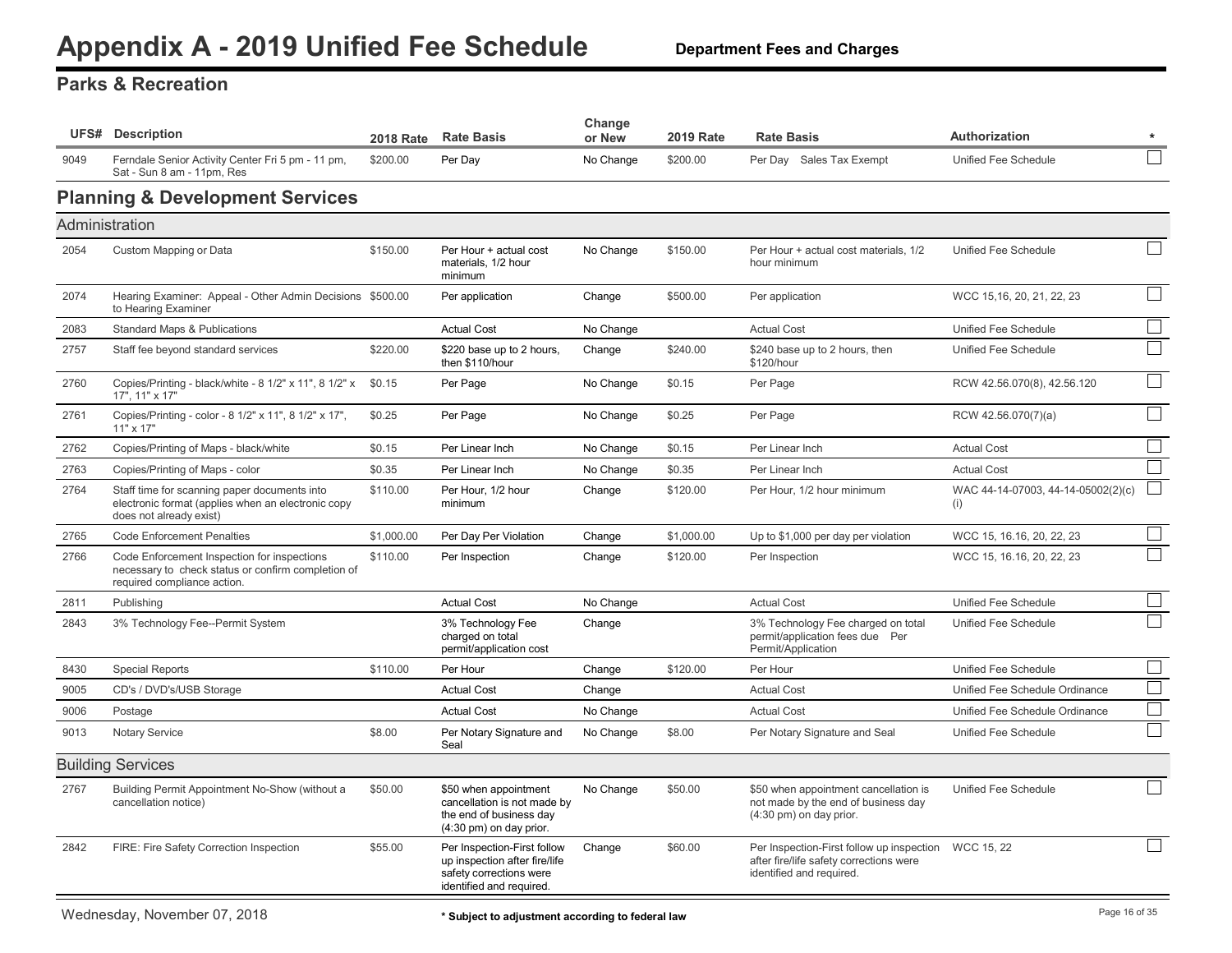### **Planning & Development Services**

|      | <b>UFS# Description</b>                                                        | <b>2018 Rate</b> | <b>Rate Basis</b>                                                                                                                   | Change<br>or New | <b>2019 Rate</b> | <b>Rate Basis</b>                                                                                                                | Authorization     | $\star$ |
|------|--------------------------------------------------------------------------------|------------------|-------------------------------------------------------------------------------------------------------------------------------------|------------------|------------------|----------------------------------------------------------------------------------------------------------------------------------|-------------------|---------|
| 2875 | FIRE: Additional Fire Safety Correction Inspections                            | \$110.00         | Per inspection-Second<br>and/or more follow up<br>inspections after fire/life<br>safety corrections were<br>identified and required | Change           | \$120.00         | Per inspection-Second and/or more<br>follow up inspections after fire/life safety<br>corrections were identified and<br>required | <b>WCC 15, 22</b> |         |
| 2882 | Demolition Permit Flat Rate (Residential Only)                                 |                  |                                                                                                                                     | <b>New</b>       | \$240.00         | Per Application                                                                                                                  | WCC 15, 22        |         |
| 2883 | Small Project Flat Rate (Residential Only)                                     |                  |                                                                                                                                     | <b>New</b>       | \$120.00         | Per Application--Residential re-roof,<br>window replacement & siding<br>replacement Only                                         | <b>WCC 15, 22</b> |         |
| 8215 | <b>Building Permit Re-Inspection Fee</b>                                       | \$110.00         | Per Inspection                                                                                                                      | Change           | \$120.00         | Per Inspection                                                                                                                   | WCC 15, 22        | $\Box$  |
| 8243 | Building Plan Check Fee                                                        |                  | 65% of Building Permit                                                                                                              | Change           |                  | 65% of Building Permit                                                                                                           | WCC 15, 22        | $\Box$  |
| 8301 | Fire: Fireworks Stands                                                         | \$100.00         | Per Permit                                                                                                                          | Change           | \$100.00         | Per Permit                                                                                                                       | <b>WCC 15, 22</b> | $\Box$  |
| 8302 | Fire: Assembly Education, Daycare: Places of<br>Assembly Occupancy Inspections | \$110.00         | Per Hour                                                                                                                            | Change           | \$120.00         | Per Hour                                                                                                                         | <b>WCC 15, 22</b> |         |
| 8303 | Fire: Plan Review (Includes out of Jurisdiction)                               | \$220.00         | \$220 base up to 2 hours<br>then \$110/hr for each<br>additional hour                                                               | Change           | \$240.00         | \$240 base up to 2 hours then \$120/hr<br>for each additional hour                                                               | <b>WCC 15, 22</b> |         |
| 8304 | Fire: Public Fireworks Display Permit                                          | \$220.00         | Base 2 hours, then \$110<br>per hour each additional<br>hour                                                                        | Change           | \$240.00         | Base 2 hours, then \$140 per hour each<br>additional hour                                                                        | WCC 15, 22        |         |
| 8305 | Fire: Special Inspections                                                      | \$110.00         | Per Hour                                                                                                                            | Change           | \$120.00         | Per Hour                                                                                                                         | WCC 15, 22        |         |
| 8306 | Mechanical Code: Additional Plan Review                                        | \$110.00         | Per Hour, 1/2 hour<br>minimum                                                                                                       | Change           | \$120.00         | Per Hour, 1/2 hour minimum                                                                                                       | WCC 15, 22        | $\Box$  |
| 8307 | Mechanical Code: After Hours Inspection                                        | \$220.00         | \$220 base up to 2 hours<br>then \$110/hr for each<br>additional hour                                                               | Change           | \$240.00         | \$240 base up to 2 hours then \$120/hr<br>for each additional hour                                                               | <b>WCC 15, 22</b> |         |
| 8308 | Mechanical Code: Inspections Other                                             | \$110.00         | Per Hour, one hour<br>minimum                                                                                                       | Change           | \$120.00         | Per Hour, one hour minimum                                                                                                       | WCC 15, 22        |         |
| 8309 | Mechanical Code: Other Equipment Reg                                           | \$15.00          | Per Appliance/Tank,<br>includes one inspection<br>when separate from a<br>building permit                                           | Change           | \$15.00          | Per Appliance/Tank                                                                                                               | <b>WCC 15, 22</b> |         |
| 8310 | <b>Mechanical Code: Permits</b>                                                | \$40.00          | Per Permit                                                                                                                          | Change           | \$40.00          | Per Permit--includes 1 inspection when<br>not associated with a building permit<br>(Mechanical Permit)                           | <b>WCC 15, 22</b> |         |
| 8311 | Mechanical Code: Re-Inspection                                                 | \$110.00         | Per Inspection                                                                                                                      | Change           | \$120.00         | Per Inspection                                                                                                                   | <b>WCC 15, 22</b> |         |
| 8312 | Mechanical Code: Appliance Under 100,000 BTU                                   | \$16.00          | Per Unit, includes one<br>inspection when separate<br>from a building permit                                                        | Change           | \$16.00          | Per Unit                                                                                                                         | <b>WCC 15, 22</b> |         |
| 8313 | Mechanical Code: Appliance > 100,000 BTU                                       | \$20.00          | Per Unit, includes one<br>inspection when separate<br>from a building permit                                                        | Change           | \$20.00          | Per Unit                                                                                                                         | <b>WCC 15, 22</b> |         |
| 8322 | Mechanical Code: Boiler Compressor Up to 165,000 \$16.00<br><b>BTU</b>         |                  | Per Unit, Includes one<br>inspection when separate<br>from a building permit                                                        | Change           | \$16.00          | Per Unit                                                                                                                         | <b>WCC 15, 22</b> |         |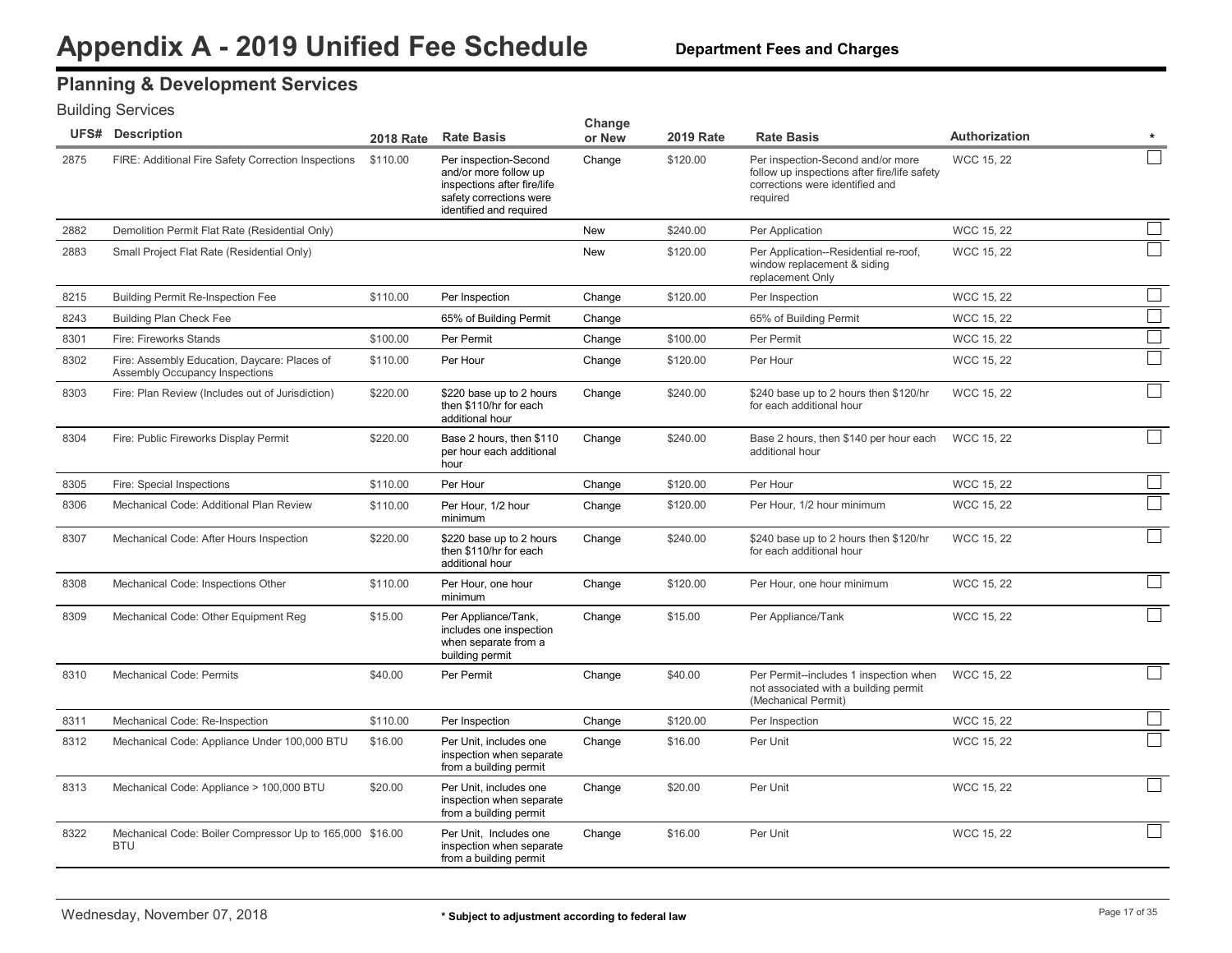### **Planning & Development Services**

|      | <b>UFS# Description</b>                                        | <b>2018 Rate</b> | <b>Rate Basis</b>                                                            | Change<br>or New | <b>2019 Rate</b> | <b>Rate Basis</b>                                                                                    | Authorization                   | $\star$                     |
|------|----------------------------------------------------------------|------------------|------------------------------------------------------------------------------|------------------|------------------|------------------------------------------------------------------------------------------------------|---------------------------------|-----------------------------|
| 8323 | Mechanical Code: Boiler/Compressor up to 330,000<br><b>BTU</b> | \$29.00          | Per Unit, Includes one<br>inspection when separate<br>from a building permit | Change           | \$29.00          | Per Unit                                                                                             | <b>WCC 15, 22</b>               |                             |
| 8324 | Mechanical Code: Boiler Compressor up to<br>1.165,000 BTU      | \$39.00          | Per Unit, Includes one<br>inspection when separate<br>from a building permit | Change           | \$39.00          | Per Unit                                                                                             | <b>WCC 15, 22</b>               |                             |
| 8325 | Mechanical Code: Boiler Compressor up to<br>3,300,000 BTC      | \$57.00          | Per Unit, Includes one<br>inspection when separate<br>from a building permit | Change           | \$57.00          | Per Unit                                                                                             | <b>WCC 15, 22</b>               | $\Box$                      |
| 8327 | Mechanical Code: Boiler Compressor over<br>3,300,000 BTU       | \$94.00          | Per Unit, Includes one<br>inspection when separate<br>from a building permit | Change           | \$94.00          | Per Unit                                                                                             | <b>WCC 15, 22</b>               | $\vert \ \ \vert$           |
| 8332 | Mobile Home Double Wide Permit Fee (Park)                      | \$440.00         | Per Story                                                                    | Change           | \$440.00         | Per Story                                                                                            | WCC 15, 22                      |                             |
| 8333 | Mobile Home Double Wide Permit Fee (Residential<br>Lot)        | \$550.00         | Per Story                                                                    | Change           | \$550.00         | Per Story                                                                                            | <b>WCC 15, 22</b>               |                             |
| 8334 | Mobile Home Reinspection                                       | \$110.00         | Per Hour                                                                     | Change           | \$120.00         | Per Hour                                                                                             | <b>WCC 15,22</b>                | $\Box$                      |
| 8338 | Mobile Home Single Wide Permit Fee (Park)                      | \$275.00         | Per Story                                                                    | Change           | \$275.00         | Per Story                                                                                            | WCC 15, 22                      | $\Box$                      |
| 8340 | Mobile Home Single Wide Permit Fee (Residential<br>Lot)        | \$385.00         | Per Story                                                                    | Change           | \$385.00         | Per Story                                                                                            | WCC 15, 22                      |                             |
| 8345 | Mobile Home Triple Wide Permit Fee (Park)                      | \$550.00         | Per Story                                                                    | Change           | \$550.00         | Per Story                                                                                            | WCC 15, 22                      |                             |
| 8346 | Mobile Home Triple Wide Permit Fee (Residential<br>Lot)        | \$660.00         | Per Story                                                                    | Change           | \$660.00         | Per Story                                                                                            | <b>WCC 15, 22</b>               |                             |
| 8347 | Plumbing: Plan Review; Additional Plan Review                  | \$110.00         | Per Hour, one hour<br>minimum                                                | Change           | \$120.00         | Per Hour, one hour minimum                                                                           | WCC 15, 22                      |                             |
| 8348 | Plumbing: After Hours Inspection                               | \$220.00         | \$220 base up to 2 hour<br>then \$110/hr for each<br>additional hour         | Change           | \$240.00         | \$240 base up to 2 hour then \$120/hr for<br>each additional hour                                    | WCC 15, 22                      |                             |
| 8349 | Plumbing: Complex Systems                                      |                  | Per UFS Appendix B, PDS<br>UFS Policy #9                                     | Change           |                  | Per UFS Appendix B, PDS UFS Policy<br>#9                                                             | UPC, WCC 15, 22, UFS Appendix B |                             |
| 8350 | Plumbing: Permit                                               | \$40.00          | Per Permit                                                                   | Change           | \$40.00          | Per Permit--includes 1 inspection when<br>not associated with a building permit<br>(Plumbing Permit) | <b>WCC 15, 22</b>               |                             |
| 8351 | Plumbing: Permit Supplemental                                  | \$40.00          | Per Permit                                                                   | Change           | \$40.00          | Per Permit                                                                                           | WCC 15, 22                      |                             |
| 8352 | Plumbing: Reinspection                                         | \$110.00         | Per Inspection                                                               | Change           | \$120.00         | Per Inspection                                                                                       | WCC 15, 22                      |                             |
| 8353 | Plumbing: Backflow Protective Device                           | \$10.00          | Per Unit. Includes one<br>inspection when separate<br>from a building permit | Change           | \$10.00          | Per Unit                                                                                             | WCC 15, 22                      |                             |
| 8354 | Plumbing: Lawn Sprinkler System                                | \$10.00          | Per Unit, includes one<br>inspection when separate<br>from a building permit | Change           | \$10.00          | Per Unit                                                                                             | WCC 15, 22                      |                             |
| 8355 | Plumbing: Drain                                                | \$10.00          | Per Unit, includes one<br>inspection when separate<br>from a building permit | Change           | \$10.00          | Per Unit                                                                                             | WCC 15, 22                      | $\mathcal{L}_{\mathcal{A}}$ |
| 8356 | Plumbing: Fixture                                              | \$10.00          | Per Unit, includes one<br>inspection when separate<br>from a building permit | Change           | \$10.00          | Per Unit                                                                                             | WCC 15, 22                      |                             |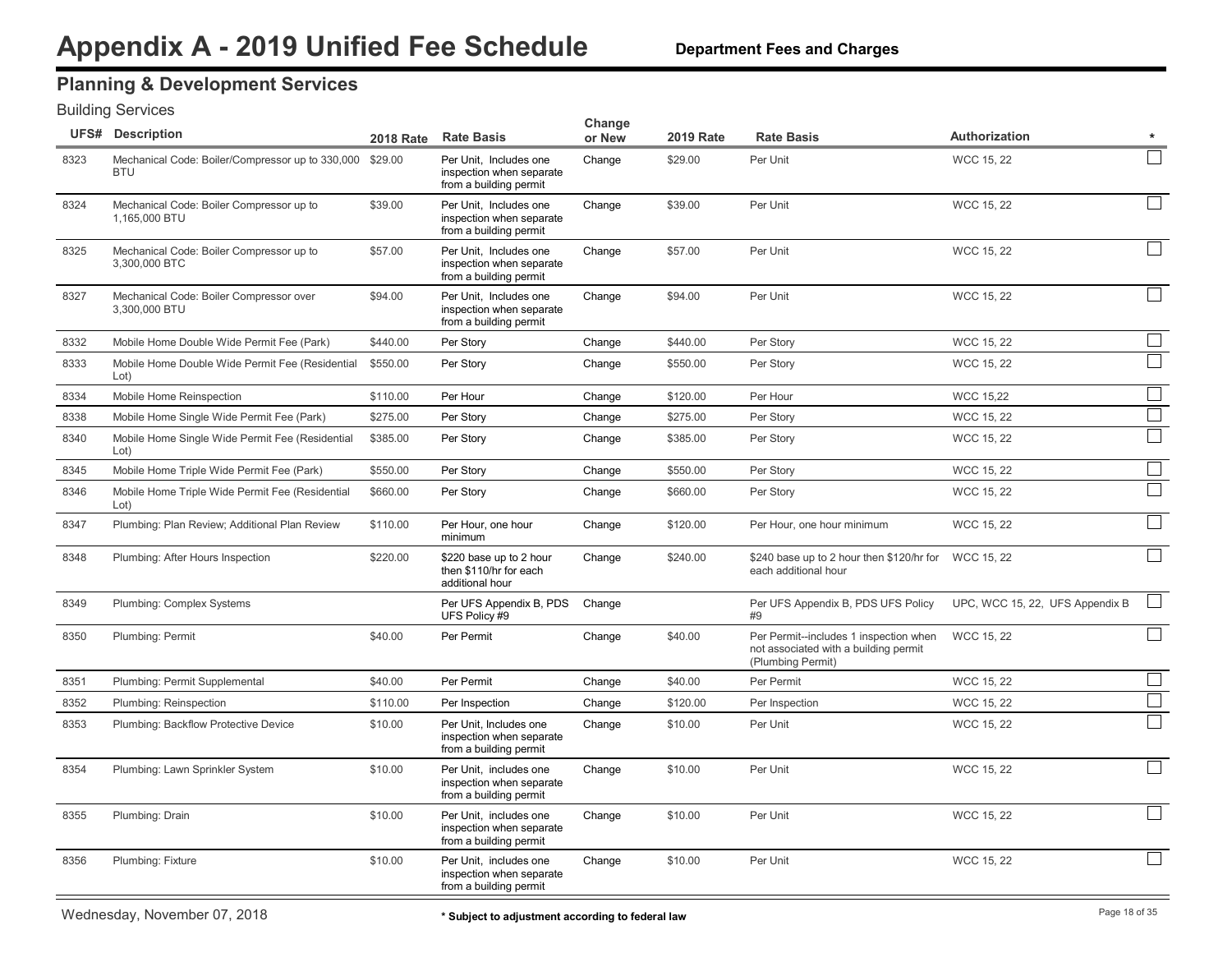### **Planning & Development Services**

|      | <b>UFS# Description</b>                                                               | <b>2018 Rate</b> | <b>Rate Basis</b>                                                                                                                                                            | Change<br>or New | <b>2019 Rate</b> | <b>Rate Basis</b>                                                                                                                                                      | <b>Authorization</b>                               | $\star$       |
|------|---------------------------------------------------------------------------------------|------------------|------------------------------------------------------------------------------------------------------------------------------------------------------------------------------|------------------|------------------|------------------------------------------------------------------------------------------------------------------------------------------------------------------------|----------------------------------------------------|---------------|
| 8357 | Plumbing: Water Heater                                                                | \$10.00          | Per Unit, includes one<br>inspection when separate<br>from a building permit                                                                                                 | Change           | \$10.00          | Per Unit                                                                                                                                                               | WCC 15, 22                                         |               |
| 8358 | Plumbing: Down Spout Commercial                                                       | \$10.00          | Per Unit, includes one<br>inspection when separate<br>from a building permit                                                                                                 | Change           | \$10.00          | Per Unit                                                                                                                                                               | <b>WCC 15, 22</b>                                  |               |
| 8359 | Plumbing: Grease Interceptor                                                          | \$110.00         | \$110 base up to 1 hour<br>then \$110/hr + \$12.00 per<br>unit                                                                                                               | Change           | \$120.00         | \$120 base up to 1 hour then \$120/hr +<br>\$12.00 per unit                                                                                                            | <b>WCC 15, 22</b>                                  |               |
| 8360 | Plumbing: Water Treatment Equipment Residential                                       | \$10.00          | Per Unit, includes one<br>inspection when separate<br>from a building permit                                                                                                 | Change           | \$10.00          | Per Unit                                                                                                                                                               | WCC 15, 22                                         |               |
| 8361 | Plumbing: Large Backflow Preventor Device                                             | \$15.00          | Per Unit + \$110/hr over<br>one hour                                                                                                                                         | Change           | \$15.00          | Per Unit + \$120/hr over one hour                                                                                                                                      | <b>WCC 15, 22</b>                                  |               |
| 8362 | Plumbing: Sewer                                                                       | \$15.00          | Per Unit, includes one<br>inspection when separate<br>from a building permit                                                                                                 | Change           | \$15.00          | Per Unit                                                                                                                                                               | WCC 15, 22                                         |               |
| 8366 | <b>Construction Permit: Pre-Application Review</b>                                    | \$525.00         | \$525 base up to 1.5 hours<br>then \$110/hr                                                                                                                                  | Change           | \$500.00         | \$500 base up to 1.5 hours then<br>\$120/hr                                                                                                                            | Unified Fee Schedule and Appendix B                |               |
| 8369 | Title Eliminations (Mobile Homes)                                                     | \$110.00         | \$110 per hour per<br>application, minimum 1/2<br>hour                                                                                                                       | Change           | \$120.00         | \$120 per hour per application, minimum Unified Fee Schedule<br>1/2 hour                                                                                               |                                                    |               |
| 8370 | Zoning: Site Plan Review Residential                                                  |                  | Per Application: 0.12% of<br><b>Building Project Valuation;</b><br>minimum \$20 not to<br>exceed \$3,000                                                                     | No Change        |                  | Per Application: 0.12% of Building<br>Project Valuation; minimum \$20 not to<br>exceed \$3,000                                                                         | Unified Fee Schedule                               |               |
| 8372 | Zoning: Site Plan Review Commercial                                                   |                  | Per Application: 0.3% of<br>Project Valuation or \$20<br>whichever is greater; not to<br>exceed \$5,500                                                                      | No Change        |                  | Per Application: 0.3% of Project<br>Valuation or \$20 whichever is greater;<br>not to exceed \$5,500                                                                   | Unified Fee Schedule                               |               |
| 8373 | <b>Outside Plan Review</b>                                                            |                  | Per UFS Appendix B, PDS<br>UFS Policy #8                                                                                                                                     | No Change        |                  | Per UFS Appendix B, PDS UFS Policy<br>#8                                                                                                                               | Unified Fee Schedule, Appendix B,<br><b>WCC 15</b> |               |
| 8375 | Fire: Residential Burn Permit                                                         | \$55.00          | Per Permit, Per Week                                                                                                                                                         | Change           | \$60.00          | Per Permit. Per Week                                                                                                                                                   | IFC 105.6.340, 22                                  | $\mathbf{1}$  |
| 8376 | Fire: Commercial Burn Permit                                                          | \$110.00         | Per Day Per Inspection                                                                                                                                                       | Change           | \$120.00         | Per Day Per Inspection                                                                                                                                                 | IFC 105.6.340, WCC 22                              |               |
| 8377 | Occupancy Permit- Commercial: Change of<br>Use/Tennant Improvement - No Value Project |                  | Project Valuation + Fees                                                                                                                                                     | Change           | \$240.00         | \$240 Base up to 1 hour, then \$120 per<br>hour for additional time                                                                                                    | Unified Fee Schedule                               | $\mathcal{L}$ |
| 8378 | <b>General Permit Administration</b>                                                  | \$110.00         | Per Hour of staff time<br>related to general permit<br>administration, review,<br>changes and/or<br>adjustments to original<br>application, permit or<br>tenant improvement. | Change           | \$120.00         | Per Hour of staff time related to general<br>permit administration, review, changes<br>and/or adjustments to original<br>application, permit or tenant<br>improvement. | <b>WCC 15, 22</b>                                  |               |
| 8379 | Building Permit Repeat Plan File Setup                                                |                  | 65% of Building Permit<br>Fee, See UFS Appendix B,<br>PDS UFS Policy #1                                                                                                      | No Change        |                  | 65% of Building Permit Fee, See UFS<br>Appendix B, PDS UFS Policy #1                                                                                                   | Unified Fees Schedule and Appendix<br>B            |               |
| 8381 | <b>Building Permits: Commercial</b>                                                   |                  | Per UFS Appendix B, PDS<br>UFS Policy #2                                                                                                                                     | No Change        |                  | Per UFS Appendix B, PDS UFS Policy<br>#2                                                                                                                               | Unified Fee Schedule and Appendix B                |               |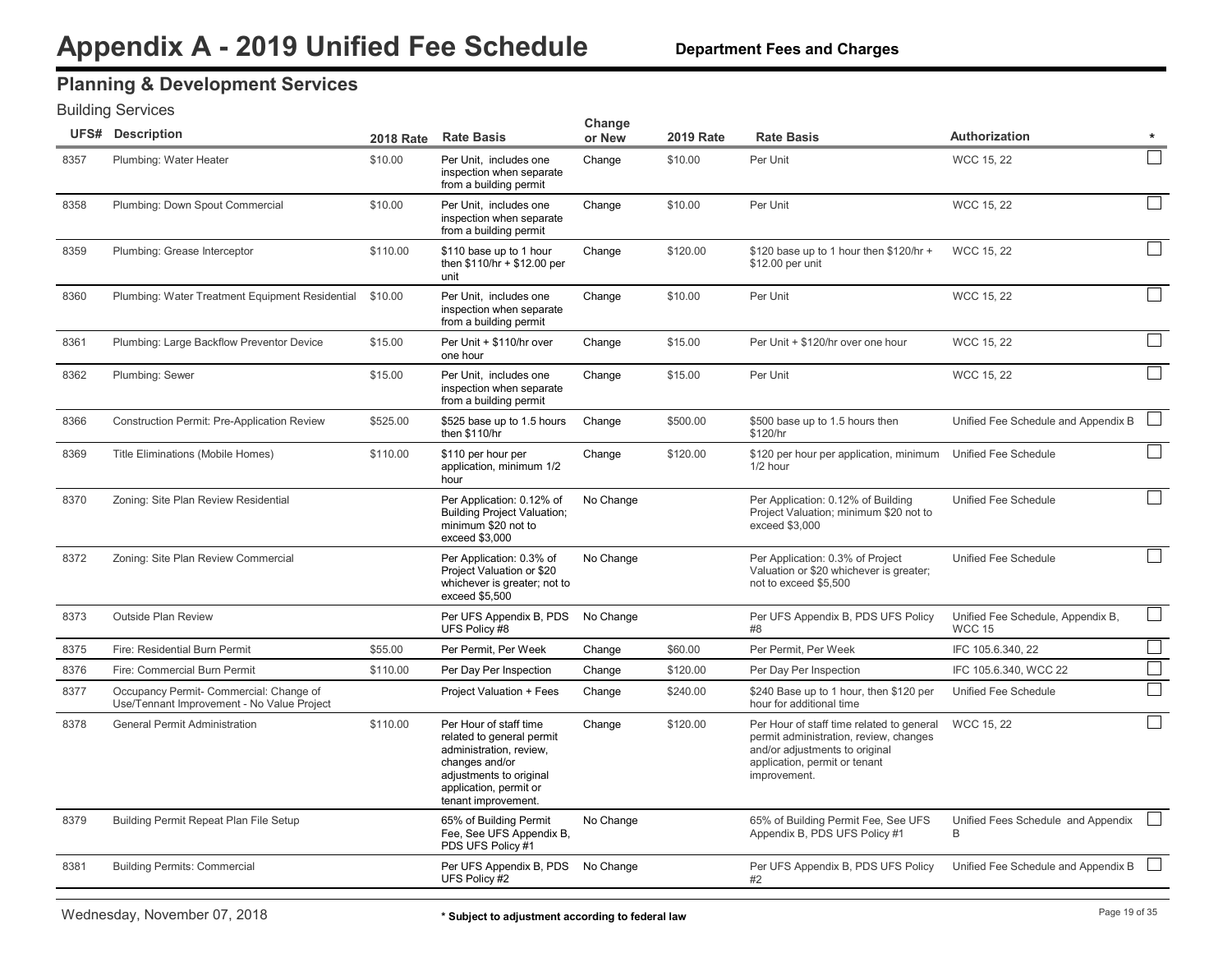## **Planning & Development Services**

|      | <b>UFS# Description</b>                                                              |          | 2018 Rate Rate Basis                                                                                       | Change<br>or New | <b>2019 Rate</b> | <b>Rate Basis</b>                                                                                       | <b>Authorization</b>                | $\star$ |
|------|--------------------------------------------------------------------------------------|----------|------------------------------------------------------------------------------------------------------------|------------------|------------------|---------------------------------------------------------------------------------------------------------|-------------------------------------|---------|
| 8382 | Building Permit Reinstatement with in 12 months of<br>expiration                     |          | 50% of original Building<br>Permit Fee, See UFS<br>Appendix B, PDS UFS<br>Policy #3                        | Change           |                  | 50% of original Building Permit Fee.<br>See UFS Appendix B, PDS UFS Policy<br>#3                        | UFS and Appendix B                  |         |
| 8383 | Building Permit: Work Started Without Permit                                         |          | Double the cost of building<br>permit fee, see UFS<br>Appendix B, PDS UFS<br>Policy #4                     | No Change        |                  | Double the cost of building permit fee.<br>see UFS Appendix B, PDS UFS Policy<br>#4                     | Unified Fee Schedule and Appendix B |         |
| 8384 | Building Permit: Repeat / Reuse Application                                          |          | 50% less than original Plan No Change<br>Check Fee. See UFS<br>Appendix B, PDS UFS<br>Policy #5            |                  |                  | 50% less than original Plan Check Fee.<br>See UFS Appendix B, PDS UFS Policy<br>#5                      | Unified Fee Schedule and Appendix B |         |
| 8385 | Fire: Sprinkler System Plan Review (13-d)                                            | \$220.00 | Per Review                                                                                                 | Change           | \$240.00         | Per Review                                                                                              | <b>WCC 15, 22</b>                   |         |
| 8386 | Fire: Sprinkler System Review/Inspection (All Other)                                 |          | 2% of project valuation                                                                                    | Change           |                  | 2% of project valuation                                                                                 | <b>WCC 15, 22</b>                   |         |
| 8387 | Fire: Fire Flow Inspection and/or Fire Access Road<br>Inspection                     | \$110.00 | Per Inspection                                                                                             | Change           | \$120.00         | Per Inspection                                                                                          | WCC 15, 22                          |         |
| 8388 | Fire: Administrative / Miscellaneous Review -<br>Residential                         | \$55.00  | Per Review, see UFS<br>Appendix B, PDS UFS<br>Policy #6                                                    | Change           | \$60.00          | Per Review, see UFS Appendix B, PDS WCC 15, 22<br>UFS Policy #6                                         |                                     |         |
| 8389 | Mobile Home Plan Review Fee                                                          | \$110.00 | Per Application                                                                                            | Change           | \$120.00         | Per Application                                                                                         | WCC 15, 22                          |         |
| 8391 | Mobile Home Quadruple Wide PrePlan (Park Lot)                                        | \$175.00 | Per Mobile Home                                                                                            | Change           | \$175.00         | Per Mobile Home                                                                                         | WCC 15, 22                          | $\Box$  |
| 8392 | Mobile Home Quadruple Wide Permit Fee (Park)                                         | \$660.00 | Per Story                                                                                                  | Change           | \$660.00         | Per Story                                                                                               | <b>WCC 15, 22</b>                   |         |
| 8393 | Mobile Home Quadruple Wide Permit Fee<br>(Residential)                               | \$770.00 | Per Story                                                                                                  | Change           | \$770.00         | Per Story                                                                                               | <b>WCC 15, 22</b>                   |         |
| 8397 | Plumbing Sewage Ejector Inspection                                                   | \$110.00 | \$110 Base up to 1 hour<br>then \$110/hr for each<br>additional hour                                       | Change           | \$120.00         | \$120 Base up to 1 hour then \$120/hr for WCC 15, 22<br>each additional hour                            |                                     |         |
| 8398 | Plumbing: Hydronic System                                                            | \$110.00 | \$110 base up to 1 hour<br>then \$110/hr for each<br>additional hour + \$12 per<br>hydronic system         | Change           | \$60.00          | Per System                                                                                              | WCC 15, 22                          |         |
| 8399 | Application Revision: Additional Review Requested<br>due to Application Modification |          | Per Revision: 50% of<br>original application fee<br>unless specified otherwise<br>for certain applications | Change           |                  | Per Revision: 50% of original<br>application fee unless specified<br>otherwise for certain applications | WCC 15, 16, 20, 21, 22              |         |
| 8400 | Fire: Fire Alarm System Inspection/Review Fire<br>Alarm                              |          | 7% of Valuation                                                                                            | Change           |                  | 7% of Valuation                                                                                         | WCC 15, 22                          |         |
| 8401 | Fire: Operational Permit                                                             | \$110.00 | Per Permit except Open<br><b>Burning</b>                                                                   | Change           | \$120.00         | Per Permit except Open Burning                                                                          | <b>WCC 15, 22</b>                   |         |
| 8402 | Fire: Out of Jurisdiction Fire Inspection or<br>Investigation                        | \$165.00 | Per Hour                                                                                                   | Change           | \$180.00         | Base rate up to 1.5 hours, then \$120<br>per hour                                                       | <b>WCC 15, 22</b>                   |         |
| 8404 | Mechanical Code: Heat Pump/Mini-split                                                | \$12.00  | Per Unit; fee includes one<br>inspection per inspection<br>category                                        | Change           | \$12.00          | Per Unit                                                                                                | <b>WCC 15, 22</b>                   |         |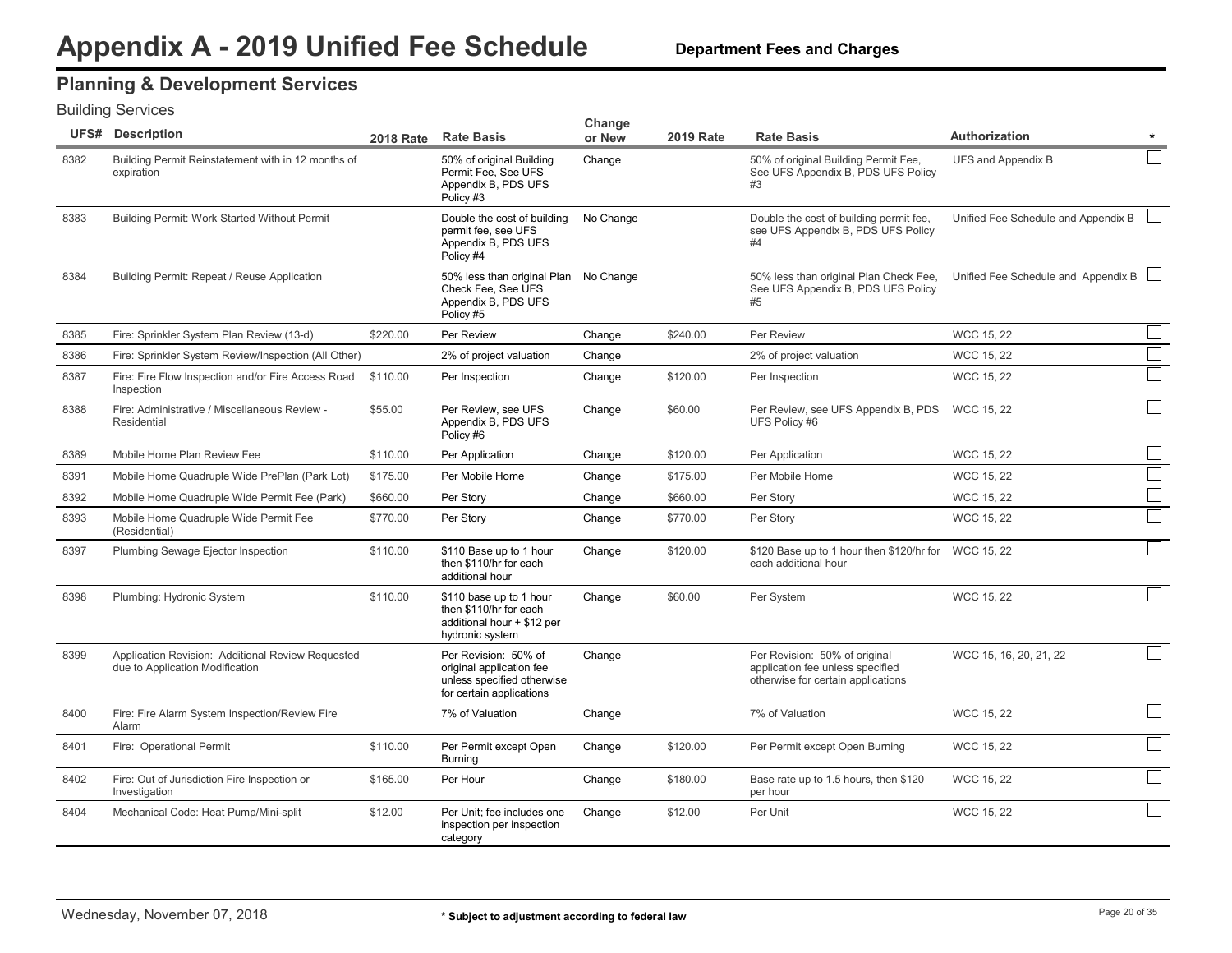### **Planning & Development Services**

|      | <b>UFS# Description</b>                                       |            | 2018 Rate Rate Basis                                                                                                                                                                      | Change<br>or New | <b>2019 Rate</b> | <b>Rate Basis</b>                                                                                                                                                                   | Authorization                                                                | $\star$ |
|------|---------------------------------------------------------------|------------|-------------------------------------------------------------------------------------------------------------------------------------------------------------------------------------------|------------------|------------------|-------------------------------------------------------------------------------------------------------------------------------------------------------------------------------------|------------------------------------------------------------------------------|---------|
| 8405 | Mechanical Code: Gas Piping Residential/Accessory \$8.00      |            | Per unit or outlet; includes<br>one inspection per<br>inspection category when<br>not associated with a<br>building permit                                                                | Change           | \$8.00           | Per unit or outlet                                                                                                                                                                  | <b>WCC 15, 22</b>                                                            |         |
| 8406 | Mechanical Code: Gas Piping/Commercial                        | \$12.00    | Per Gas Appliance or<br>Piping Connection + Plan<br>Review per Unified Fee<br>Schedule. Includes one<br>inspection of the systems<br>when not associated with<br>building permit.         | Change           | \$12.00          | Per Gas Appliance or Piping<br>Connection + Plan Review per Unified<br>Fee Schedule. Includes one inspection<br>of the systems when not associated<br>with building permit.         | <b>WCC 15, 22</b>                                                            |         |
| 8407 | Mechanical Code: Propane Tank                                 | \$16.00    | Per Unit: includes one<br>inspection                                                                                                                                                      | Change           | \$16.00          | Per Unit: includes one inspection                                                                                                                                                   | WCC 15, 22                                                                   |         |
| 8408 | Mechanical Code: Commercial or Type 1 Hood                    |            | Fee per valuation, except<br>when valuation is not<br>available or reliable, then<br>\$110/hr. Fee per valuation<br>equals the same amounts<br>presented in UFS # 8412 -<br>#8420.        | Change           |                  | Fee per valuation, except when<br>valuation is not available or reliable.<br>then \$120/hr. Fee per valuation equals<br>the same amounts presented in UFS #<br>8412 - #8420.        | <b>WCC 15, 22</b>                                                            |         |
| 8412 | Building Permits up to \$2,000                                | \$54.64    | Flat Fee                                                                                                                                                                                  | Change           | \$54.64          | Flat Fee                                                                                                                                                                            | <b>WCC 15, 22</b>                                                            |         |
| 8413 | Building Permits \$2,001 - \$25,000                           | \$54.57    | \$54.57 base + \$10.91 per<br>\$1,000 of project valuation                                                                                                                                | Change           | \$54.57          | \$54.57 base + \$10.91 per \$1,000 of<br>project valuation                                                                                                                          | <b>WCC 15, 22</b>                                                            |         |
| 8414 | Building Permits \$25,001 - \$50,000                          | \$305.61   | $$305.61$ base + \$7.89 per<br>\$1,000 project valuation                                                                                                                                  | Change           | \$305.61         | \$305.61 base + \$7.89 per \$1,000<br>project valuation                                                                                                                             | <b>WCC 15, 22</b>                                                            |         |
| 8415 | Building Permits \$50,001 - \$100,000                         | \$527.83   | \$527.83 base + \$5.73 per<br>\$1,000 project valuation                                                                                                                                   | Change           | \$527.83         | \$527.83 base + \$5.73 per \$1,000<br>project valuation                                                                                                                             | <b>WCC 15, 22</b>                                                            |         |
| 8416 | Building Permits \$100,001 - \$150,000                        | \$829.38   | \$829.38 base + \$4.55 per<br>\$1,000 project valuation                                                                                                                                   | Change           | \$829.38         | \$829.38 base + \$4.55 per \$1,000<br>project valuation                                                                                                                             | <b>WCC 15, 22</b>                                                            |         |
| 8417 | Building Permits \$150,001 - \$250,000                        | \$884.14   | $$884.14$ base + \$4.85 per<br>\$1,000 project valuation                                                                                                                                  | Change           | \$884.14         | \$884.14 base + \$4.85 per \$1,000<br>project valuation                                                                                                                             | <b>WCC 15, 22</b>                                                            |         |
| 8418 | Building Permits \$250,001 - \$500,000                        | \$915.16   | $$915.16$ base + \$5.02 per<br>\$1,000 project valuation                                                                                                                                  | Change           | \$915.16         | \$915.16 base + \$5.02 per \$1,000<br>project valuation                                                                                                                             | <b>WCC 15, 22</b>                                                            |         |
| 8419 | Building Permits \$500,001 - \$1,000,000                      | \$2,844.42 | \$2,844.42 base + \$4.19 per Change<br>\$1,000 project valuation                                                                                                                          |                  | \$2,844.42       | \$2,844.42 base + \$4.19 per \$1,000<br>project valuation                                                                                                                           | <b>WCC 15, 22</b>                                                            |         |
| 8420 | Building Permits \$1,000,000 and up                           | \$4,893.48 | \$4,893.48 base + \$2.77 per Change<br>\$1,000 project valuation                                                                                                                          |                  | \$4,893.48       | $$4,893.48$ base + \$2.77 per \$1,000<br>project valuation                                                                                                                          | WCC 15, 22                                                                   |         |
| 8421 | Special Inspection                                            | \$110.00   | Per Inspection when not<br>associated with a permit<br>case, or when associated<br>with an expired permit, or<br>when associated with a<br>revision or tenant<br>improvement, or similar. | Change           | \$120.00         | Per Inspection when not associated<br>with a permit case, or when associated<br>with an expired permit, or when<br>associated with a revision or tenant<br>improvement, or similar. | <b>WCC 15, 22</b>                                                            |         |
| 8422 | Construction Permit: Reduced Pre-Application<br><b>Review</b> | \$250.00   | \$250 base up to 1.5 hours<br>then \$110/hr for each<br>additional hour, See UFS<br>Appendix B, PDS UFS<br>Policy #7B                                                                     | Change           | \$250.00         | for each additional hour. See UFS<br>Appendix B, PDS UFS Policy #7B                                                                                                                 | \$250 base up to 1.5 hours then \$120/hr Unified Fee Schedule and Appendix B |         |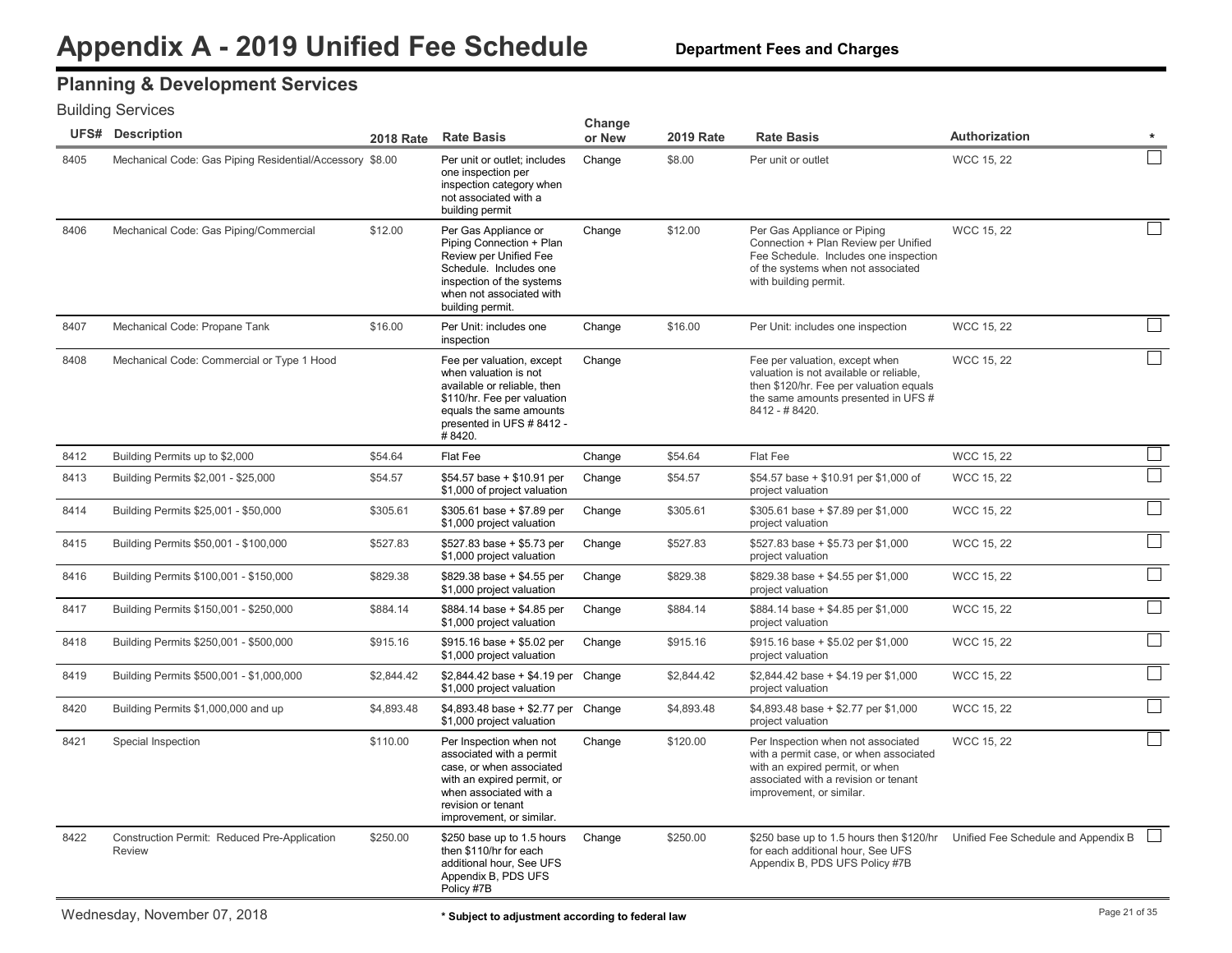### **Planning & Development Services**

|      | <b>UFS# Description</b>                                       | <b>2018 Rate</b> | <b>Rate Basis</b>                                                                                   | Change<br>or New | <b>2019 Rate</b> | <b>Rate Basis</b>                                                                                | Authorization             |                          |
|------|---------------------------------------------------------------|------------------|-----------------------------------------------------------------------------------------------------|------------------|------------------|--------------------------------------------------------------------------------------------------|---------------------------|--------------------------|
| 8423 | Mechanical Code: Supplemental Permit                          | \$40.00          | Per Permit, includes one<br>inspection when separate<br>from a building permit                      | Change           | \$40.00          | Per Permit, includes one inspection<br>when separate from a building permit                      | WCC 15, 22                |                          |
| 8424 | Mechanical Code: Simple Appliance or Vent                     | \$10.00          | Per Unit; includes one<br>inspection when separate<br>from a building permit                        | Change           | \$10.00          | Per Unit                                                                                         | <b>WCC 15, 22</b>         |                          |
| 8425 | Mechanical Code: Air Handling Unit                            | \$12.00          | Per Unit; includes one<br>inspection when separate<br>form a building permit                        | Change           | \$12.00          | Per Unit                                                                                         | <b>WCC 15, 22</b>         |                          |
| 8426 | Mechanical Code: Solid Fuel Burning Appliance or<br>Fireplace | \$12.00          | Per Unit: Includes one<br>inspection when separate<br>from a building permit                        | Change           | \$12.00          | Per Unit                                                                                         | <b>WCC 15, 22</b>         |                          |
| 8427 | Mechanical Code: Heating Fuel Tanks                           | \$12.00          | Per unit; includes one<br>inspection when separate<br>from a building permit                        | Change           | \$12.00          | Per unit                                                                                         | <b>WCC 15, 22</b>         |                          |
| 8432 | <b>Building Permits Additional Plan Reviews</b>               | \$110.00         | Per hour or per valuation<br>whichever is greater                                                   | Change           | \$120.00         | Per hour or per valuation whichever is<br>greater                                                | WCC 15, 22                |                          |
| 8433 | Building Code/Fire/Safety Appeal Fee                          | \$330.00         | \$330 base up to 3 hours,<br>then \$110/hr for each<br>additional hour.                             | Change           | \$500.00         | \$500.00 base up to 3 hours, then<br>\$120/hr for each additional hour.                          | Unified Fee Schedule      |                          |
| 8487 | Fire: Sprinkler Tenant Improvement less than 20<br>heads      |                  | 5% of project value                                                                                 | Change           |                  | 5% of project value                                                                              | WCC 15, 22                |                          |
| 8488 | Fire: Flow Systems Review                                     |                  | 2% of project valuation                                                                             | Change           | \$240.00         | \$240 Per System                                                                                 | <b>WCC 15, 22</b>         |                          |
| 8489 | Fire: Flow Systems Inspections                                | \$110.00         | Per inspection, \$110 base<br>for 1 inspector, if 2<br>inspectors required fee is<br>\$110 for each | Change           | \$120.00         | Per inspection, \$120 base for 1<br>inspector, if 2 inspectors required fee is<br>\$120 for each | <b>WCC 15, 22</b>         |                          |
| 8490 | Fire: After Hours Inspection                                  | \$220.00         | Per Inspection, \$220 base<br>fee 1st 2 hours, then \$110<br>for each additional hour               | Change           | \$240.00         | Per Inspection, \$240 base fee 1st 2<br>hours, then \$120 for each additional<br>hour            | <b>WCC 15, 22</b>         |                          |
| 8491 | Fire: Gates; Residential Plan Review                          | \$55.00          | Per application                                                                                     | Change           | \$60.00          | Per application                                                                                  | WCC 15, 22                |                          |
| 8492 | Fire: Gates; Commercial Plan Review                           | \$220.00         | Per application                                                                                     | Change           | \$240.00         | Per application                                                                                  | WCC 15, 22                | $\overline{\phantom{a}}$ |
| 8494 | Fire: Administrative/Misc Review                              | \$220.00         | Per Application                                                                                     | Change           | \$240.00         | Per Application                                                                                  | <b>WCC 15, 22</b>         | $\mathcal{L}$            |
| 8495 | Specialty Systems Review/Inspection                           |                  | 2% of project Valuation                                                                             | Change           |                  | 2% of project Valuation                                                                          | <b>WCC 15, 22</b>         |                          |
| 9003 | <b>Building Permits Inspection After Hours</b>                | \$220.00         | Base + \$110/hr over 2 hrs                                                                          | Change           | \$240.00         | Base + \$120/hr over 2 hrs                                                                       | <b>WCC 15, 22</b>         |                          |
| 9010 | Mechanical Code: Complex Systems                              |                  | Per UFS Appendix B, PDS<br>UFS Policy #9                                                            | Change           |                  | Per UFS Appendix B, PDS UFS Policy<br>#9                                                         | IMC, IFGC, WCC 15, 22     |                          |
| 9027 | <b>Building Permit Extension Request</b>                      | \$110.00         | Per Extension Request<br>when applicable, see UFS<br>Appendix B, PDS UFS<br>Policy #10              | Change           | \$120.00         | Per Extension Request when<br>applicable, see UFS Appendix B, PDS<br>UFS Policy #10              | WCC 15, 22 and Appendix B |                          |
|      | <b>Natural Resources</b>                                      |                  |                                                                                                     |                  |                  |                                                                                                  |                           |                          |
| 2771 | Mitigation Plan Review                                        | \$345.00         | Per Application                                                                                     | Change           | \$375.00         | Per Application                                                                                  | WCC 16, 20, 22, 23        |                          |
| 2773 | <b>Mitigation Monitoring</b>                                  | \$695.00         | Per Application                                                                                     | Change           | \$640.00         | Per Application                                                                                  | WCC 16, 20, 22, 23        |                          |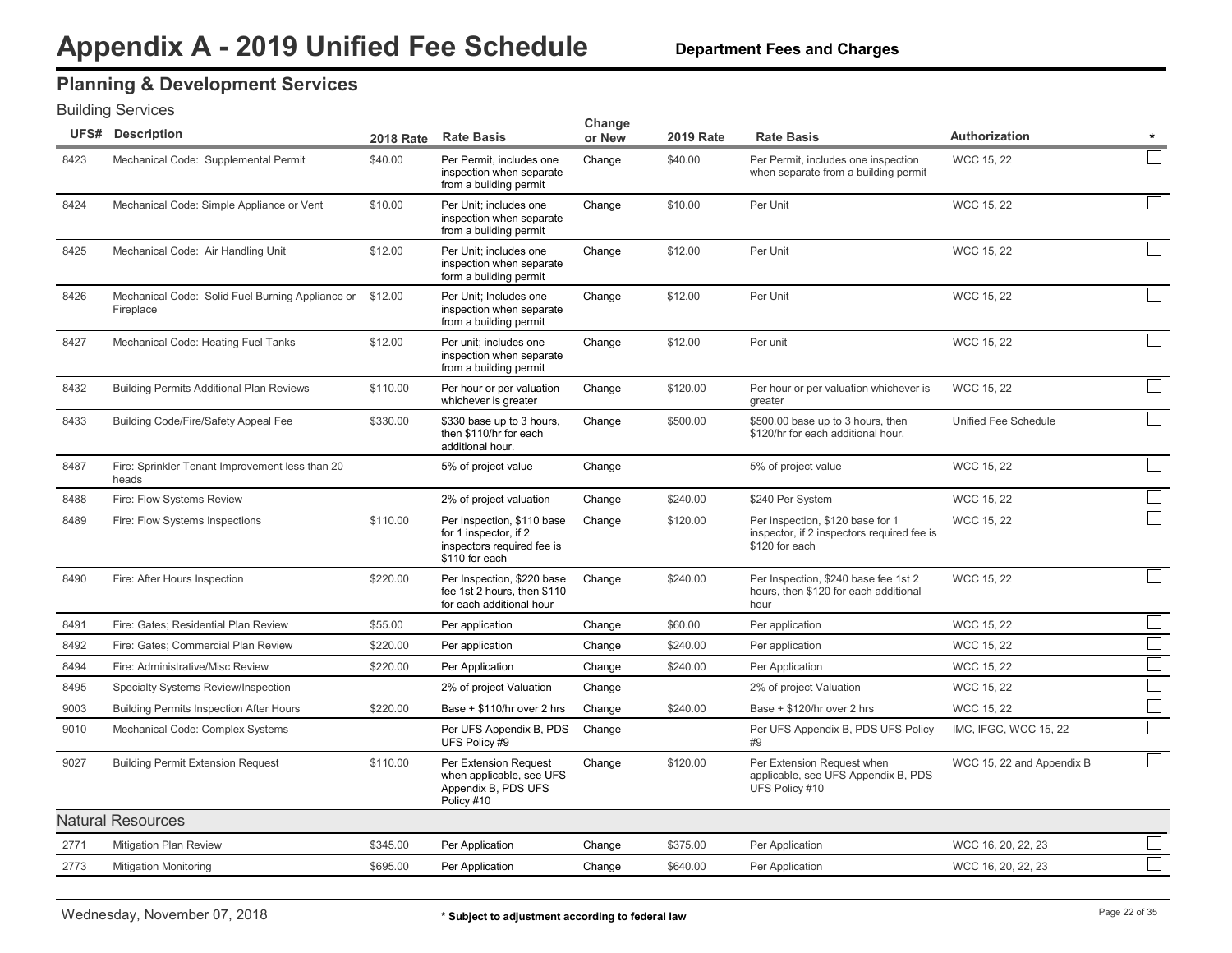## **Planning & Development Services**

#### Natural Resources

|      | <b>UFS# Description</b>                                                                                                                          | <b>2018 Rate</b> | <b>Rate Basis</b>                                                                                                                                                       | Change<br>or New | <b>2019 Rate</b> | <b>Rate Basis</b>                                                                                                                                                 | Authorization                                        | $\star$           |
|------|--------------------------------------------------------------------------------------------------------------------------------------------------|------------------|-------------------------------------------------------------------------------------------------------------------------------------------------------------------------|------------------|------------------|-------------------------------------------------------------------------------------------------------------------------------------------------------------------|------------------------------------------------------|-------------------|
| 2844 | NR Staff Wetland Delineation Special Procedure<br>(Single Family Residence Only)                                                                 | \$575.00         | \$575.00 up to 4 hours then<br>\$110 each additional hour                                                                                                               | Change           | \$630.00         | \$630.00 up to 4 hours then \$120 each<br>additional hour                                                                                                         | WCC 16, 22                                           |                   |
| 2884 | Pre-Construction Meeting                                                                                                                         |                  |                                                                                                                                                                         | <b>New</b>       | \$120.00         | per request, up to 1 hour, \$120 each<br>additional hour                                                                                                          | WCC16, 20, 21, 22, 23, IBC & Unified<br>Fee Schedule | $\vert \ \ \vert$ |
| 2885 | Reasonable Use Type II                                                                                                                           |                  |                                                                                                                                                                         | <b>New</b>       | \$1,440.00       | Per application                                                                                                                                                   | WCC 16, 22                                           |                   |
| 2886 | Shoreline Substantial Type III                                                                                                                   |                  |                                                                                                                                                                         | <b>New</b>       | \$2,910.00       | Per application                                                                                                                                                   | WCC 22, 23                                           | $\Box$            |
| 2901 | Mitigation As Built Inspection                                                                                                                   |                  |                                                                                                                                                                         | New              | \$120.00         | Per Inspection                                                                                                                                                    | WCC 16, 20, 22, 23                                   | $\Box$            |
| 8244 | Clearing: Conversion Option Harvest Plan                                                                                                         | \$575.00         | per application                                                                                                                                                         | Change           | \$630.00         | per application                                                                                                                                                   | WCC 16, 20, 22, 23                                   | $\Box$            |
| 8245 | Natural Resources Office Review/Wetland<br>Reconnaissance Review                                                                                 | \$220.00         | per permit                                                                                                                                                              | Change           | \$240.00         | per permit                                                                                                                                                        | WCC 16, 20, 22, 23                                   | $\Box$            |
| 8246 | Natural Resource Site inspection, Grading, CPAL<br>Compliance. Stormwater                                                                        | \$220.00         | per inspection                                                                                                                                                          | Change           | \$240.00         | per inspection                                                                                                                                                    | WCC 16, 20, 22, 23                                   |                   |
| 8247 | Natural Resource Wetland Delineation Review,<br>Technical Report Review, Pre-Development Site<br>Plan Review                                     | \$345.00         | per application                                                                                                                                                         | Change           | \$375.00         | per review; each technical report                                                                                                                                 | WCC 16, 20, 22, 23                                   | $\mathcal{L}$     |
| 8252 | Gravel Mining Fee - Active                                                                                                                       | \$480.00         | \$480 base rate up to 10-<br>acres of disturbed area<br>then \$42 per acre up to<br>\$1,200 per application                                                             | Change           | \$520.00         | \$520 base rate up to 10-acres of<br>disturbed area then \$45 per acre up to<br>\$1,300 per application                                                           | WCC 20, 22                                           | $\vert \ \ \vert$ |
| 8253 | Gravel Mining Fee - Inactive                                                                                                                     | \$305.00         | \$305 Base up to 10 acres<br>then \$42 an acre up to \$900                                                                                                              | Change           | \$335.00         | \$335 Base up to 10 acres then \$45 an<br>acre up to \$975.00                                                                                                     | WCC 20, 22                                           |                   |
| 8254 | Shoreline: Conditional Use Permit                                                                                                                | \$2,300.00       | Per Application                                                                                                                                                         | Change           | \$3,240.00       | Per Application (includes public<br>notification fee)                                                                                                             | WCC 22, 23                                           | $\mathcal{L}$     |
| 8255 | Shoreline: Statement of Shoreline Exemption                                                                                                      | \$410.00         | Per Application                                                                                                                                                         | Change           | \$300.00         | Per Application                                                                                                                                                   | WCC 22, 23                                           |                   |
| 8257 | Shoreline: Substantial Development Value<br>Adjustment \$1,000,001 +                                                                             | \$7,500.00       | per application                                                                                                                                                         | Change           | \$2,989.00       | \$2989 Base then \$490 for each<br>additional \$1,000,000 in value                                                                                                | WCC 22.23                                            |                   |
| 8258 | Shoreline Substantial Development Value<br>Adjustment \$250,001 - \$1,000,000                                                                    | \$4,040.00       | per application                                                                                                                                                         | Change           | \$2,320.00       | per application                                                                                                                                                   | WCC 22, 23                                           |                   |
| 8259 | Shoreline: Substantial Development Value<br>Adjustment \$50,001 to \$250,000                                                                     | \$2,885.00       | per application                                                                                                                                                         | Change           | \$1,365.00       | per application                                                                                                                                                   | WCC 22, 23                                           |                   |
| 8260 | Shoreline: Substantial Development Permit - Type II \$1,730.00                                                                                   |                  | per application                                                                                                                                                         | Change           | \$1,950.00       | per application                                                                                                                                                   | WCC 22, 23                                           | $\Box$            |
| 8261 | Shoreline: Variance                                                                                                                              | \$3,465.00       | per application                                                                                                                                                         | Change           | \$4,020.00       | per application                                                                                                                                                   | WCC 22, 23                                           | $\Box$            |
| 8263 | <b>Gravel Mining Administrative Approvals</b>                                                                                                    | \$925.00         | per application                                                                                                                                                         | Change           | \$1,010.00       | per application                                                                                                                                                   | WCC 20, 22                                           | $\Box$            |
| 8268 | Grading/Clearing Application                                                                                                                     | \$575.00         | \$525 up to 10,000 cubic<br>yds then \$110 each<br>additional 10,000 cubic yds<br>or up to 5 acres of clearing<br>then \$110 each additional<br>5 acres per application | Change           | \$300.00         | \$300 up to 10,000 cubic yds then \$120<br>each additional 10,000 cubic yds or up<br>to 5 acres of clearing then \$120 each<br>additional 5 acres per application | WCC 20, 22                                           |                   |
| 8270 | NR Setback, Watershed/Stormwater Development \$115.00<br>Inspections (TESC, stormwater facilities, pervious<br>surface, CAO & Shoreline setback) |                  | Per inspection, (TESC,<br>Storm water, Facilities,<br>base material for pervious<br>surfaces)                                                                           | Change           | \$120.00         | Per inspection                                                                                                                                                    | WCC 15, 16, 20, 22, IBC                              |                   |
| 8435 | Critical Area (CA) Variance/ Reasonable Use Type III \$2,300.00                                                                                  |                  | per application                                                                                                                                                         | Change           | \$2,750.00       | per application                                                                                                                                                   | WCC 16, 20, 22                                       | $\Box$            |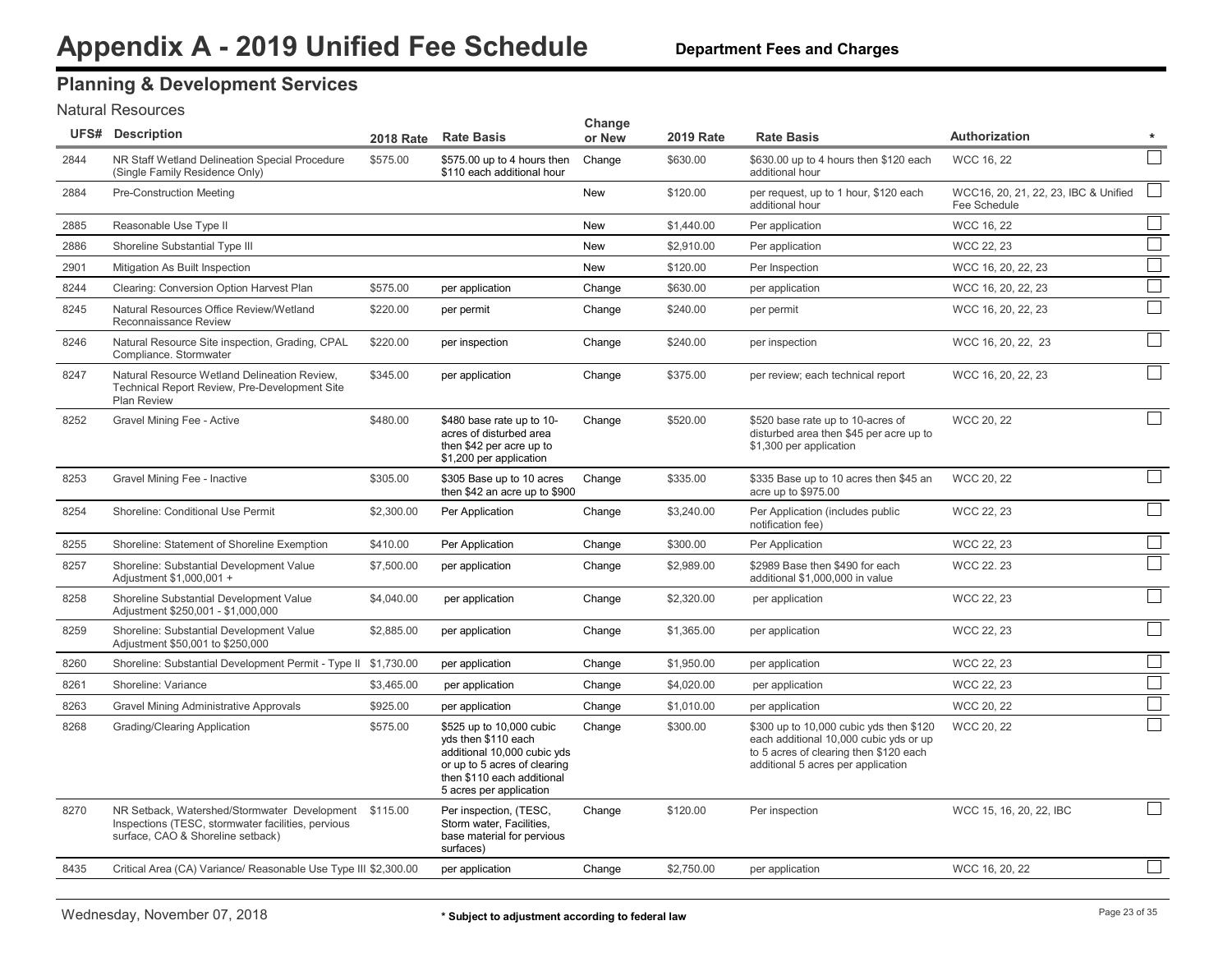# **Planning & Development Services**

#### Natural Resources

|          | <b>UFS# Description</b>                                                                           | 2018 Rate  | <b>Rate Basis</b>                                                                             | Change<br>or New | <b>2019 Rate</b> | <b>Rate Basis</b>                                                                           | Authorization       | $\star$                     |
|----------|---------------------------------------------------------------------------------------------------|------------|-----------------------------------------------------------------------------------------------|------------------|------------------|---------------------------------------------------------------------------------------------|---------------------|-----------------------------|
| 8441     | Notification of Activity/Tree Removal                                                             | \$35.00    | Per notification/permit                                                                       | Change           | \$40.00          | Per notification/permit                                                                     | WCC 16, 20, 22, 23  | $\overline{\phantom{a}}$    |
| 8445     | Administrative Review of Shoreline Conditional Use<br>Permits                                     | \$880.00   | per application                                                                               | Change           | \$975.00         | per application                                                                             | WCC 22, 23          |                             |
| 8496     | NR Assessment/Residential Site Plan Review                                                        | \$575.00   | Per Application, includes<br>office review & NR site<br>inspection                            | Change           | \$300.00         | Per Application                                                                             | WCC16, 20, 22       |                             |
| 9007     | Archeology Review                                                                                 | \$110.00   | Per Review outside of<br>Shorelines                                                           | Change           | \$120.00         | Per Review                                                                                  | WCC 16, 20, 22, 23  |                             |
| 9012     | Natural Resources Counter Review                                                                  | \$55.00    | per counter review, 30<br>minutes or less                                                     | Change           | \$60.00          | per counter review                                                                          | WCC 16.16, 20, 23   | $\mathcal{L}$               |
| 9026     | Geohazard Mitigation Review (Non-Vegetation)                                                      | \$165.00   | Per Application                                                                               | Change           | \$180.00         | Per Application                                                                             | WCC 16, 20, 22, 23  |                             |
| Planning |                                                                                                   |            |                                                                                               |                  |                  |                                                                                             |                     |                             |
| 2824     | Planned Unit Development - Certificate of<br>Completion                                           | \$1,150.00 | Per Application                                                                               | Change           | \$1,255.00       | Per Application                                                                             | WCC 20, 22          | $\mathcal{L}_{\mathcal{A}}$ |
| 2846     | Rural Density Determination                                                                       | \$220.00   | Per application                                                                               | Change           | \$240.00         | Per application                                                                             | WCC 20, 22          |                             |
| 2879     | <b>Density Credit</b>                                                                             | \$4,000.00 | per dwelling                                                                                  | Change           | \$4,000.00       | per dwelling                                                                                | WCC 20.91.030, 22   |                             |
| 2887     | <b>Type I Resubmittal</b>                                                                         |            |                                                                                               | New              | \$120.00         | per submittal or NOAR                                                                       | <b>WCC 22</b>       |                             |
| 2888     | <b>Type II Resubmittal</b>                                                                        |            |                                                                                               | New              | \$240.00         | per submittal or NOAR                                                                       | <b>WCC 22</b>       |                             |
| 2889     | <b>Type III Resubmittal</b>                                                                       |            |                                                                                               | <b>New</b>       | \$480.00         | per submittal or NOAR                                                                       | <b>WCC 22</b>       |                             |
| 2890     | <b>Type IV Resubmittal</b>                                                                        |            |                                                                                               | New              | \$640.00         | per submittal or NOAR                                                                       | <b>WCC 22</b>       |                             |
| 2891     | <b>Type II Revision</b>                                                                           |            |                                                                                               | New              | \$240.00         | per application                                                                             | <b>WCC 22</b>       |                             |
| 2892     | <b>Type III Revision</b>                                                                          |            |                                                                                               | <b>New</b>       | \$480.00         | per application                                                                             | <b>WCC 22</b>       |                             |
| 2893     | Type IV Revision                                                                                  |            |                                                                                               | New              | \$640.00         | per application                                                                             | <b>WCC 22</b>       |                             |
| 2894     | Type I & Type II Extension Request                                                                |            |                                                                                               | New              | \$120.00         | per request                                                                                 | <b>WCC 22</b>       |                             |
| 2895     | Type III & Type IV Extension Request                                                              |            |                                                                                               | New              | \$240.00         | per request                                                                                 | <b>WCC 22</b>       | $\mathcal{L}_{\mathcal{A}}$ |
| 2896     | Major Revision - Type IV Project Permit, Long<br>Subdivision or Binding Site Plan                 |            |                                                                                               | New              | \$240.00         | \$240 Base rate up to 2 hours, then<br>hourly rate of \$120                                 | WCC, 20, 21, 22     |                             |
| 2897     | Minor Revision - Type IV Project Permit, Long<br>Subdivision or Binding Site Plan                 |            |                                                                                               | <b>New</b>       | \$640.00         | per application                                                                             | WCC 20, 21, 22      |                             |
| 2898     | Zoning Interpretation                                                                             |            |                                                                                               | New              | \$240.00         | per application                                                                             | <b>WCC 22</b>       |                             |
| 8272     | Major Project Permit                                                                              | \$8,800.00 | \$8800 base + \$110/hour<br>after 80 hours (For Hearing<br>Examiner costs see<br>Council UFS) | Change           | \$9,600.00       | \$9,600 base + \$120/hour after 80<br>hours (For Hearing Examiner costs see<br>Council UFS) | WCC 16, 20, 22      |                             |
| 8274     | Planned Unit Development - Commercial and<br>Residential                                          | \$2,885.00 | per application                                                                               | Change           | \$3,150.00       | per application                                                                             | WCC 20, 22          | $\mathcal{L}_{\mathcal{A}}$ |
| 8275     | Docketed Comprehensive Plan and/or Development \$8,800.00<br>Regulation Amendment Application Fee |            | per application                                                                               | Change           | \$8,800.00       | per application unless waived by<br><b>County Council</b>                                   | <b>WCC 22</b>       |                             |
| 8276     | <b>SEPA Checklist</b>                                                                             | \$400.00   | per application                                                                               | Change           | \$440.00         | per application                                                                             | WCC 16, 22          |                             |
| 8277     | <b>SEPA EIS Review</b>                                                                            | \$2,885.00 | \$2885 base + \$110/hour<br>after 20 hours                                                    | Change           | \$3,150.00       | \$3,150 base + \$120/hour after 20<br>hours                                                 | WCC 16.08.200(2)(a) |                             |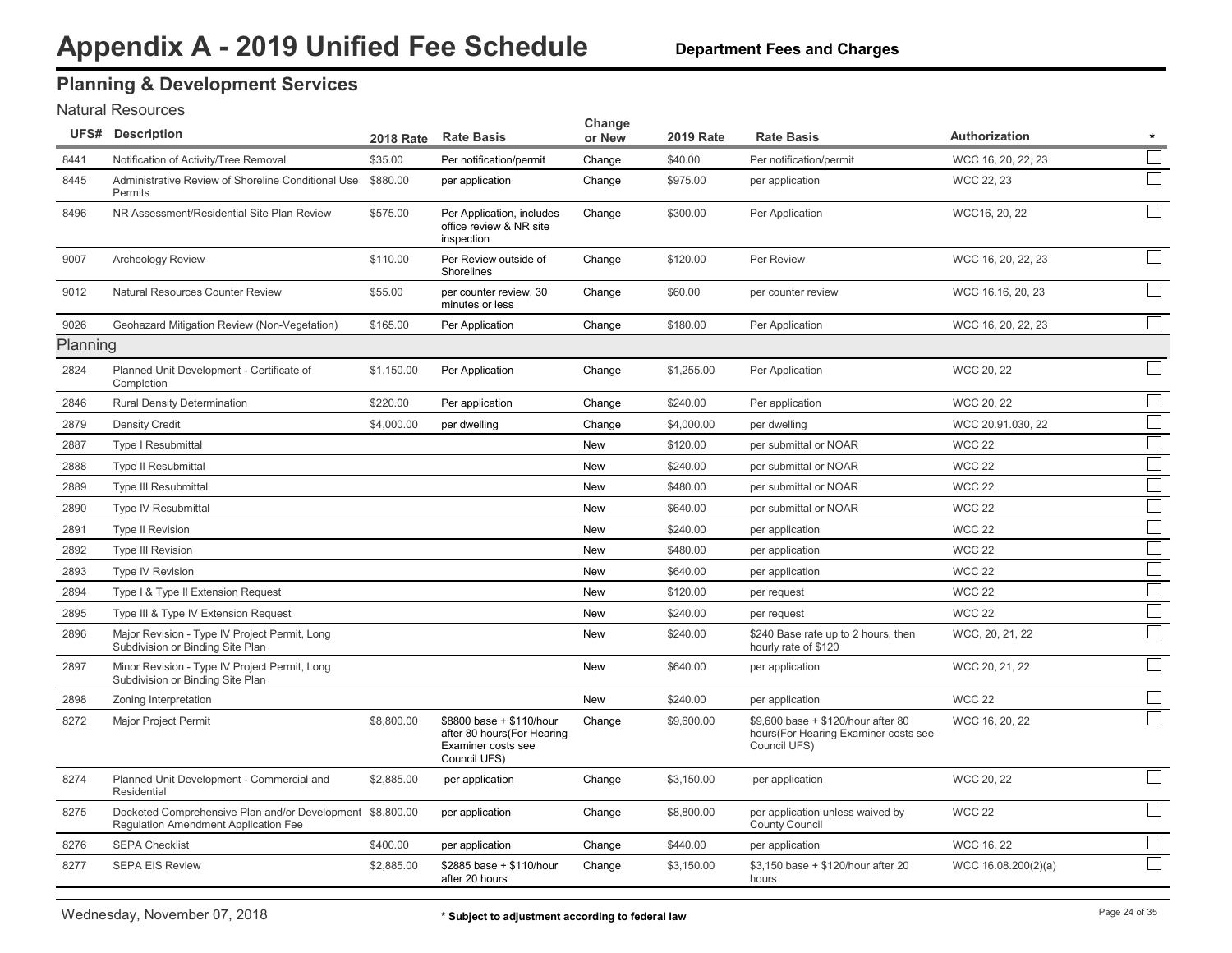### <span id="page-25-0"></span>**Planning & Development Services**

#### Planning

|             | <b>UFS# Description</b>                                                     |            | 2018 Rate Rate Basis                                                                                                                                        | Change<br>or New | <b>2019 Rate</b> | <b>Rate Basis</b>                                                                                                                                     | <b>Authorization</b>     | $\star$ |
|-------------|-----------------------------------------------------------------------------|------------|-------------------------------------------------------------------------------------------------------------------------------------------------------------|------------------|------------------|-------------------------------------------------------------------------------------------------------------------------------------------------------|--------------------------|---------|
| 8278        | Subdivision: Short Plat Alteration                                          | \$575.00   | per application                                                                                                                                             | Change           | \$630.00         | per application                                                                                                                                       | WCC 21, 22               | $\Box$  |
| 8280        | Subdivision: Exemption Review                                               | \$575.00   | per application includes<br>exemption stamp                                                                                                                 | Change           | \$900.00         | per application includes exemption<br>stamp                                                                                                           | WCC 20, 21, 22           |         |
| 8281        | Subdivision: Lot of Record/Lot Consolidation<br>Determination               | \$440.00   | \$440 per application.<br>Review for up to 4 lots,<br>\$110 each group of 4 (or<br>portion of 4) in excess of<br>first 4 lots. Includes legal<br>lot stamp. | Change           | \$480.00         | \$480 per application. Review for up to<br>4 lots, \$120 each group of 4 (or portion<br>of 4) in excess of first 4 lots. Includes<br>legal lot stamp. | WCC 20, 21, 22           |         |
| 8282        | Subdivision: Final Short Plat or Subdivision Plat                           | \$1,150.00 | per application                                                                                                                                             | Change           | \$1,255.00       | per application                                                                                                                                       | WCC 21, 22               |         |
| 8283        | Subdivision: Preliminary Plat, Binding Site Plan,<br>Preliminary            | \$5,775.00 | per application                                                                                                                                             | Change           | \$6,540.00       | per application                                                                                                                                       | WCC 21, 22               |         |
| 8284        | Subdivision: Short Plat                                                     | \$2,885.00 | per application                                                                                                                                             | Change           | \$3,390.00       | per application                                                                                                                                       | WCC 21, 22               | l a     |
| 8286        | Subdivision: Binding Site Plan General and/or<br>Specific                   | \$1,150.00 | per application                                                                                                                                             | Change           | \$1,255.00       | per application                                                                                                                                       | WCC 20, 22               |         |
| 8287        | Subdivision: Variance, Administrative                                       | \$1,150.00 | per application                                                                                                                                             | Change           | \$1,255.00       | per application                                                                                                                                       | WCC 21, 22               |         |
| 8288        | Zoning: Administrative Approval                                             | \$925.00   | per application                                                                                                                                             | Change           | \$1,440.00       | per application                                                                                                                                       | WCC 20., 22              |         |
| 8290        | Zoning: Conditional Use                                                     | \$2,300.00 | per application                                                                                                                                             | Change           | \$3,240.00       | per application                                                                                                                                       | WCC 20, 22               |         |
| 8291        | Zoning: Non-Conforming Use Certificate                                      | \$575.00   | per application                                                                                                                                             | Change           | \$630.00         | per application                                                                                                                                       | WCC 20, 22               |         |
| 8292        | Zoning: Variance                                                            | \$2,300.00 | per application                                                                                                                                             | Change           | \$2,750.00       | per application                                                                                                                                       | WCC 20, 22               |         |
| 8294        | Transfer of Development Rights Certification                                | \$150.00   | per application                                                                                                                                             | Change           | \$150.00         | per application                                                                                                                                       | WCC 20, 22               |         |
| 8296        | Open Space Land (Application or Transfer)                                   | \$575.00   | Per Application                                                                                                                                             | No Change        | \$575.00         | Per Application                                                                                                                                       | WCC 03.28.010            |         |
| 8297        | <b>GMA Development Agreement</b>                                            | \$3,465.00 | per application                                                                                                                                             | No Change        | \$3,465.00       | per application                                                                                                                                       | RCW 36.70B.170 (4)       |         |
| 8298        | Subdivision Variance, Hearing Examiner                                      | \$2,300.00 | per application                                                                                                                                             | Change           | \$2,750.00       | per application                                                                                                                                       | WCC 21, 22               |         |
| 8438        | Comprehensive Plan and/or Development<br><b>Requlation Docketing Fee</b>    | \$405.00   | Per application                                                                                                                                             | Change           | \$405.00         | Per application                                                                                                                                       | <b>WCC 22</b>            |         |
| 8440        | <b>LSS/BSP Subdivision Alteration</b>                                       | \$1,150.00 | per application                                                                                                                                             | Change           | \$1,225.00       | per application                                                                                                                                       | <b>WCC 22</b>            |         |
| 8500        | Marijuana Waiver-set back                                                   | \$110.00   | per application                                                                                                                                             | Change           | \$120.00         | per application                                                                                                                                       | WCC 20, 22               |         |
| 8503        | Transfer of Development Rights Application                                  | \$220.00   | Per Application based on 2 Change<br>hours of staff time                                                                                                    |                  | \$240.00         | Per Application based on 2 hours of<br>staff time                                                                                                     | WCC 20, 22               |         |
| 9020        | Subdivision: Preliminary Long Plat, Binding Site Plan \$110.00<br>(per lot) |            | Per Lot                                                                                                                                                     | Change           | \$120.00         | Per Lot                                                                                                                                               | WCC 21, 22               |         |
| 9023        | Pre Application Meeting / Development Consultation \$575.00                 |            | per application                                                                                                                                             | Change           | \$500.00         | per application                                                                                                                                       | <b>WCC 22</b>            |         |
| 9025        | <b>Legal Notice</b>                                                         | \$110.00   | per application                                                                                                                                             | Change           | \$120.00         | per application                                                                                                                                       | <b>WCC 22</b>            |         |
|             | <b>Prosecuting Attorney</b>                                                 |            |                                                                                                                                                             |                  |                  |                                                                                                                                                       |                          |         |
| Law Library |                                                                             |            |                                                                                                                                                             |                  |                  |                                                                                                                                                       |                          |         |
| 2300        | Rents & Royalties                                                           | \$250.00   | Per Class/Qtr                                                                                                                                               | No Change        | \$250.00         | Per Class/Qtr                                                                                                                                         | RCW 27.24.020 (Trustees) |         |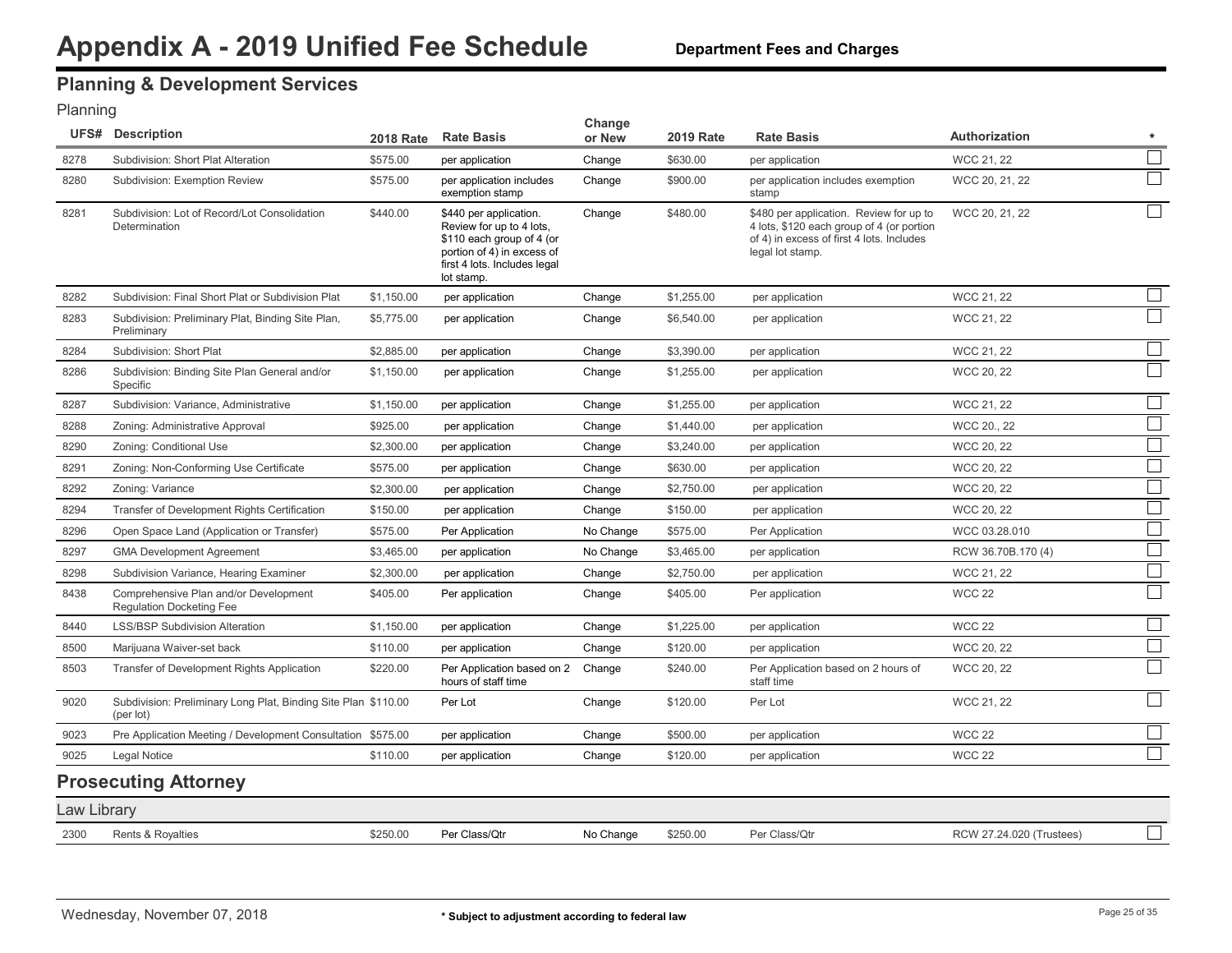**Department Fees and Charges**

#### <span id="page-26-0"></span>**Public Works** Administration

| AUITIII IISU dUVIT |                                                                     |          |                       | Change    |                  |                                                                           |                      |                             |
|--------------------|---------------------------------------------------------------------|----------|-----------------------|-----------|------------------|---------------------------------------------------------------------------|----------------------|-----------------------------|
|                    | <b>UFS#</b> Description                                             |          | 2018 Rate Rate Basis  | or New    | <b>2019 Rate</b> | <b>Rate Basis</b>                                                         | Authorization        | $\star$                     |
|                    | <b>Public Works</b>                                                 |          |                       |           |                  |                                                                           |                      |                             |
| Administration     |                                                                     |          |                       |           |                  |                                                                           |                      |                             |
| 2912               | 3% Technology Fee - Public Works                                    |          |                       | New       |                  | Per Permit/Application 3% charged<br>on total permit/application fees due | <b>UFS Ordinance</b> |                             |
|                    | <b>Engineering Admin</b>                                            |          |                       |           |                  |                                                                           |                      |                             |
| 2351               | Address Assignment                                                  | \$35.00  | per address           | No Change | \$35.00          | per address                                                               | RCW 58.17.280        |                             |
| 2352               | Address Assignment New Subdivision/Short<br>Subdivision 2-7 Lots    | \$35.00  | per lot               | No Change | \$35.00          | per lot                                                                   | RCW 58.17.280        |                             |
| 2353               | Address Assignment New Subdivision 8-10 Lots                        | \$250.00 | per subdivision       | No Change | \$250.00         | per subdivision                                                           | RCW 58.17.280        |                             |
| 2354               | Address Assignment New Subdivision 11-30 Lots                       | \$300.00 | per subdivision       | No Change | \$300.00         | per subdivision                                                           | RCW 58.17.280        | $\mathcal{L}_{\mathcal{A}}$ |
| 2355               | Address Assignment New Subdivision 31-100 Lots                      | \$400.00 | per subdivision       | No Change | \$400.00         | per subdivision                                                           | RCW 58.17.280        | $\mathcal{L}_{\mathcal{A}}$ |
| 2356               | Address Assignment New Subdivision >100 Lots                        | \$4.00   | per lot over 100 lots | No Change | \$4.00           | per lot over 100 lots                                                     | RCW 58.17.280        |                             |
| 2365               | Chapter 2, Storm Mgmt & Special Districts - Develop \$18.75<br>Stds |          | per publication       | No Change | \$18.75          | per publication 125 pgs. @ \$0.15/pg.                                     | <b>UFS Ordinance</b> |                             |
| 2366               | Chapter 3, Land Clearing - Develop Stds                             | \$3.00   | per publication       | No Change | \$3.00           | per publication 20 pgs. @ \$0.15/pg.                                      | <b>UFS Ordinance</b> |                             |
| 2368               | Chapter 5 - Road Standards - Develop Stds                           | \$32.40  | per publication       | No Change | \$32.40          | per publication 216 pgs. @ \$0.15/pg.                                     | <b>UFS Ordinance</b> |                             |
| 2369               | Copies - Microfilm Electrostatic                                    | \$2.00   | per copy              | No Change | \$2.00           | per copy                                                                  | <b>UFS Ordinance</b> |                             |
| 2371               | Copies 1" = 1 mile County Road Map                                  | \$10.00  | per copy              | No Change | \$10.00          | per copy                                                                  | <b>UFS Ordinance</b> |                             |
| 2372               | Copies 11" x 17" Maps                                               | \$0.50   | per copy              | No Change | \$0.50           | per copy                                                                  | <b>UFS Ordinance</b> |                             |
| 2373               | Copies 18" x 18" Maps                                               | \$2.00   | per copy              | No Change | \$2.00           | per copy                                                                  | <b>UFS</b>           |                             |
| 2374               | Copies 18" x 24" Maps                                               | \$2.00   | per copy              | No Change | \$2.00           | per copy                                                                  | <b>UFS Ordinance</b> |                             |
| 2375               | Copies 24" x 24" Maps                                               | \$2.00   | per copy              | No Change | \$2.00           | per copy                                                                  | <b>UFS Ordinance</b> | $\mathcal{L}_{\mathcal{A}}$ |
| 2376               | Copies 24" x 36" Maps                                               | \$3.00   | per copy              | No Change | \$3.00           | per copy                                                                  | <b>UFS Ordinance</b> |                             |
| 2379               | Copies - Scanned Aerials 11x17                                      | \$2.00   | per copy              | No Change | \$2.00           | per copy                                                                  | <b>UFS Ordinance</b> | $\mathcal{L}_{\mathcal{A}}$ |
| 2418               | <b>Repeat Review</b>                                                | \$100.00 | per hour              | Change    | \$120.00         | per hour                                                                  | <b>UFS Ordinance</b> | $\mathcal{L}_{\mathcal{A}}$ |
| 2419               | Rsrch Ttl/Srvy/Eng Frms                                             | \$100.00 | per hour              | Change    | \$120.00         | per hour                                                                  | <b>UFS Ordinance</b> | $\mathcal{L}_{\mathcal{A}}$ |
| 2420               | Rev Enc Prmt Com Drvwy & Existing Private Roads \$250.00            |          | each                  | No Change | \$250.00         | each                                                                      | WCC 12.16.90         | $\mathcal{L}_{\mathcal{A}}$ |
| 2421               | Rev Enc Prmt Com Utility Service                                    | \$100.00 | $< 100$ ft.           | No Change | \$100.00         | $< 100$ ft.                                                               | WCC 12.16.90         | $\mathcal{L}_{\mathcal{A}}$ |
| 2422               | Rev Enc Prmt Misc.                                                  | \$0.30   | per foot >250 ft      | No Change | \$0.30           | per foot >250 ft                                                          | WCC 12.16.90         | $\Box$                      |
| 2423               | Rev Enc Prmt Misc.                                                  | \$75.00  | <250 ft               | No Change | \$75.00          | $<$ 250 ft                                                                | WCC 12.16.90         | $\mathcal{L}_{\text{max}}$  |
| 2424               | Rev Enc Prmt Gas, Power, Communication<br>Installation              | \$0.35   | per foot > 600 ft     | No Change | \$0.35           | per foot $> 600$ ft                                                       | WCC 12.16.90         | $\mathcal{L}_{\mathcal{A}}$ |
| 2425               | Rev Enc Prmt Gas, Power, Communication<br>Installation              | \$225.00 | $< 600$ ft.           | No Change | \$225.00         | $< 600$ ft.                                                               | WCC 12.16.90         |                             |
| 2426               | Rev Enc Prmt Misc Rdwy                                              | \$0.30   | per foot >500 ft      | No Change | \$0.30           | per foot >500 ft                                                          | WCC 12.16.90         |                             |
| 2427               | Rev Enc Prmt Misc Rdwy                                              | \$175.00 | <500 ft               | No Change | \$175.00         | <500 ft                                                                   | WCC 12.16.90         |                             |
| 2428               | Rev Enc Prmt Rd Cnst                                                | \$0.90   | per foot >300 ft      | No Change | \$0.90           | per foot >300 ft                                                          | WCC 12.16.90         |                             |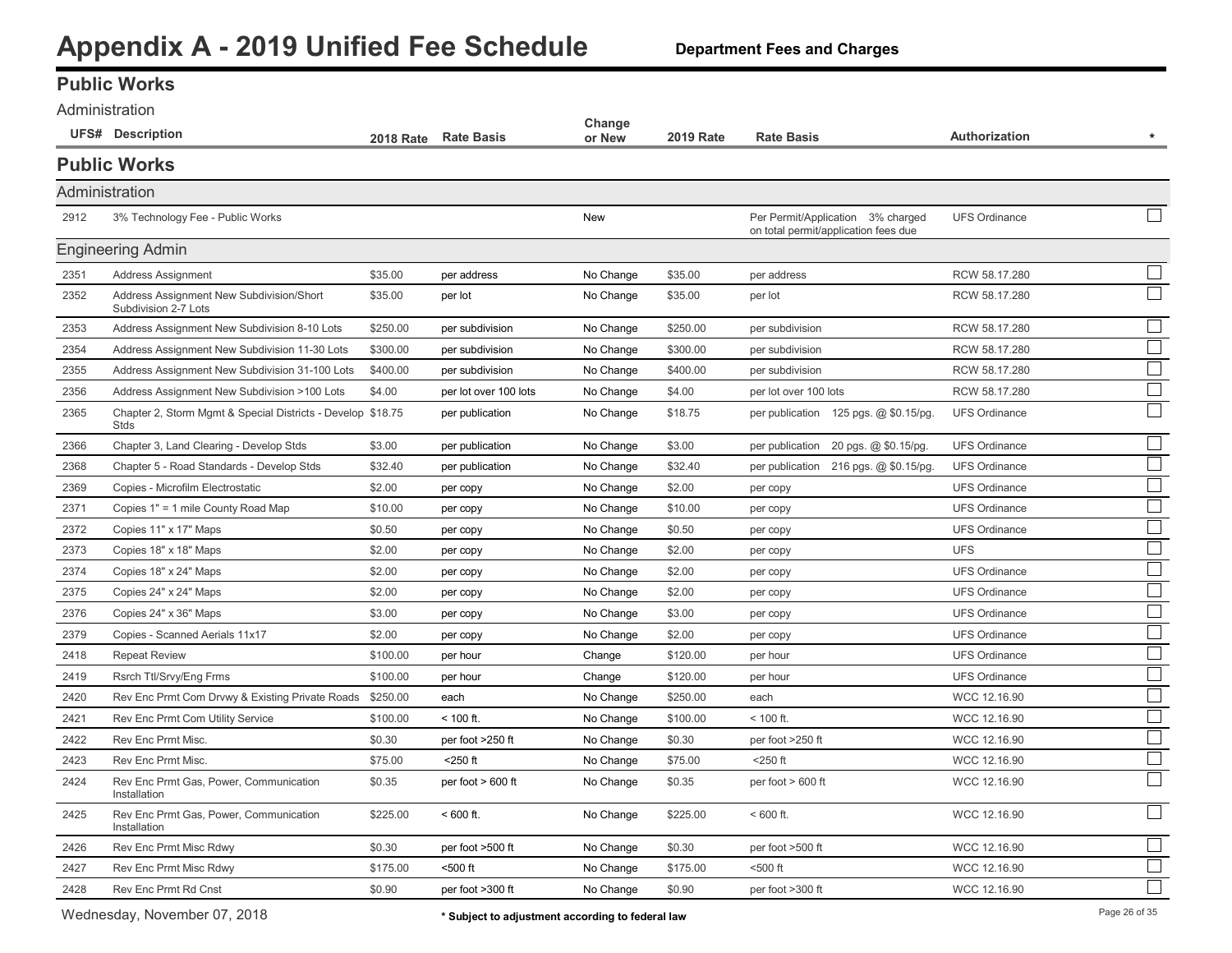### **Public Works**

#### Engineering Admin

|      | <b>UFS# Description</b>                                                   | <b>2018 Rate</b> | <b>Rate Basis</b>                                                | Change<br>or New | <b>2019 Rate</b> | <b>Rate Basis</b>                                              | Authorization                                  |                          |
|------|---------------------------------------------------------------------------|------------------|------------------------------------------------------------------|------------------|------------------|----------------------------------------------------------------|------------------------------------------------|--------------------------|
| 2429 | Rev Enc Prmt Rd Cnst - Short Plat Rd                                      | \$325.00         | <300 ft                                                          | No Change        | \$325.00         | <300 ft                                                        | WCC 12.16.90                                   |                          |
| 2430 | Rev Enc Prmt Res Drvwy                                                    | \$100.00         | each                                                             | No Change        | \$100.00         | each                                                           | WCC 12.16.90                                   |                          |
| 2431 | Rev Enc Prmt Res Utlty Service                                            | \$100.00         | <100 ft.                                                         | No Change        | \$100.00         | $<$ 100 ft.                                                    | WCC 12.16.90                                   |                          |
| 2432 | <b>Rev Enc Prmt Sidewalks</b>                                             | \$0.30           | per foot >500 ft                                                 | No Change        | \$0.30           | per foot >500 ft                                               | WCC 12.16.90                                   |                          |
| 2433 | <b>Rev Enc Prmt Sidewalks</b>                                             | \$175.00         | <500 ft                                                          | No Change        | \$175.00         | $500$ ft                                                       | WCC 12.16.90                                   |                          |
| 2435 | Rev Enc Prmt Storm Drain                                                  | \$0.35           | per foot >300 ft                                                 | No Change        | \$0.35           | per foot >300 ft                                               | WCC 12.16.90                                   |                          |
| 2436 | Rev Enc Prmt Storm Drain                                                  | \$100.00         | <50 feet                                                         | No Change        | \$100.00         | $50$ feet                                                      | WCC 12.16.90                                   |                          |
| 2437 | Rev Enc Prmt Storm Drain                                                  | \$200.00         | 50 ft. to 300 feet                                               | No Change        | \$200.00         | 50 ft. to 300 feet                                             | WCC 12.16.90                                   |                          |
| 2438 | Rev Enc Prmt Sewer Utility Installation                                   | \$0.35           | per foot >500 ft                                                 | No Change        | \$0.35           | per foot >500 ft                                               | WCC 12.16.90                                   | $\sim$                   |
| 2439 | Rev Enc Prmt Sewer Utility Installation                                   | \$225.00         | <500 ft                                                          | No Change        | \$225.00         | <500 ft                                                        | WCC 12.16.90                                   | $\overline{\phantom{a}}$ |
| 2440 | Rev Enc Prmt Water Utility Installation                                   | \$0.35           | per foot >500 ft                                                 | No Change        | \$0.35           | per foot >500 ft                                               | WCC 12.16.90                                   |                          |
| 2441 | Rev Enc Prmt Water Utility Installation                                   | \$225.00         | <500 ft                                                          | No Change        | \$225.00         | <500 ft                                                        | WCC 12.16.90                                   |                          |
| 2775 | Copies/Printing of Maps - black & white                                   | \$0.15           | per linear inch (on longest<br>side)                             | No Change        | \$0.15           | per linear inch (on longest side)<br><b>Actual Cost</b>        | <b>UFS</b>                                     |                          |
| 2776 | Copies/Printing of Maps - color                                           | \$0.35           | per linear inch (on longest<br>side)                             | No Change        | \$0.35           | per linear inch (on longest side)<br><b>Actual Cost</b>        | <b>UFS</b>                                     |                          |
| 2777 | Copies/Printing - color - 8 1/2" x 11", 8 1/2" x 14",<br>$11" \times 17"$ | \$0.25           | per page                                                         | No Change        | \$0.25           | per page                                                       | <b>UFS</b>                                     |                          |
| 2778 | Copies/Printing - black/white 8 1/2" x 11", 8 1/2" x<br>14", 11" x 17"    | \$0.15           | per page                                                         | No Change        | \$0.15           | per page                                                       | RCW42.56.070(7)(b), 42.56.070(8),<br>42.56.120 |                          |
| 2779 | Utility pole installation                                                 | \$100.00         | per job                                                          | No Change        | \$100.00         | per job                                                        | WCC 12.16.90                                   |                          |
| 7178 | Chapter 1, Administration - Develop Stds                                  | \$1.20           | per publication                                                  | No Change        | \$1.20           | per publication 8 pgs. @ \$0.15/pg.                            | <b>UFS Ordinance</b>                           |                          |
| 8132 | <b>Document Recording Fees</b>                                            |                  | actual cost                                                      | No Change        |                  | actual cost Fees charged by Auditor's<br>Office                | RCW 36.18.10                                   |                          |
| 8139 | Moving Permit - Building                                                  | \$10.00          | ea                                                               | No Change        | \$10.00          | ea per piece                                                   | <b>WCC 10.32</b>                               |                          |
| 8197 | Road Establishment Petition Processing                                    | \$350.00         | per Petition. Excludes:<br>RCW 36.81.020-required<br>\$300 bond. | No Change        | \$350.00         | per Petition. Excludes: RCW 36.81.020-<br>required \$300 bond. | RCW36.81                                       |                          |
| 9014 | Rev Enc Prmt Res Utility Service                                          | \$0.30           | per foot $> 100$ ft.                                             | No Change        | \$0.30           | per foot $> 100$ ft.                                           | WCC 12.16.90                                   |                          |
| 9015 | Rev Enc Prmt Utility Repair                                               | \$100.00         | $<$ 30 ft.                                                       | No Change        | \$100.00         | $<$ 30 ft.                                                     | WCC 12.16.90                                   |                          |
| 9016 | Rev Enc Prmt Com Utility Service                                          | \$0.30           | per foot $> 100$ ft.                                             | No Change        | \$0.30           | per foot $> 100$ ft.                                           | WCC 12.16.90                                   |                          |
| 9017 | <b>Notary Service</b>                                                     | \$8.00           | per notary signature & seal                                      | No Change        | \$8.00           | per notary signature & seal                                    | <b>UFS</b>                                     |                          |
| 9021 | <b>Computer Disk</b>                                                      | \$10.00          | each                                                             | No Change        | \$10.00          | each                                                           | <b>UFS</b>                                     |                          |
|      | <b>Engineering Development</b>                                            |                  |                                                                  |                  |                  |                                                                |                                                |                          |
| 2755 | Preliminary Subdivision Application Processing                            | \$1,000.00       | per application. See<br>Addendum.                                | No Change        | \$1,000.00       | per application. See Addendum.                                 | WCC 21.01.070                                  |                          |
| 2756 | Short Subdivision Application Processing                                  | \$2,000.00       | per application. See<br>Addendum.                                | No Change        | \$2,000.00       | per application. See Addendum.                                 | WCC 21.01.070                                  |                          |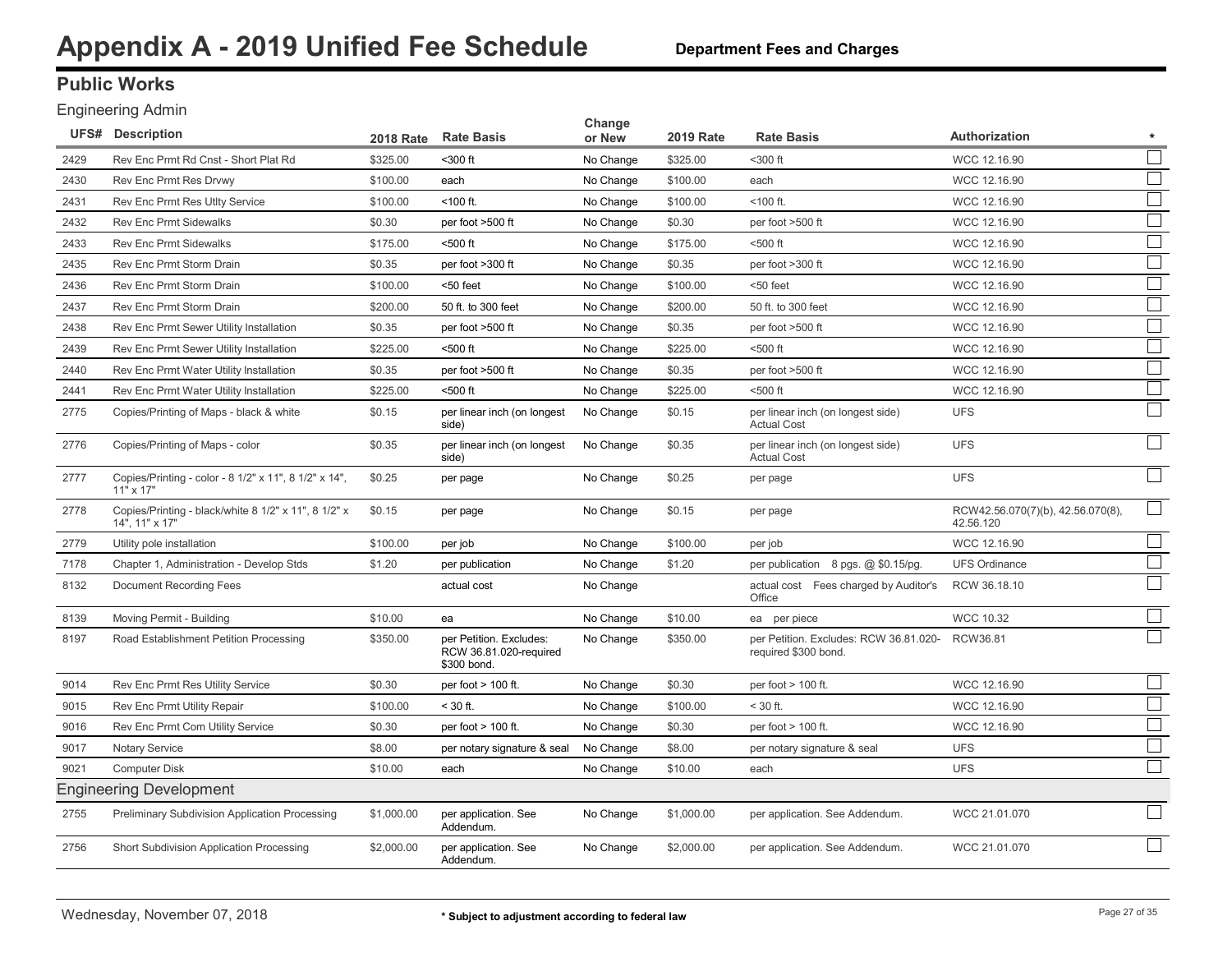### **Public Works**

#### Engineering Development

|      | <b>UFS# Description</b>                                                                                                                                                                     | <b>2018 Rate</b> | <b>Rate Basis</b>                                                                                                                                                                                                                                                               | Change<br>or New | <b>2019 Rate</b> | <b>Rate Basis</b>                                                                                                                                                                                                                                                      | <b>Authorization</b>                                                        | $\star$                     |
|------|---------------------------------------------------------------------------------------------------------------------------------------------------------------------------------------------|------------------|---------------------------------------------------------------------------------------------------------------------------------------------------------------------------------------------------------------------------------------------------------------------------------|------------------|------------------|------------------------------------------------------------------------------------------------------------------------------------------------------------------------------------------------------------------------------------------------------------------------|-----------------------------------------------------------------------------|-----------------------------|
| 2758 | Preliminary Binding Site Plan Application Processing \$1,000.00                                                                                                                             |                  | per application. See<br>Addendum.                                                                                                                                                                                                                                               | No Change        | \$1,000.00       | per application. See Addendum.                                                                                                                                                                                                                                         | WCC 21.01.070                                                               |                             |
| 2849 | Security, Warranty, establishment and administration \$150.00                                                                                                                               |                  | per security document.                                                                                                                                                                                                                                                          | No Change        | \$150.00         | per security document.                                                                                                                                                                                                                                                 | <b>WCDS 110.B</b>                                                           | $\mathcal{L}_{\mathcal{A}}$ |
| 2850 | Security, Deferred Work, establishment and<br>administration                                                                                                                                | \$100.00         | per security document.                                                                                                                                                                                                                                                          | No Change        | \$100.00         | per security document.                                                                                                                                                                                                                                                 | <b>WCDS 110.C</b>                                                           |                             |
| 2851 | Trail Permit signage fabrication and installation                                                                                                                                           |                  | Actual cost.                                                                                                                                                                                                                                                                    | No Change        |                  | Actual cost.                                                                                                                                                                                                                                                           | WCC 12.14.060                                                               |                             |
| 2852 | Planned Unit Development Application processing.                                                                                                                                            | \$1,500.00       | per Application.                                                                                                                                                                                                                                                                | No Change        | \$1,500.00       | per Application.                                                                                                                                                                                                                                                       | <b>WCC 20.85</b>                                                            |                             |
| 2873 | Latecomers Agreement Administrative Fee                                                                                                                                                     | \$450.00         | per agrmnt plus<br>\$150/parcel w/in the<br>Assessment Area plus<br>1.5% of construction costs                                                                                                                                                                                  | No Change        | \$450.00         | per agrmnt plus \$150/parcel w/in the<br>Assessment Area plus 1.5% of<br>construction costs                                                                                                                                                                            | Ord 98-033                                                                  |                             |
| 2874 | Subdivision, Short Subdivision, Planned Unit<br>Development, General Binding Site Plan, or Specific<br>Binding Site Plan amendment, alteration,<br>modification, and/or vacation processing | \$110.00         | per hour                                                                                                                                                                                                                                                                        | Change           | \$120.00         | per hour                                                                                                                                                                                                                                                               | WCC 21.04.120, WCC 21.05.110,<br>21.06.030, WCC 21.07.110, WCC<br>21.08.040 |                             |
| 7166 | Technical services and review                                                                                                                                                               | \$110.00         | per hour. See Addendum.                                                                                                                                                                                                                                                         | Change           | \$120.00         | per hour. See Addendum.                                                                                                                                                                                                                                                | WCC20.04.090, 091, 092                                                      |                             |
| 7167 | Stormwater management review                                                                                                                                                                | \$110.00         | per hour.                                                                                                                                                                                                                                                                       | Change           | \$120.00         | per hour.                                                                                                                                                                                                                                                              | WCC 20.04.090, 091, 092                                                     | $\mathcal{L}_{\mathcal{A}}$ |
| 7168 | Site visit                                                                                                                                                                                  | \$110.00         | per hour, including travel<br>time.                                                                                                                                                                                                                                             | Change           | \$120.00         | per hour, including travel time.                                                                                                                                                                                                                                       | WCC 12.08 & 12.16.090                                                       |                             |
| 7169 | <b>Pre-Application Meeting</b>                                                                                                                                                              | \$300.00         | per Application. See<br>Addendum.                                                                                                                                                                                                                                               | No Change        | \$300.00         | per Application. See Addendum.                                                                                                                                                                                                                                         | <b>UFS</b>                                                                  | $\mathcal{L}^{\mathcal{A}}$ |
| 7170 | <b>Trail Permit Determination</b>                                                                                                                                                           | \$25.00          | per project                                                                                                                                                                                                                                                                     | No Change        | \$25.00          | per project                                                                                                                                                                                                                                                            | WCC12.14.170                                                                |                             |
| 7172 | Preliminary Traffic & Concurrency Information Form \$75.00<br><b>Review</b>                                                                                                                 |                  | per original or revision.                                                                                                                                                                                                                                                       | No Change        | \$75.00          | per original or revision.                                                                                                                                                                                                                                              | <b>WCC 20.78</b>                                                            |                             |
| 7173 | <b>Traffic review</b>                                                                                                                                                                       | \$110.00         | per hour.                                                                                                                                                                                                                                                                       | Change           | \$120.00         | per hour.                                                                                                                                                                                                                                                              | <b>WCC 12.08</b>                                                            |                             |
| 7174 | General and/or Specific Binding Site Plan<br><b>Application Processing</b>                                                                                                                  | \$450.00         | per application, plus<br>\$100/lot. Includes: one<br>original and revision review<br>of ingress/egress and/or<br>stormwater management;<br>construction inspections;<br>two final General and/or<br>Specific Binding Site Plan<br>checkprint reviews; record<br>drawing review. | No Change        | \$450.00         | per application, plus \$100/lot. Includes:<br>one original and revision review of<br>ingress/egress and/or stormwater<br>management; construction inspections;<br>two final General and/or Specific<br>Binding Site Plan checkprint reviews;<br>record drawing review. | WCC 21.06                                                                   |                             |
| 7175 | Final Subdivision Application processing                                                                                                                                                    | \$1,000.00       | per Application +<br>\$100.00/lot. Includes one<br>final construction<br>inspection site visit, two<br>final plat checkprint<br>reviews, and one mylar<br>review.                                                                                                               | No Change        | \$1,000.00       | per Application + \$100.00/lot. Includes<br>one final construction inspection site<br>visit, two final plat checkprint reviews,<br>and one mylar review.                                                                                                               | WCC 21.06                                                                   |                             |
| 7176 | Preliminary Stormwater Proposal Form Review                                                                                                                                                 | \$50.00          | per original or revision.                                                                                                                                                                                                                                                       | No Change        | \$50.00          | per original or revision.                                                                                                                                                                                                                                              | WCC20.80.630                                                                | $\overline{\phantom{a}}$    |
| 8135 | <b>WCDS Formal Variance Request Form Processing</b>                                                                                                                                         | \$400.00         | per form per cited varied<br>Standard.                                                                                                                                                                                                                                          | No Change        | \$400.00         | per form per cited varied Standard.                                                                                                                                                                                                                                    | <b>UFS Ordinance</b>                                                        |                             |
| 8136 | <b>WCDS Administrative Appeal Processing</b>                                                                                                                                                | \$300.00         | per appeal.                                                                                                                                                                                                                                                                     | No Change        | \$300.00         | per appeal.                                                                                                                                                                                                                                                            | <b>UFS Ordinance</b>                                                        |                             |
|      |                                                                                                                                                                                             |                  |                                                                                                                                                                                                                                                                                 |                  |                  |                                                                                                                                                                                                                                                                        |                                                                             |                             |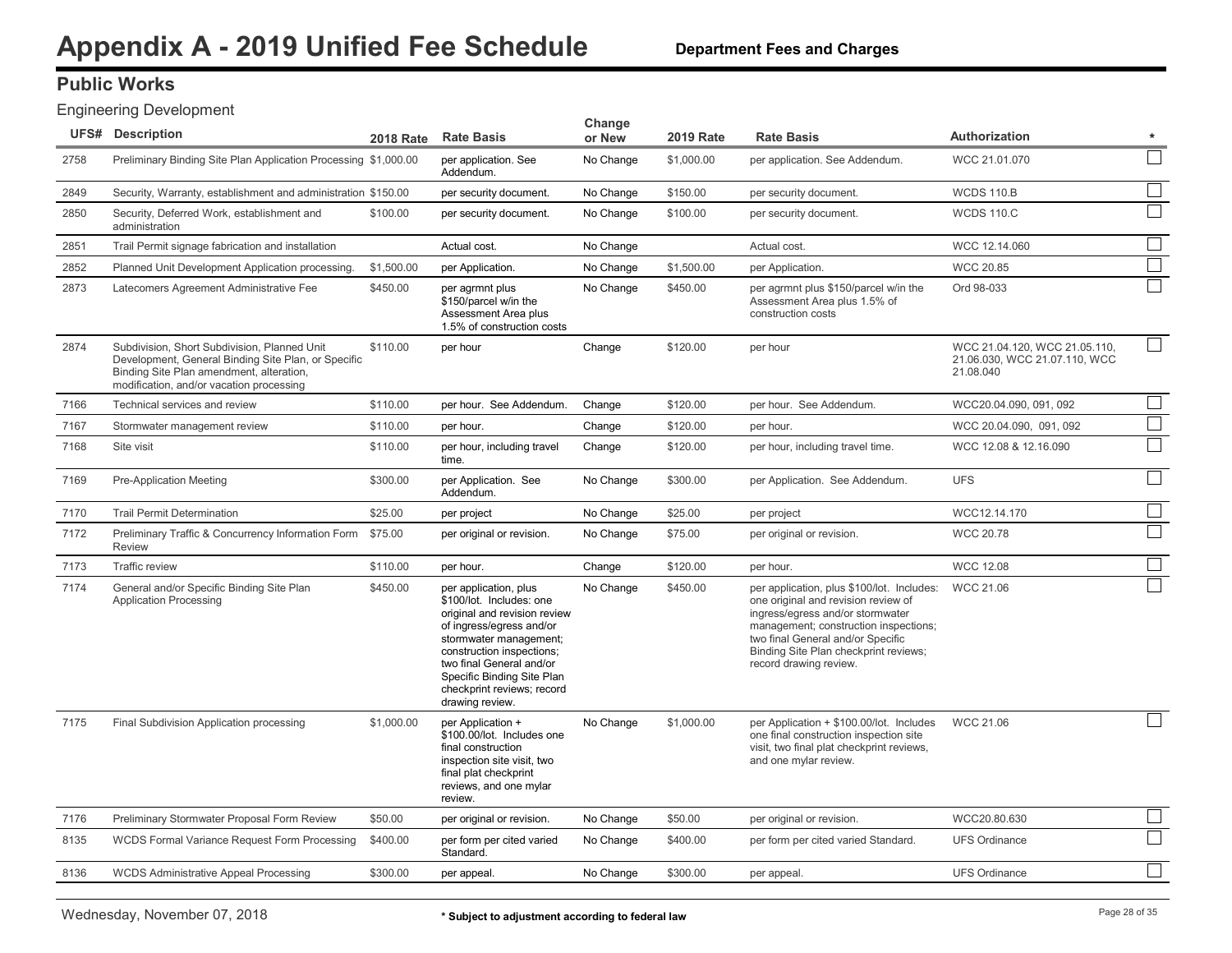#### **Department Fees and Charges**

### **Public Works**

#### Engineering Development

|               | <b>UFS# Description</b>                                        | <b>2018 Rate</b> | <b>Rate Basis</b>                                                                                       | Change<br>or New | <b>2019 Rate</b> | <b>Rate Basis</b>                                                                                    | Authorization                                    |                             |
|---------------|----------------------------------------------------------------|------------------|---------------------------------------------------------------------------------------------------------|------------------|------------------|------------------------------------------------------------------------------------------------------|--------------------------------------------------|-----------------------------|
| 8140          | <b>Trail Permit Application Processing</b>                     | \$250.00         | per application. Includes:<br>one site visit and permit<br>preparation and recording.<br>both by County | No Change        | \$250.00         | per application. Includes: one site visit<br>and permit preparation and recording,<br>both by County | WCC12.14.170                                     |                             |
| 9008          | Security, Performance, establishment and<br>administration     | \$200.00         | per security document.                                                                                  | No Change        | \$200.00         | per security document.                                                                               | <b>WCDS 110.A</b>                                |                             |
| Ferry & Docks |                                                                |                  |                                                                                                         |                  |                  |                                                                                                      |                                                  |                             |
| 2793          | Passenger/Pedestrian                                           | \$7.00           | 1 Round Trip                                                                                            | No Change        | \$7.00           | 1 Round Trip WCC 10.34                                                                               | Ordinance 2015-034                               |                             |
| 2794          | Passenger/Pedestrian - Multiride                               | \$88.00          | 25 Round Trips                                                                                          | No Change        | \$88.00          | 25 Round Trips WCC 10.34                                                                             | Ordinance 2015-034                               |                             |
| 2795          | Children under 12 W/Parent                                     | \$0.00           | 1 Round Trip                                                                                            | No Change        | \$0.00           | 1 Round Trip WCC 10.34                                                                               | Ordinance 2010-54                                |                             |
| 2796          | Resident School Children 12-18 years Sept 1<br>through June 30 | \$0.00           | 1 Round Trip                                                                                            | No Change        | \$0.00           | 1 Round Trip WCC 10.34                                                                               | Ordinance 2010-054                               |                             |
| 2797          | Needs Based Passenger/Pedestrian<br>(Senior/Disabled/Income)   | \$28.00          | 10 Round Trips                                                                                          | No Change        | \$28.00          | 10 Round Trips WCC 10.34                                                                             | Ordinance 2015-034                               |                             |
| 2798          | Post-High School Full-time Students                            | \$70.00          | 25 Round Trips                                                                                          | No Change        | \$70.00          | 25 Round Trips WCC 10.34                                                                             | Ordinance 2015-034                               | $\sim$                      |
| 2799          | Lummi Tribe W/I.D.                                             | \$0.00           | Foot Passenger Only                                                                                     | No Change        | \$0.00           | Foot Passenger Only WCC 10.34                                                                        | Ordinance 2010-054                               |                             |
| 2800          | Bicycle W/Rider                                                | \$7.00           | 1 Round Trip                                                                                            | No Change        | \$7.00           | 1 Round Trip WCC 10.34                                                                               | Ordinance 2015-034                               |                             |
| 2802          | Motorcycle W/Rider                                             | \$8.00           | 1 Round Trip                                                                                            | No Change        | \$8.00           | 1 Round Trip WCC 10.34                                                                               | Ordinance 2015-034                               |                             |
| 2803          | Motorcycle W/Rider                                             | \$140.00         | 25 Round Trips                                                                                          | No Change        | \$140.00         | 25 Round Trips WCC 10.34                                                                             | Ordinance 2015-034                               |                             |
| 2806          | Vehicle W/Driver < 8,001lbs                                    | \$13.00          | 1 Round Trip                                                                                            | No Change        | \$13.00          | 1 Round Trip WCC 10.34                                                                               | Ordinance 2015-034                               | $\mathcal{L}_{\mathcal{A}}$ |
| 2807          | Vehicle W/Driver < 8,001lbs - Multiride                        | \$102.00         | 10 Round Trips                                                                                          | No Change        | \$102.00         | 10 Round Trips WCC 10.34                                                                             | Ordinance 2015-034                               | $\mathcal{L}_{\mathcal{A}}$ |
| 2808          | Vehicle W/Driver < 8,001lbs Multiride                          | \$210.00         | 25 Round Trips                                                                                          | No Change        | \$210.00         | 25 Round Trips WCC 10.34                                                                             | Ordinance 2015-034                               | $\vert \ \ \vert$           |
| 2809          | Needs Based Vehicle W/Driver<br>(Senior/Disabled/Income)       | \$52.00          | 10 Round Trips                                                                                          | No Change        | \$52.00          | 10 Round Trips WCC 10.34                                                                             | Ordinance 2015-034                               |                             |
| 2810          | Vehicle W/Driver 8,001 - 20,000lbs                             | \$32.00          | 1 Round Trip                                                                                            | No Change        | \$32.00          | 1 Round Trip WCC 10.34                                                                               | Ordinance 2015-034                               |                             |
| 2812          | Vehicle W/Driver 8,001 - 20,000lbs                             | \$272.00         | 10 Round Trips                                                                                          | No Change        | \$272.00         | 10 Round Trips WCC 10.34                                                                             | Ordinance 2015-034                               |                             |
| 2813          | Vehicle W/Driver 20,001 - 36,000lbs                            | \$75.00          | 1 Round Trip                                                                                            | No Change        | \$75.00          | 1 Round Trip WCC 10.34                                                                               | Ordinance 2015-034                               | $\mathcal{L}_{\mathcal{A}}$ |
| 2814          | Vehicle W/Driver 20,001 - 36,000lbs                            | \$638.00         | 10 Round Trips                                                                                          | No Change        | \$638.00         | 10 Round Trips WCC 10.34                                                                             | Ordinance 2015-034                               |                             |
| 2815          | Vehicle W/Driver 36,001 - 50,000lbs                            | \$145.00         | 1 Round Trip                                                                                            | No Change        | \$145.00         | 1 Round Trip WCC 10.34                                                                               | Ordinance 2015-034                               |                             |
| 2816          | Vehicle W/Driver 36,001 - 50,000lbs                            | \$1,233.00       | 10 Round Trips                                                                                          | No Change        | \$1,233.00       | 10 Round Trips WCC 10.34                                                                             | Ordinance 2015-034                               | $\overline{\phantom{a}}$    |
| 2817          | Trailer under 16 feet                                          | \$20.00          | 1 Round Trip                                                                                            | No Change        | \$20.00          | 1 Round Trip WCC 10.34                                                                               | Ordinance 2015-034                               |                             |
| 2818          | Trailer 16 - 30 feet                                           | \$38.00          | 1 Round Trip                                                                                            | No Change        | \$38.00          | 1 Round Trip WCC 10.34                                                                               | Ordinance 2015-034                               |                             |
| 2820          | Trailer over 30 feet                                           | \$70.00          | 1 Round Trip                                                                                            | No Change        | \$70.00          | 1 Round Trip WCC 10.34                                                                               | Ordinance 2015-034                               | $\mathcal{L}_{\mathcal{A}}$ |
| 2821          | Over width Vehicle/Trailers > 1 lane - 50%<br>Surcharge        |                  | Surcharge                                                                                               | No Change        |                  | Surcharge WCC 10.34                                                                                  | Ordinance 2010-054                               |                             |
| 2822          | Special Trips after regularly scheduled runs                   | \$600.00         | Per trip surcharge                                                                                      | No Change        | \$600.00         | Per trip surcharge WCC 10.34                                                                         | Ordinance 2015-034                               |                             |
| 8506          | Fare waiver for escort for elementary schoolchildren \$0.00    |                  | One escort 2X daily on<br>school days                                                                   | No Change        | \$0.00           | One escort 2X daily on school days                                                                   | 2015 UFS Ordinance -<br>Council/Executive Change | $\Box$                      |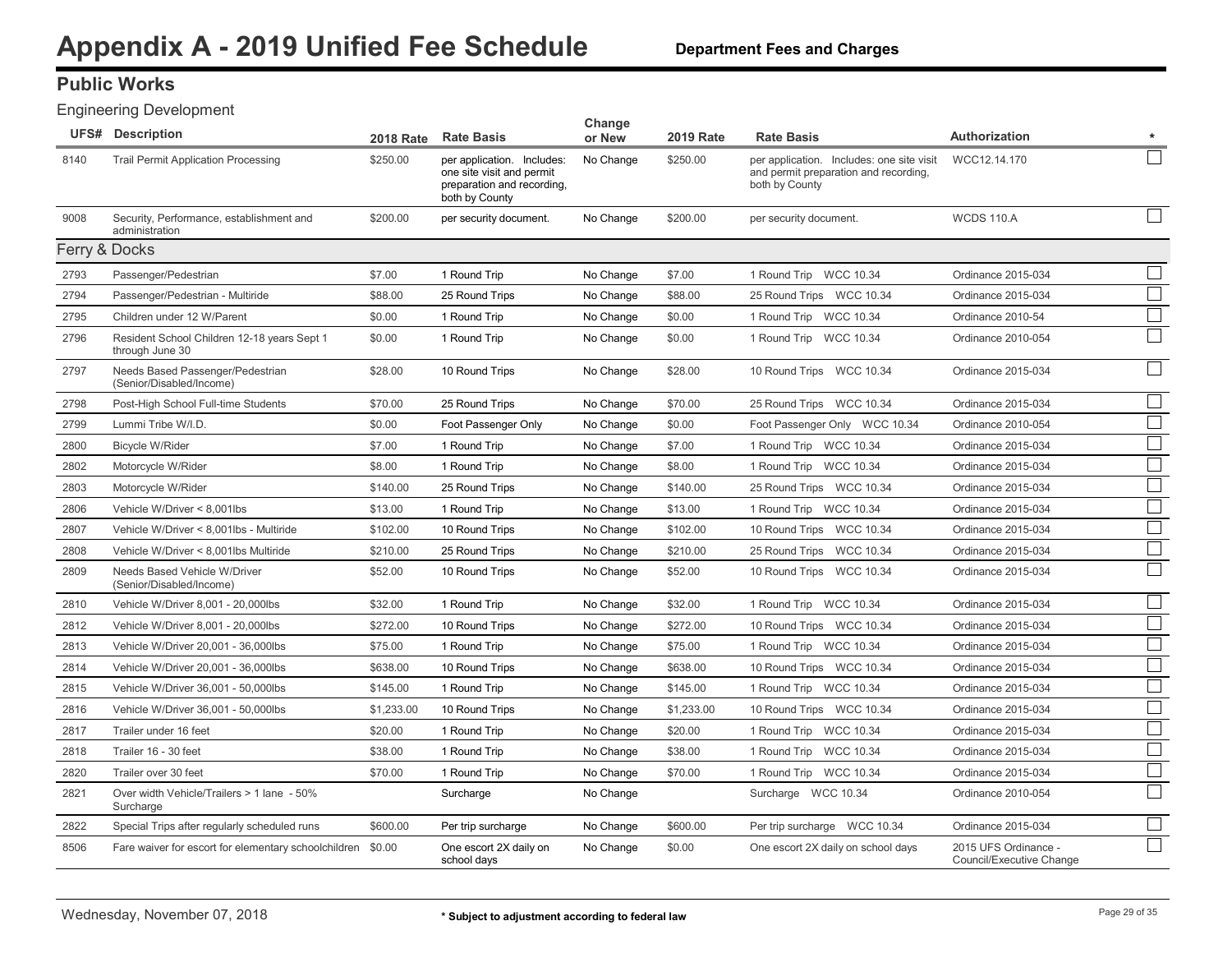# **Public Works**

#### Ferry & Docks

|             | <b>UFS# Description</b>                                                    | 2018 Rate  | <b>Rate Basis</b>                    | Change<br>or New | <b>2019 Rate</b> | <b>Rate Basis</b>                          | <b>Authorization</b>                             | $\star$                     |
|-------------|----------------------------------------------------------------------------|------------|--------------------------------------|------------------|------------------|--------------------------------------------|--------------------------------------------------|-----------------------------|
| 8507        | Fare waiver for personal attendant for qualified ADA \$0.00<br>clients     |            | One attendant per ADA<br>client      | No Change        | \$0.00           | One attendant per ADA client               | 2015 UFS Ordinance -<br>Council/Executive Change |                             |
|             | Flood Control Zone District                                                |            |                                      |                  |                  |                                            |                                                  |                             |
| 2442        | Stormwater Review - Prelim. Proposal                                       | \$25.00    | Per Review                           | No Change        | \$25.00          | Per Review                                 | Unfd Fee Schdl Ordinance                         |                             |
| 2443        | Stormwater Review - Design Report                                          | \$50.00    | Per Report                           | No Change        | \$50.00          | Per Report                                 | Unfd Fee Schdl Ordinance                         |                             |
| 2726        | Flood Code: Variance                                                       | \$2,500.00 | per request                          | No Change        | \$2,500.00       | per request                                | Unified Fee Schedule Ordinance                   |                             |
| 2727        | Flood: Data requests                                                       | \$110.00   | Per Hour                             | Change           | \$120.00         | Per Hour Minimum charge is for 1/2<br>hour | Unified fee schedule ordinance                   |                             |
| 2780        | Flood: Flood Review Non Bldg Permit                                        | \$110.00   | Per review                           | Change           | \$120.00         | Per review                                 | WCC 15, 2003 IRC Section R323                    | $\mathcal{L}_{\mathcal{A}}$ |
| 2781        | Flood: Flood Building Permits                                              | \$220.00   | Per Review                           | Change           | \$240.00         | Per Review                                 | WCC 15,2003 IRC Section R323                     |                             |
| 2788        | Copies 8 1/2 x 11                                                          | \$0.25     | Per copy                             | No Change        | \$0.25           | Per copy                                   | Unified Fee Schedule Ordinance                   |                             |
| 2861        | Hydraulic analysis/Design report review                                    | \$110.00   | per hour, 1 hr minimum               | No Change        | \$110.00         | per hour, 1 hr minimum                     | Unified fee schedule ordinance                   | ∟                           |
| 4974        | Copies 8 1/2 x 14                                                          | \$0.35     | Per Copy                             | No Change        | \$0.35           | Per Copy                                   | Unfd Fee Schdl Ordinance                         | ⊔                           |
| 4975        | Copies 11 x 17                                                             | \$0.50     | Per Copy                             | No Change        | \$0.50           | Per Copy                                   | Unfd Fee Schdl Ordinance                         | ∟                           |
| 4976        | Copies 24 " Wide                                                           | \$2.00     | Per Copy                             | No Change        | \$2.00           | Per Copy                                   | Unfd Fee Schdl Ordinance                         | $\Box$                      |
| 4977        | Copies 36 " Wide                                                           | \$3.00     | Per Copy                             | No Change        | \$3.00           | Per Copy                                   | Unfd Fee Schdl Ordinance                         | ∟                           |
| 4978        | Comprehensive Flood Hazard Management Plan                                 | \$5.00     | Per Copy                             | No Change        | \$5.00           | Per Copy                                   | Unfd Fee Schdl Ordinance                         |                             |
|             | Natural Resources                                                          |            |                                      |                  |                  |                                            |                                                  |                             |
| 2835        | AIS Inspection Class A Watercraft Annual Sticker                           | \$50.00    | per boat                             | No Change        | \$50.00          | per boat                                   | Ord 2014 - 020                                   |                             |
| 2836        | AIS Inspection Class A Watercraft Multi-Day Pass                           | \$20.00    | Per boat                             | No Change        | \$20.00          | Per boat                                   | Ord 2014 - 020                                   |                             |
| 2837        | AIS Awareness - AIS Inspection Class A Watercraft<br><b>Annual Sticker</b> | \$40.00    | Per boat                             | No Change        | \$40.00          | Per boat                                   | Ord 2014 - 020                                   |                             |
| 2838        | AIS Inspection Class B Watercraft Annual Sticker                           | \$10.00    | Per boat                             | No Change        | \$10.00          | Per boat                                   | Ord 2014 - 020                                   |                             |
| 2839        | AIS Awareness - AIS Inspection Class B Watercraft<br><b>Annual Sticker</b> | \$0.00     | Per boat                             | No Change        | \$0.00           | Per boat No charge                         | Ord 2014 - 020                                   |                             |
| 2840        | AIS Watercraft Decontamination Fee                                         | \$25.00    | Per boat                             | No Change        | \$25.00          | Per boat                                   | Ord 2014 - 020                                   |                             |
|             | <b>Noxious Weed</b>                                                        |            |                                      |                  |                  |                                            |                                                  |                             |
| 2469        | Admin. Enforcement Fee                                                     | \$750.00   | Per contact                          | No Change        | \$750.00         | Per contact                                | Unfd Fee Schdl Ordinance                         | $\Box$                      |
| Solid Waste |                                                                            |            |                                      |                  |                  |                                            |                                                  |                             |
| 2459        | Recomp Surcharge                                                           | \$0.00     | Per Ton                              | No Change        | \$0.00           | Per Ton                                    | Ord 91-041                                       |                             |
| 2460        | Recyclables - Birch Bay/Cedarville                                         | \$0.03     | Per Pound                            | No Change        | \$0.03           | Per Pound<br>\$5.00 minimum                | Executive Order 2008-02                          |                             |
| 2461        | Recyclables - Point Roberts                                                | \$0.05     | per pound                            | No Change        | \$0.05           | per pound \$3.00 minimum                   | <b>WCC 8.12</b>                                  |                             |
| 2462        | Refrigerators/Freezers - Point Roberts                                     | \$50.00    | Each                                 | No Change        | \$50.00          | Each                                       | <b>WCC 8.12</b>                                  |                             |
| 2463        | Solid Waste - Point Roberts                                                | \$0.14     | \$0.135 Per Pound, \$5.50<br>Minimum | No Change        | \$0.14           | \$0.135 Per Pound, \$5.50 Minimum          | Executive Order 2013-04                          |                             |
| 2464        | Solid Waste Disposal Tax                                                   | \$8.50     | Per Ton                              | No Change        | \$8.50           | Per Ton                                    | WCC 8.12; Ord 97-041                             |                             |
| 7149        | Propane Tanks - Point Roberts                                              | \$5.00     | per gallon                           | No Change        | \$5.00           | per gallon \$5.00 minimum                  | <b>WCC 8.12</b>                                  |                             |
|             |                                                                            |            |                                      |                  |                  |                                            |                                                  |                             |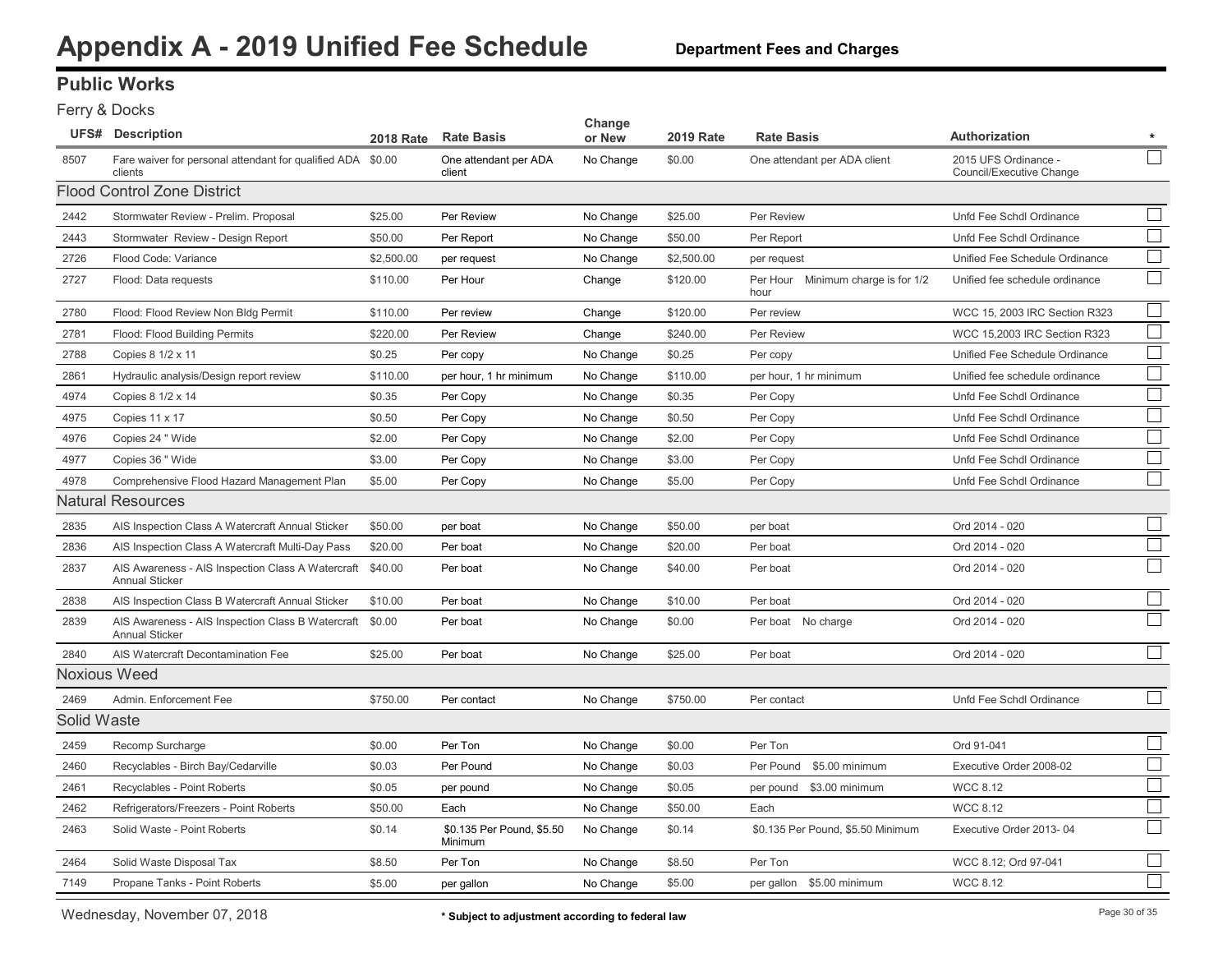### <span id="page-31-0"></span>**Public Works**

Solid Waste

| UFS#           | Description                                                          | <b>2018 Rate</b> | <b>Rate Basis</b>        | Change<br>or New | <b>2019 Rate</b> | <b>Rate Basis</b>                                                   | Authorization                  | $\star$ |
|----------------|----------------------------------------------------------------------|------------------|--------------------------|------------------|------------------|---------------------------------------------------------------------|--------------------------------|---------|
| 7150           | Large Appliances (other than refrigerators/freezers) -<br>Pt Roberts | \$20.00          | each                     | No Change        | \$20.00          | each                                                                | <b>WCC 8.12</b>                |         |
| 7151           | Lead Acid Batteries - Point Roberts                                  | \$1.00           | each                     | No Change        | \$1.00           | each                                                                | <b>WCC 8.12</b>                |         |
| 8198           | <b>Computer Monitor Recycle -Point Roberts</b>                       | \$10.00          | Per Monitor Surcharge    | No Change        | \$10.00          | Per Monitor Surcharge<br>Garbage<br>weight disposal fee $+$ \$10    | Unified Fee Schedule Ordinance |         |
| 8199           | <b>Television Recycle -Point Roberts</b>                             | \$1.00           | Per Television Surcharge | No Change        | \$1.00           | Per Television Surcharge<br>Garbage<br>weight disposal fee plus \$1 | Unified Fee Schedule Ordinance |         |
| 8200           | Box type Electronics Recycle -Point Roberts                          | \$5.00           | Per Electronic Surcharge | No Change        | \$5.00           | Per Electronic Surcharge Grabage<br>weight disposal fee plus \$5    | Unified Fee Schedule Ordinance |         |
| 8201           | Miscellaneous Small Electronics Recycle -Point<br>Roberts            |                  | By Weight                | No Change        |                  | Garbage weight disposal<br>By Weight<br>fee                         | Unified Fee Schedule Ordinance |         |
| 8202           | Yardwaste Recycling Recycle - Point Roberts                          | \$0.14           | Per Lb.                  | No Change        | \$0.14           | Per Lb.                                                             | Unified Fee Schedule Ordinance |         |
| 8203           | Brush/Branch Recycling -Pt. Roberts                                  | \$70.00          | Per Ton                  | No Change        | \$70.00          | Per Ton                                                             | Unified Fee Schedule Ordinance |         |
| 8204           | Mixed Construction Waste Disposal Recycle-Point<br>Roberts           | \$180.00         | Per Ton                  | No Change        | \$180.00         | Per Ton                                                             | Unified Fee Schedule Ordinance |         |
| 8396           | Solid Waste - Birch Bay/Cedarville                                   | \$0.15           | Per Pound                | No Change        | \$0.15           | \$5.00 minimum. No add'l<br>Per Pound<br>min. for same visit        | Executive Order 2008-2         |         |
| <b>Shariff</b> |                                                                      |                  |                          |                  |                  |                                                                     |                                |         |

#### **Sheriff**

|      | Administration                         |          |                         |           |          |                                |                                |  |
|------|----------------------------------------|----------|-------------------------|-----------|----------|--------------------------------|--------------------------------|--|
| 2500 | <b>Alarm Assessments</b>               | \$25.00  | Per False Alarm         | No Change | \$25.00  | Per False Alarm                | <b>WCC 5.60</b>                |  |
| 2502 | Attchmt/Writ Personal Property Levy    | \$60.00  | Per Hour                | No Change | \$60.00  | Per Hour                       | Unified Fee Schedule Ordinance |  |
| 2503 | Attchmt/Writ Personal Property Service | \$30.00  | Per Def                 | No Change | \$30.00  | Per Def                        | Unified Fee Schedule Ordinance |  |
| 2504 | Attchmt/Writ Real Property File Fee    | \$25.00  | Each                    | No Change | \$25.00  | Each + Auditor's Recording Fee | Unified Fee Schedule Ordinance |  |
| 2505 | Attchmt/Writ Real Property Levy        | \$60.00  | Per Hour                | No Change | \$60.00  | Per Hour                       | Unified Fee Schedule Ordinance |  |
| 2506 | Attchmt/Writ Real Property Return      | \$15.00  | Each                    | No Change | \$15.00  | Each                           | Unified Fee Schedule Ordinance |  |
| 2507 | Attchmt/Writ Real Property Service     | \$30.00  | Per Def                 | No Change | \$30.00  | Per Def                        | Unified Fee Schedule Ordinance |  |
| 2508 | Boat Races/Water Event Permit          | \$7.00   | Per Event               | No Change | \$7.00   | Per Event                      | <b>WCC 11.36</b>               |  |
| 2509 | <b>Carnival Permit</b>                 | \$100.00 | Per Year                | No Change | \$100.00 | Per Year                       | <b>WCC 5.08</b>                |  |
| 2510 | Certification                          | \$30.00  | Each                    | No Change | \$30.00  | Each                           | RCW 36.18.040(1)(n)            |  |
| 2515 | <b>Criminal History Record Check</b>   | \$25.00  | Per Report              | No Change | \$25.00  | Per Report                     | Unified Fee Schedule Ordinance |  |
| 2516 | Dance Licenses With Alcohol            | \$2.50   | Per Event               | No Change | \$2.50   | Per Event                      | <b>WCC 5.16</b>                |  |
| 2517 | Dance Licenses With Alcohol            | \$17.50  | Per Quarter             | No Change | \$17.50  | Per Quarter                    | <b>WCC 5.16</b>                |  |
| 2518 | Dance Licenses With Alcohol            | \$50.00  | Per Year                | No Change | \$50.00  | Per Year                       | <b>WCC 5.16</b>                |  |
| 2519 | Dance Licenses Without Alcohol         | \$2.00   | Per Event               | No Change | \$2.00   | Per Event                      | <b>WCC 5.16</b>                |  |
| 2520 | Dance Licenses Without Alcohol         | \$10.00  | Per Quarter             | No Change | \$10.00  | Per Quarter                    | <b>WCC 5.16</b>                |  |
| 2521 | Dance Licenses Without Alcohol         | \$25.00  | Per Year                | No Change | \$25.00  | Per Year                       | <b>WCC 5.16</b>                |  |
| 2522 | Deed Fees                              | \$60.00  | Each                    | No Change | \$60.00  | Each                           | Unified Fee Schedule Ordinance |  |
| 2524 | <b>Erotic Dancer's License</b>         | \$50.00  | Per License Application | No Change | \$50.00  | Per License Application        | <b>WCC 9.52</b>                |  |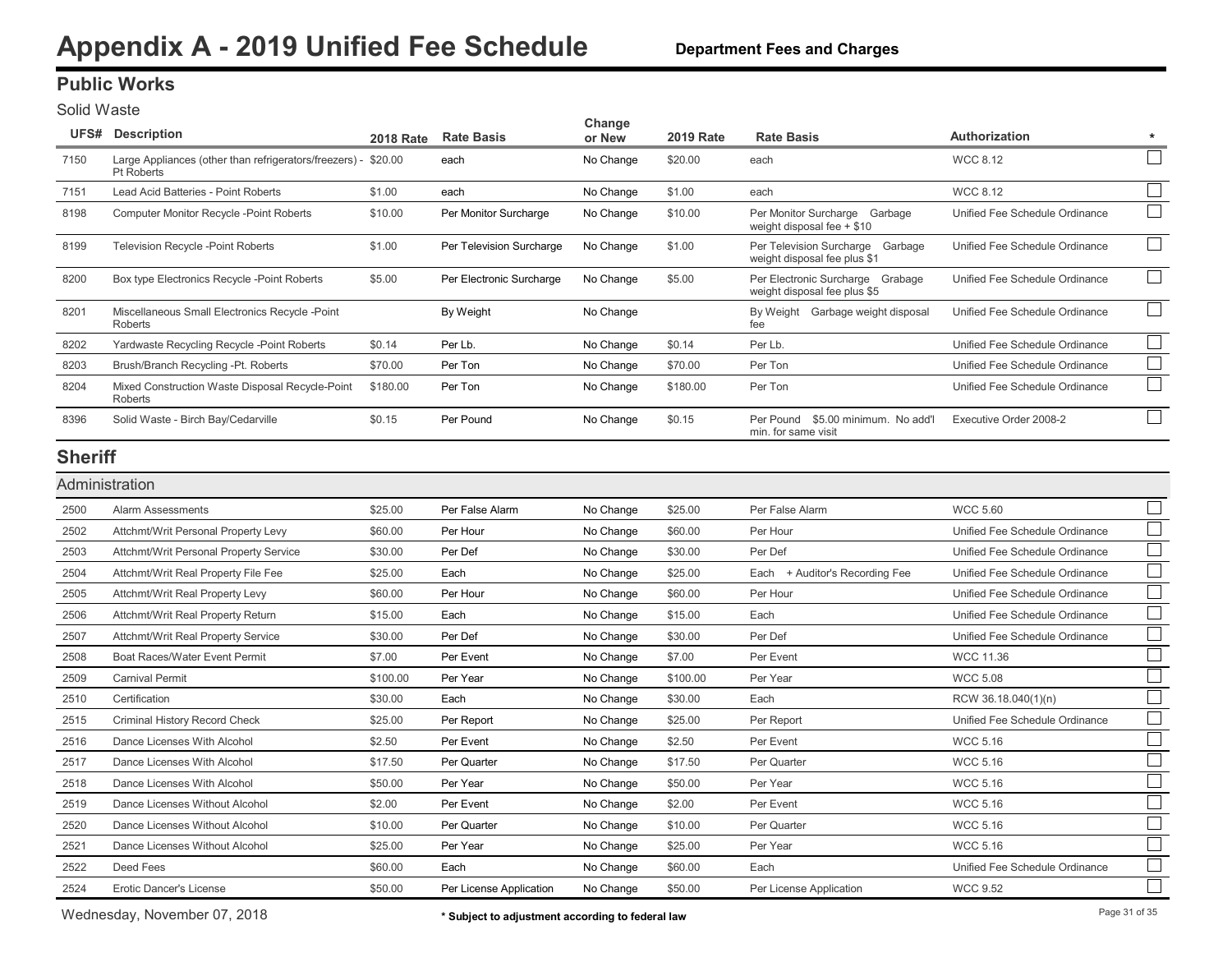### **Sheriff**

#### Administration

|      | <b>UFS# Description</b>                           | <b>2018 Rate</b> | <b>Rate Basis</b>                        | Change<br>or New | <b>2019 Rate</b> | <b>Rate Basis</b>                     | Authorization<br>$\star$                 |
|------|---------------------------------------------------|------------------|------------------------------------------|------------------|------------------|---------------------------------------|------------------------------------------|
| 2525 | Execution Personal Property Bill of Sale          | \$60.00          | Each                                     | No Change        | \$60.00          | Each                                  | Unified Fee Schedule Ordinance           |
| 2526 | <b>Execution Personal Property Condtng Sale</b>   | \$50.00          | Each Sale                                | No Change        | \$50.00          | Each Sale                             | Unified Fee Schedule Ordinance           |
| 2527 | <b>Execution Personal Property Levy</b>           | \$60.00          | Per Hour                                 | No Change        | \$60.00          | Per Hour                              | Unified Fee Schedule Ordinance           |
| 2528 | <b>Execution Personal Property Posting Notice</b> | \$20.00          | Each                                     | No Change        | \$20.00          | Each                                  | Unified Fee Schedule Ordinance           |
| 2529 | <b>Execution Personal Property Postpn Notice</b>  | \$15.00          | Each                                     | No Change        | \$15.00          | Each                                  | Unified Fee Schedule Ordinance           |
| 2530 | Execution Personal Property Return to Court       | \$15.00          | Each                                     | No Change        | \$15.00          | Each                                  | Unified Fee Schedule Ordinance           |
| 2531 | <b>Execution Personal Property Service</b>        | \$30.00          | Per Def                                  | No Change        | \$30.00          | Per Def                               | Unified Fee Schedule Ordinance           |
| 2532 | Execution Real Property Aff. Posting              | \$10.00          | Each                                     | No Change        | \$10.00          | Each                                  | Unified Fee Schedule Ordinance           |
| 2533 | <b>Execution Real Property Cert Sale</b>          | \$60.00          | Each                                     | No Change        | \$60.00          | Each                                  | Unified Fee Schedule Ordinance           |
| 2534 | <b>Execution Real Property Condtng Sale</b>       | \$50.00          | Per Hour                                 | No Change        | \$50.00          | Per Hour                              | Unified Fee Schedule Ordinance           |
| 2535 | <b>Execution Real Property Levy</b>               | \$60.00          | Per Hour                                 | No Change        | \$60.00          | Per Hour                              | Unified Fee Schedule Ordinance           |
| 2536 | <b>Execution Real Property Notice</b>             | \$1.00           | Per Notice                               | No Change        | \$1.00           | Per Notice                            | Unified Fee Schedule Ordinance           |
| 2537 | <b>Execution Real Property Post Notice</b>        | \$20.00          | Each                                     | No Change        | \$20.00          | Each                                  | Unified Fee Schedule Ordinance           |
| 2538 | <b>Execution Real Pty Postpn Notice</b>           | \$15.00          | Each                                     | No Change        | \$15.00          | Each                                  | Unified Fee Schedule Ordinance           |
| 2539 | <b>Execution Real Property Return</b>             | \$15.00          | Each                                     | No Change        | \$15.00          | Each                                  | Unified Fee Schedule Ordinance           |
| 2540 | Fingerprinting (Public)                           | \$20.00          | First 2 sets                             | No Change        | \$20.00          | First 2 sets                          | Unified Fee Schedule Ordinance           |
| 2541 | Fingerprinting (Public)                           | \$5.00           | Each, additional set<br>beyond first two | No Change        | \$5.00           | Each, additional set beyond first two | Unified Fee Schedule Ordinance           |
| 2542 | Firework Sale Permit                              | \$10.00          | Per Year                                 | No Change        | \$10.00          | Per Year                              | <b>WCC 5.20</b>                          |
| 2543 | Go-Kart Track License                             | \$100.00         | Per Year                                 | No Change        | \$100.00         | Per Year                              | <b>WCC 5.28</b>                          |
| 2544 | <b>Habeas Corpus Executing</b>                    | \$60.00          | Per Hour                                 | No Change        | \$60.00          | Per Hour                              | Unified Fee Schedule Ordinance           |
| 2545 | Habeas Corpus Return                              | \$15.00          | Each                                     | No Change        | \$15.00          | Each                                  | Unified Fee Schedule Ordinance           |
| 2546 | <b>Habeas Corpus Service</b>                      | \$30.00          | Each                                     | No Change        | \$30.00          | Each                                  | Unified Fee Schedule Ordinance           |
| 2549 | <b>Insurance Reports</b>                          | \$0.15           | per page                                 | No Change        | \$0.15           | per page                              | Unfd Fee Schdl Ordinance                 |
| 2558 | <b>Redemption Service</b>                         | \$25.00          | Each                                     | No Change        | \$25.00          | Each                                  | $\Box$<br>Unified Fee Schedule Ordinance |
| 2559 | Junk, Second hand, and Pawn Dealers               | \$100.00         | Per Year                                 | No Change        | \$100.00         | Per Year                              | <b>WCC 5.36</b>                          |
| 2560 | <b>Solicitors License</b>                         | \$40.00          | Per Year                                 | No Change        | \$40.00          | Per Year                              | <b>WCC 5.52</b>                          |
| 2561 | Srvc of Civil Process: One Def                    | \$30.00          | Each                                     | No Change        | \$30.00          | Each                                  | Unified Fee Schedule Ordinance           |
| 2562 | Srvc of Civil Process: Return                     | \$15.00          | Each                                     | No Change        | \$15.00          | Each                                  | Unified Fee Schedule Ordinance           |
| 2563 | Srvc of Civil Process: Two Def                    | \$35.00          | Each                                     | No Change        | \$35.00          | Each                                  | Unified Fee Schedule Ordinance           |
| 2564 | Srvc of Civil Process: Non-Res Return             | \$15.00          | Each                                     | No Change        | \$15.00          | Each                                  | Unified Fee Schedule Ordinance           |
| 2565 | Srvc of Civil Process: Notary                     | \$10.00          | Each                                     | No Change        | \$10.00          | Each                                  | Unified Fee Schedule Ordinance           |
| 2566 | Subpoena Return                                   | \$15.00          | Each                                     | No Change        | \$15.00          | Each                                  | Unified Fee Schedule Ordinance           |
| 2567 | Subpoena Service                                  | \$35.00          | Each                                     | No Change        | \$35.00          | Each                                  | Unified Fee Schedule Ordinance           |
| 2569 | <b>Warrants Return</b>                            | \$15.00          | Each                                     | No Change        | \$15.00          | Each                                  | Unified Fee Schedule Ordinance           |
| 2570 | <b>Warrants Service</b>                           | \$60.00          | Each                                     | No Change        | \$60.00          | Each                                  | Unified Fee Schedule Ordinance           |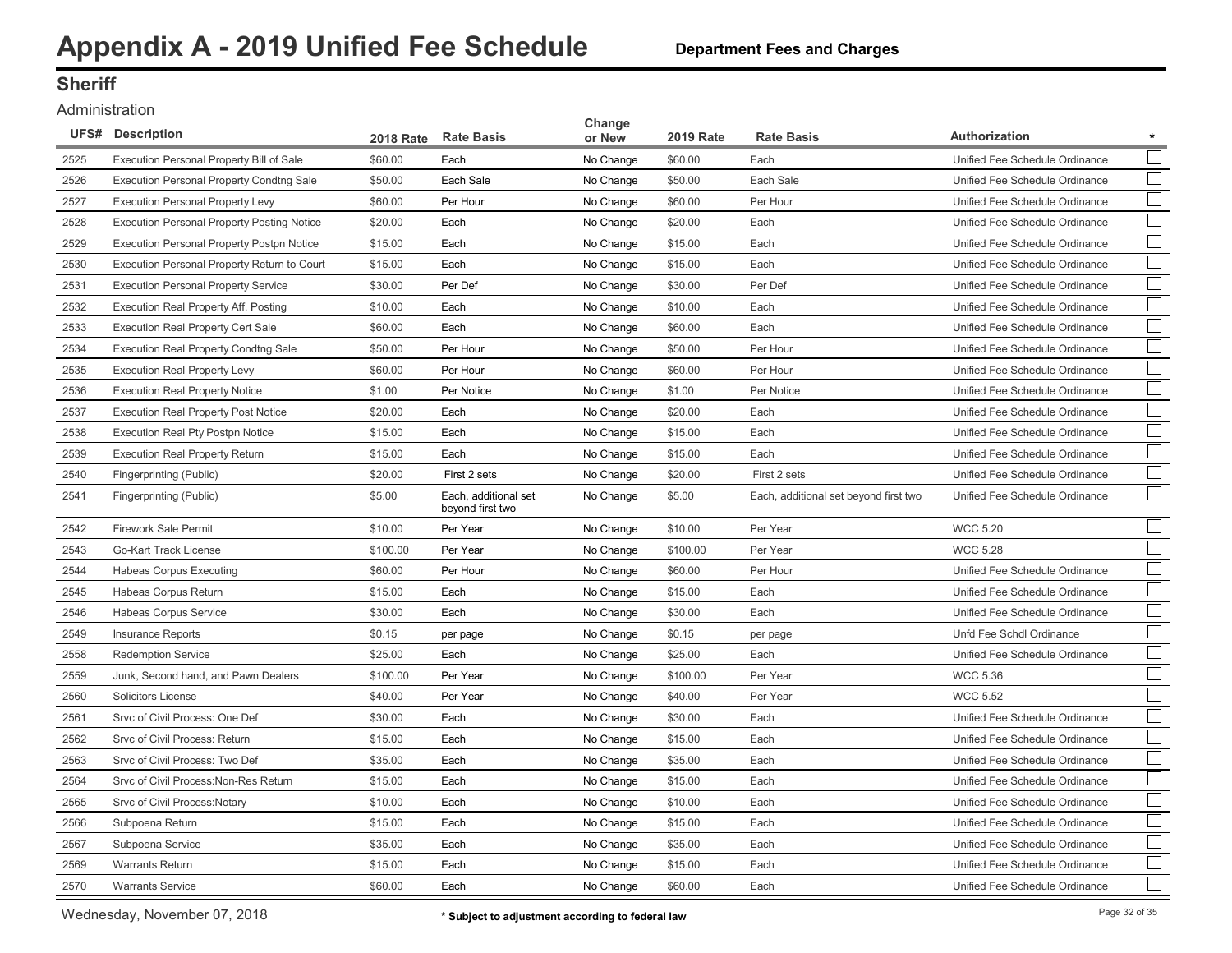### **Sheriff**

#### Administration

|      | <b>UFS# Description</b>                                                                                   | <b>2018 Rate</b> | <b>Rate Basis</b>         | Change<br>or New | <b>2019 Rate</b> | <b>Rate Basis</b>                                              | Authorization                                         | $\star$ |
|------|-----------------------------------------------------------------------------------------------------------|------------------|---------------------------|------------------|------------------|----------------------------------------------------------------|-------------------------------------------------------|---------|
| 2574 | Writ Garnishment Return Ct                                                                                | \$15.00          | Each                      | No Change        | \$15.00          | Each                                                           | Unified Fee Schedule Ordinance                        |         |
| 2575 | Writ Garnishment Service                                                                                  | \$30.00          | Each                      | No Change        | \$30.00          | Each                                                           | Unified Fee Schedule Ordinance                        |         |
| 2576 | Writ Replevin Affidavit Service                                                                           | \$30.00          | Each                      | No Change        | \$30.00          | Each                                                           | Unified Fee Schedule Ordinance                        |         |
| 2577 | Writ Replevin Levy                                                                                        | \$60.00          | Per Hour                  | No Change        | \$60.00          | Per Hour                                                       | Unified Fee Schedule Ordinance                        |         |
| 2578 | Writ Replevin Return Ct                                                                                   | \$15.00          | Each                      | No Change        | \$15.00          | Each                                                           | Unified Fee Schedule Ordinance                        |         |
| 2579 | Writ Replevin Service One Def                                                                             | \$25.00          | Each                      | No Change        | \$25.00          | Each                                                           | Unified Fee Schedule Ordinance                        |         |
| 2580 | Writ Replevin Service Two Def                                                                             | \$30.00          | Each                      | No Change        | \$30.00          | Each                                                           | Unified Fee Schedule Ordinance                        |         |
| 2581 | <b>Writ Restitution Assistance</b>                                                                        | \$60.00          | Per Hour After First Hour | No Change        | \$60.00          | Per Hour After First Hour                                      | Unified Fee Schedule Ordinance                        |         |
| 2582 | Writ Restitution Return Ct                                                                                | \$15.00          | Each                      | No Change        | \$15.00          | Each                                                           | Unified Fee Schedule Ordinance                        |         |
| 2583 | Writ Restitution Service With Assistance                                                                  | \$70.00          | First Hour                | No Change        | \$70.00          | First Hour                                                     | Unified Fee Schedule Ordinance                        |         |
| 2584 | Writ Restitution Service Without Assistance                                                               | \$50.00          | Each                      | No Change        | \$50.00          | Each                                                           | Unified Fee Schedule Ordinance                        |         |
| 7153 | Mileage For Service of Process and Execution of<br><b>Court Orders</b>                                    | \$0.58           | per mile                  | No Change        | \$0.58           | per mile \$12.00 minimum                                       | Unified Fee Schedule Ordinance                        |         |
| 7154 | Execution Real Property/Certificate of Redemption                                                         | \$60.00          | Each                      | No Change        | \$60.00          | Each                                                           | Unified Fee Schedule Ordinance                        |         |
| 7155 | Execution Real Property Filing with Auditor                                                               | \$25.00          | Each                      | No Change        | \$25.00          | Each Plus Auditor's Recording Fee                              | Unified Fee Schedule Ordinance                        |         |
| 7156 | <b>Execution Real Property Service</b>                                                                    | \$30.00          | Per Def                   | No Change        | \$30.00          | Per Def                                                        | Unified Fee Schedule Ordinance                        |         |
| 7157 | Execution of Civil Process Where Sheriff Deems<br>More Than One Person Required                           | \$60.00          | Per Hour Per Person       | No Change        | \$60.00          | Per Hour Per Person                                            | Unified Fee Schedule Ordinance                        |         |
| 7158 | Service Any Other Document and Supporting<br>Papers For Which No Other Fees Provided                      | \$30.00          | Each                      | No Change        | \$30.00          | Each                                                           | Unified Fee Schedule Ordinance                        |         |
| 7159 | Reproduction Audio, Visual or Photographic<br>Material, to Include Magnetic Microfilming                  |                  | <b>Actual Cost</b>        | No Change        |                  | <b>Actual Cost</b>                                             | Unified Fee Schedule Ordinance                        | $\Box$  |
| 7160 | For Mailing Required by Statute (regular, certified or<br>registered)                                     |                  | Actual Cost of Postage    | No Change        |                  | Actual Cost of Postage                                         | Unified Fee Schedule Ordinance                        |         |
| 7161 | Copies of Papers When Sufficient Copies Not<br>Furnished                                                  | \$2.00           | First Page                | No Change        | \$2.00           | First Page \$1.00 Each Addl Page                               | Unified Fee Schedule Ordinance                        |         |
| 8213 | CD/DVD of Digital Photos                                                                                  | \$0.25           | per disk                  | No Change        | \$0.25           | per disk                                                       | Unified fee schedule                                  |         |
|      | <b>Emergency Management</b>                                                                               |                  |                           |                  |                  |                                                                |                                                       |         |
| 2586 | CERT Program Fee                                                                                          | \$25.00          | Per Student               | Change           | \$50.00          | Per Student. Sheriff may charge sliding<br>scale or waive fee. | Whatcom County Unified Fee Schedule L                 |         |
| 2862 | Whatcom Unified Emergency Coordination Center<br><b>Full Facility Rental</b>                              | \$1,600.00       | Per Day                   | Change           | \$1,600.00       | Per Day. Daily rental; no hourly rates<br>apply.               | Interlocal Agreement for Joint Use of<br><b>WUECC</b> |         |
| 2863 | Whatcom Unified Emergency Coordination Center<br>Room Rental                                              | \$600.00         | Per Day                   | Change           | \$600.00         | Per Day. Daily rental; no hourly rates<br>apply.               | Interlocal Agreement for Joint Use of<br><b>WUECC</b> |         |
| 2864 | Whatcom Unified Emergency Coordination Center<br>IT and Logistical Support                                | \$65.00          | Per Hour                  | Change           | \$65.00          | Per Hour. 4-hour minimum                                       | Whatcom County Unified Fee Schedule                   |         |
| 2865 | Whatcom Unified Emergency Coordination Center<br>Janitorial and Facility Use Support                      | \$100.00         | Per Hour                  | Change           | \$75.00          | Per Hour. 4-hour minimum                                       | Whatcom County Unified Fee Schedule                   |         |
| 2866 | WCSO-DEM Emergency Management Planning<br>Services - fee for Non Emergency Management<br>Council Members. | \$75.00          | Per Hour                  | Change           | \$75.00          | Per Hour. 4-hour minimum                                       | Whatcom County Unified Fee Schedule                   |         |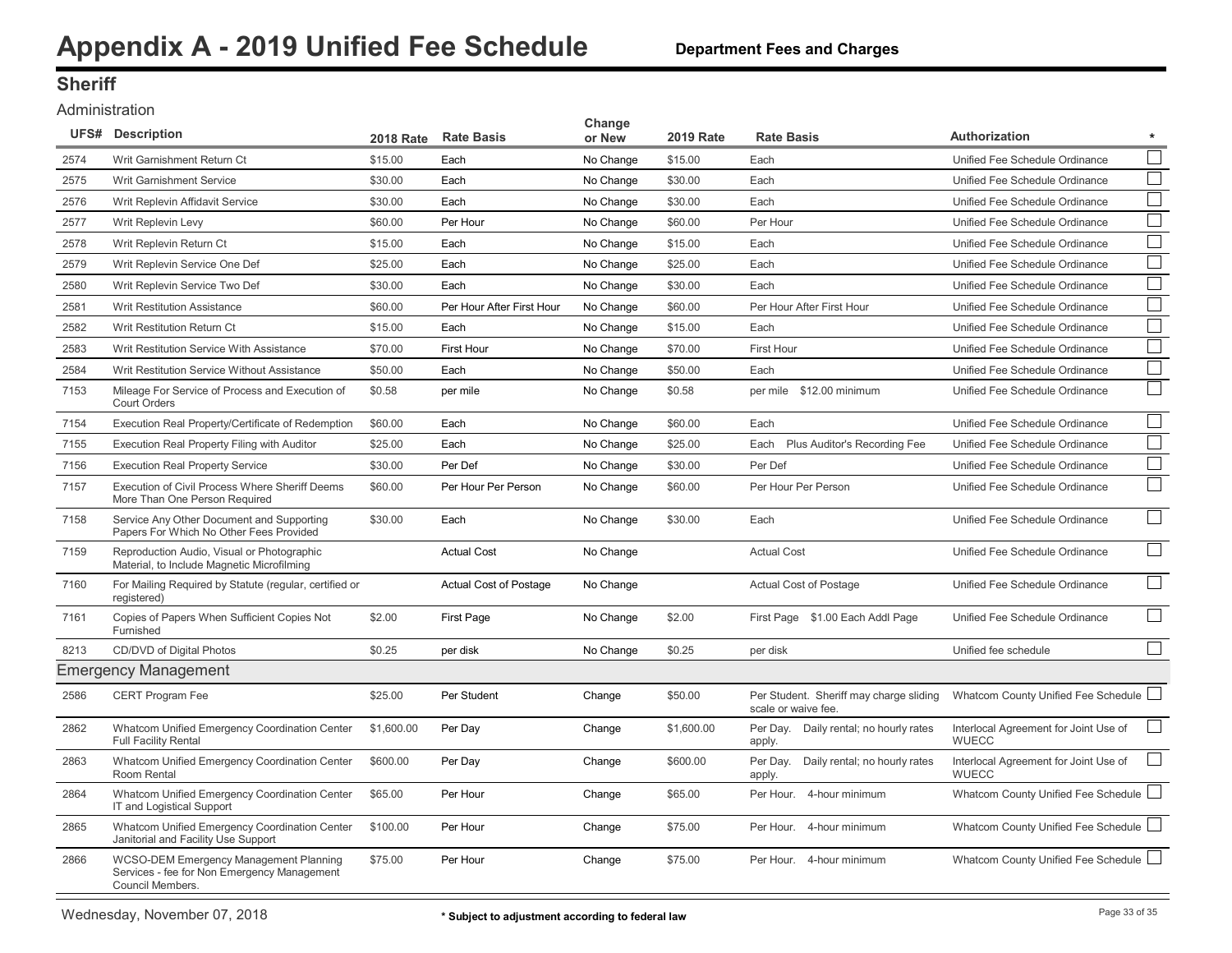### <span id="page-34-0"></span>**Sheriff**

Emergency Management

| UFS#       | <b>Description</b>                                                                                                      | <b>2018 Rate</b> | <b>Rate Basis</b> | Change<br>or New | <b>2019 Rate</b> | <b>Rate Basis</b>                                  | Authorization                       | * |
|------------|-------------------------------------------------------------------------------------------------------------------------|------------------|-------------------|------------------|------------------|----------------------------------------------------|-------------------------------------|---|
| 2867       | WCSO-DEM Emergency Management Training<br>Services - fee for Non Emergency Management<br>Council Members.               | \$75.00          | Per Hour          | Change           | \$75.00          | 4-hour minimum<br>Per Hour.                        | Whatcom County Unified Fee Schedule |   |
| 2868       | WCSO-DEM Emergency Management Exercise<br>Services - fee for Non Emergency Management<br>Council Members.               | \$75.00          | Per Hour          | Change           | \$75.00          | Per Hour.<br>4-hour minimum                        | Whatcom County Unified Fee Schedule |   |
| 2869       | WCSO-DEM Emergency Management Events of<br>Significance Services - fee for Non Emergency<br>Management Council Members. | \$75.00          | Per Hour          | Change           | \$75.00          | 4-hour minimum<br>Per Hour.                        | Whatcom County Unified Fee Schedule |   |
| 2870       | <b>WCSO-DEM Emergency Management Response</b><br>Services - fee for Non Emergency Management<br>Council Members.        | \$75.00          | Per Hour          | Change           | \$75.00          | 4-hour minimum<br>Per Hour.                        | Whatcom County Unified Fee Schedule |   |
| 2871       | WCSO-DEM Satellite Communications Services -<br>fee for Non Emergency Management Council<br>Members.                    | \$100.00         | Per Hour          | Change           | \$100.00         | 4-hour minimum<br>Per Hour.                        | Whatcom County Unified Fee Schedule |   |
| 2872       | Whatcom Unified Emergency Coordination Center<br><b>Additional Parking Rental</b>                                       | \$300.00         | Per Day           | Change           | \$300.00         | Daily rental; no hourly rates<br>Per Dav<br>apply. | Whatcom County Unified Fee Schedule |   |
| Operations |                                                                                                                         |                  |                   |                  |                  |                                                    |                                     |   |
| 8437       | Reimbursable Overtime                                                                                                   | \$78.00          | Per Hour          | No Change        | \$78.00          | Incr'd from \$73 to \$78<br>Per Hour<br>1/11/18    | Executive Order 2018-01             |   |
|            |                                                                                                                         |                  |                   |                  |                  |                                                    |                                     |   |

### **Superior Court**

| 2659 | <b>Facilitator Surcharge</b>                               | \$20.00 | Per Title 26 Case | No Change | \$20.00 | Per Title 26 Case | RCW 26.12.240 & 36.18.016(16) |  |
|------|------------------------------------------------------------|---------|-------------------|-----------|---------|-------------------|-------------------------------|--|
| 2663 | Marriage License Surcharge                                 | \$8.00  | Per License       | No Change | \$8.00  | Per License       | RCW 26.12.220                 |  |
| 2664 | Marriage License Surcharge                                 | \$15.00 | Per License       | No Change | \$15.00 | Per License       | RCW 26.04.160                 |  |
| 2670 | Search Fee                                                 | \$20.00 | Per Hour          | No Change | \$20.00 | Per Hour          | RCW 36.18.016(11)             |  |
| 2786 | <b>Faulty Documents</b>                                    | \$15.00 | Per Document      | No Change | \$15.00 | Per Document      | Unified Fee Schedule          |  |
| 7164 | Courthouse Facilitator User Fee - Scheduled<br>Appointment | \$20.00 | per consultation  | No Change | \$20.00 | per consultation  | RCW 26.12.240                 |  |

#### **Treasurer**

| 2704 | <b>Computer Reports</b>                                                            | \$0.15   | Per Sheet of Paper | No Change | \$0.15   | Per Sheet of Paper | Unified Fee Schedule Ordinance |  |
|------|------------------------------------------------------------------------------------|----------|--------------------|-----------|----------|--------------------|--------------------------------|--|
| 2706 | County Owned Property Bid Application Fee                                          | \$150.00 | Per Parcel         | No Change | \$150.00 | Per Parcel         | Unified Fee Schedule Ordinance |  |
| 2708 | Duplicate Statement Fee                                                            | \$5.00   | Per Statement      | No Change | \$5.00   | Per Statement      | Unified Fee Schedule Ordinance |  |
| 2709 | Electronic Transfer Fees                                                           |          | <b>Actual Cost</b> | No Change |          | <b>Actual Cost</b> | Unified Fee Schedule Ordinance |  |
| 2716 | Postage Costs & Fees                                                               |          | <b>Actual Cost</b> | No Change |          | <b>Actual Cost</b> | Unified Fee Schedule Ordinance |  |
| 2719 | Segregation of Special Assessments                                                 | \$3.00   | Each Tract         | No Change | \$3.00   | Each Tract         | <b>WCC 3.52</b>                |  |
| 2722 | Warrant/Check Reissuance (only if not caused by an \$15.00<br>error of the county) |          | Per Check          | No Change | \$15.00  | Per Check          | Unified Fee Schedule Ordinance |  |